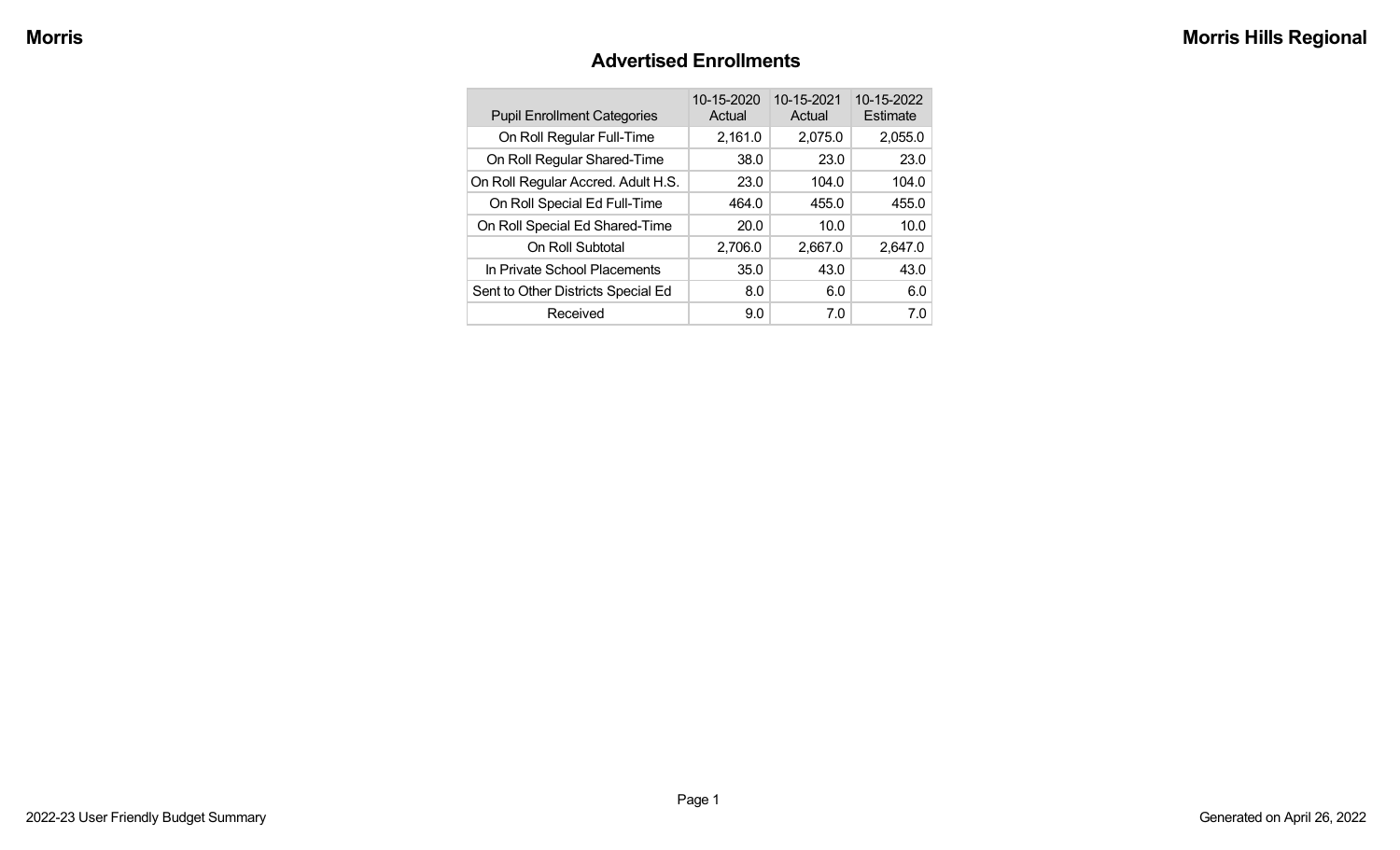#### **Advertised Revenues**

| <b>Budget Category</b>                            | Description                                                                                                                                                                                                                                                      | Account   | 2020-21<br>Actual | 2021-22<br>Revised | 2022-23<br>Proposed |
|---------------------------------------------------|------------------------------------------------------------------------------------------------------------------------------------------------------------------------------------------------------------------------------------------------------------------|-----------|-------------------|--------------------|---------------------|
|                                                   | Local Tax Levy                                                                                                                                                                                                                                                   | 10-1210   | 61,490,231        | 62,720,036         | 63,974,437          |
|                                                   | <b>Total Tuition</b>                                                                                                                                                                                                                                             | 10-1300   | 292,636           | 314,253            | 211,577             |
| <b>General Fund Revenues from Local Sources</b>   | <b>Unrestricted Miscellaneous Revenues</b>                                                                                                                                                                                                                       | $10-1XXX$ | 238,637           | 245,357            | 245,567             |
|                                                   | Interest Earned on Maintenance Reserve                                                                                                                                                                                                                           | 10-1XXX   | 10                | 10                 | 10                  |
|                                                   | Interest Earned on Capital Reserve Funds                                                                                                                                                                                                                         | 10-1XXX   | 190               | 200                | 200                 |
|                                                   | <b>Total Revenues from Local Sources</b>                                                                                                                                                                                                                         |           | 62,021,704        | 63,279,856         | 64,431,791          |
|                                                   | School Choice Aid                                                                                                                                                                                                                                                | 10-3116   | 1,841,152         | 1,871,232          | 1,876,864           |
|                                                   | <b>Categorical Transportation Aid</b>                                                                                                                                                                                                                            | 10-3121   | 554,744           | 554,744            | 554,744             |
|                                                   | <b>Extraordinary Aid</b>                                                                                                                                                                                                                                         | 10-3131   | 1,840,204         | 500,000            | 500,000             |
| <b>General Fund Revenues from State Sources</b>   | <b>Categorical Special Education Aid</b>                                                                                                                                                                                                                         | 10-3132   | 2,094,593         | 2,642,356          | 2,676,295           |
|                                                   | <b>Equalization Aid</b>                                                                                                                                                                                                                                          | 10-3176   | 3,725,355         | 3,725,355          | 3,725,355           |
|                                                   | <b>Categorical Security Aid</b>                                                                                                                                                                                                                                  | 10-3177   | 58,232            | 58,232             | 277,006             |
|                                                   | <b>Other State Aids</b>                                                                                                                                                                                                                                          | 10-3XXX   | 20,334            | $\Omega$           | $\Omega$            |
|                                                   | <b>Total Revenues from State Sources</b>                                                                                                                                                                                                                         |           | 10,134,614        | 9,351,919          | 9,610,264           |
| <b>General Fund Revenues from Federal Sources</b> | 10-4200<br><b>Medicaid Reimbursement</b><br>6,172<br>6,172<br>10-303<br>0<br>10-309<br>0<br>10-310<br>$\mathbf{0}$<br>10-5200<br>52,828<br>$-610,499$<br>71,604,819 77,392,729<br>20-1760<br>125,043<br>20-1770<br>1,766<br>20-1XXX<br>247<br>20-1XXX<br>127,056 | 27,954    | 29,641            |                    |                     |
|                                                   | <b>Total Revenues from Federal Sources</b>                                                                                                                                                                                                                       |           |                   | 27,954             | 29,641              |
|                                                   | <b>Budgeted Fund Balance-Operating Budget</b>                                                                                                                                                                                                                    |           |                   | 533,000            | 533,000             |
|                                                   | Withdrawal from Capital Reserve for Excess Cost and Other Capital Projects                                                                                                                                                                                       |           |                   | 3,900,000          | 4,500,000           |
| <b>General Fund Revenues from Other Sources</b>   | Withdrawal from Maintenance Reserve                                                                                                                                                                                                                              |           |                   | 300,000            | 200,000             |
|                                                   | <b>Transfers from Other Funds</b>                                                                                                                                                                                                                                |           |                   | $\Omega$           | $\mathbf 0$         |
|                                                   | Actual Revenues (Over)/Under Expenditures                                                                                                                                                                                                                        |           |                   | $\Omega$           | $\Omega$            |
| <b>General Fund Revenues</b>                      | <b>Total Operating Budget</b>                                                                                                                                                                                                                                    |           |                   |                    | 79,304,696          |
|                                                   | <b>Student Activity Fund Revenue</b>                                                                                                                                                                                                                             |           |                   | 200,000            | 200,000             |
| Special Revenue Fund Revenues from Local Sources  | Scholarship Fund Revenue                                                                                                                                                                                                                                         |           |                   | $\Omega$           | $\mathbf{0}$        |
|                                                   | <b>Other Revenue from Local Sources</b>                                                                                                                                                                                                                          |           |                   | 6,084              | 6,084               |
|                                                   | <b>Total Revenues from Local Sources</b>                                                                                                                                                                                                                         |           |                   | 206,084            | 206,084             |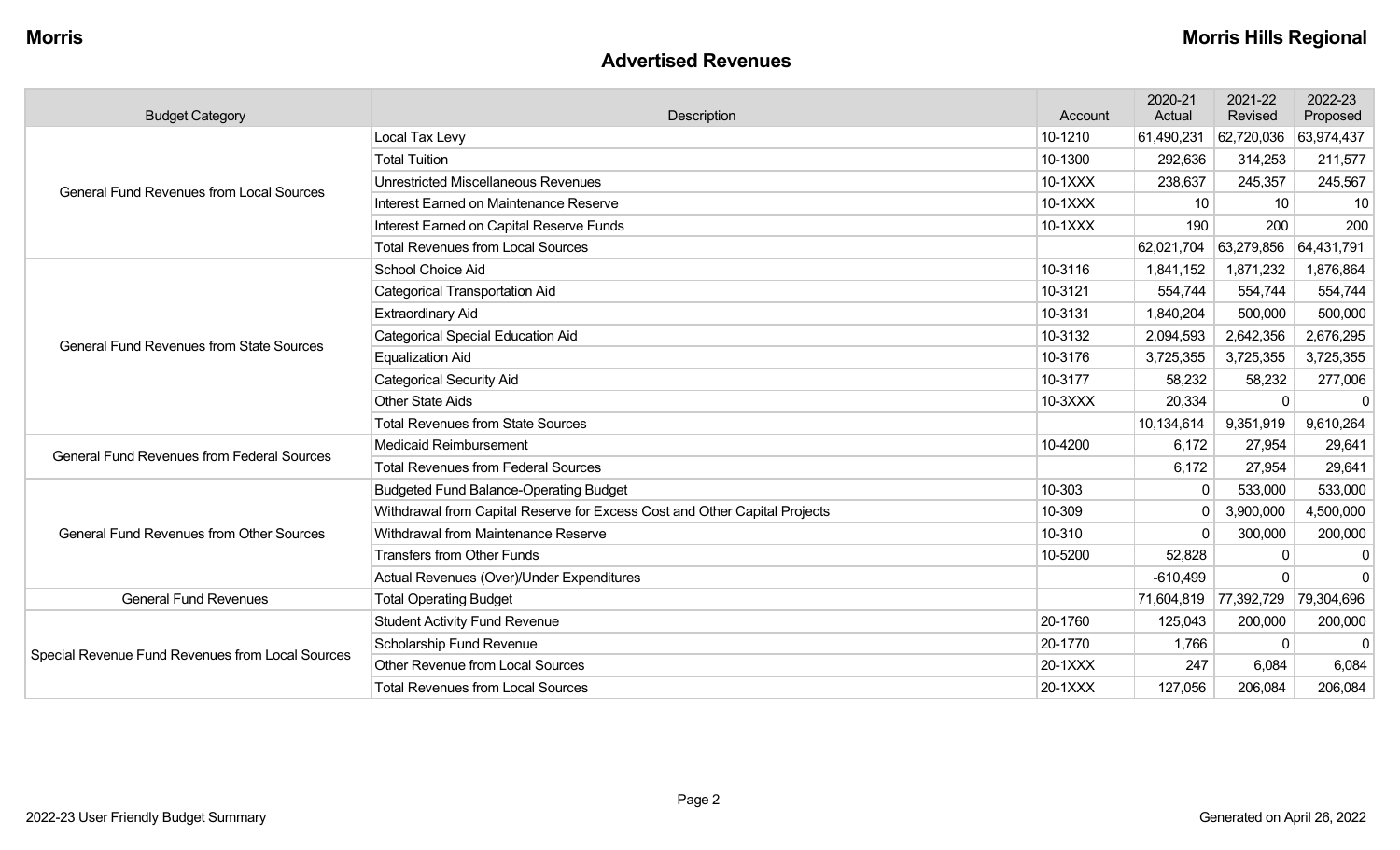#### **Advertised Revenues**

| <b>Budget Category</b>                           | Description                                                                                             | Account      | 2020-21<br>Actual | 2021-22<br>Revised | 2022-23<br>Proposed |
|--------------------------------------------------|---------------------------------------------------------------------------------------------------------|--------------|-------------------|--------------------|---------------------|
|                                                  | SDA Emergent Needs and Capital Maintenance In School Districts                                          | 20-3257      | 0                 | 75,865             | $\mathbf 0$         |
| Special Revenue Fund Revenues from State Sources | <b>Other Restricted Entitlements</b>                                                                    | 20-32XX      | 360,279           | 386,851            | 386,851             |
|                                                  | <b>Total Revenues from State Sources</b>                                                                |              | 360,279           | 462,716            | 386,851             |
|                                                  | Title I                                                                                                 | 20-4411-4416 | 160,840           | 184,326            | 156,677             |
|                                                  | Title II                                                                                                | 20-4451-4455 | 42,213            | 43,727             | 37,168              |
|                                                  | Title III                                                                                               | 20-4491-4494 | 12,492            | 10,685             | 9,082               |
|                                                  | <b>Title IV</b>                                                                                         | 20-4471-4474 | 10,711            | 12,303             | 10,458              |
|                                                  | <b>ARP-IDEA Basic</b>                                                                                   | 20-4419      | $\mathbf 0$       | 142,829            | 0                   |
|                                                  | <b>IDEA Part B (Handicapped)</b>                                                                        | 20-4420-4429 | 637,629           | 730,816            | 621,193             |
|                                                  | ARP-ESSER Subgrant-Accelerated Learning Coaching and Educator Support Grant                             | 20-4541      | $\mathbf{0}$      | 214,873            | 0                   |
|                                                  | ARP-ESSER Subgrant-Evidence-Based Summer Learning and Enrichment Activities Grant                       | 20-4542      | $\mathbf{0}$      | 40,000             | 0                   |
| Special Revenue Fund Revenues from Federal       | ARP-ESSER Subgrant-Evidence-Based Comprehensive Beyond the School Day Activities Grant                  | 20-4543      | 0                 | 40,000             | 0                   |
| Sources                                          | ARP-ESSER Subgrant-New Jersey Tiered System of Supports (NJTSS) Mental Health Support Staffing<br>Grant | 20-4544      | $\Omega$          | 45,000             | 0                   |
|                                                  | ARP-ESSER                                                                                               | 20-4540      | 0 <sup>1</sup>    | 1,241,594          | $\mathbf 0$         |
|                                                  | <b>CARES Act Education Stabilization Fund</b>                                                           | 20-4530      | 51,906            | $\Omega$           | $\mathbf 0$         |
|                                                  | <b>CARES-Digital Divide Grant</b>                                                                       | 20-4531      | 22,524            | $\mathbf{0}$       | $\mathbf 0$         |
|                                                  | Coronavirus Relief Fund (CRF)                                                                           | 20-4532      | 126,914           | $\Omega$           | 0                   |
|                                                  | <b>CRRSA Act-ESSER II</b>                                                                               | 20-4534      | $\Omega$          | 552,449            | $\mathbf 0$         |
|                                                  | <b>CRRSA Act-Learning Acceleration Grant</b>                                                            | 20-4535      | 19,148            | 16,305             | $\mathbf 0$         |
|                                                  | <b>CRRSA Act-Mental Health Grant</b>                                                                    | 20-4536      | $\Omega$          | 45,000             | $\Omega$            |
|                                                  | <b>Total Revenues from Federal Sources</b>                                                              |              | 1,084,377         | 3,319,907          | 834,578             |
| Special Revenue Fund Revenues                    | <b>Total Grants and Entitlements</b><br>1,641,777                                                       |              |                   | 3,988,707          | 1,427,513           |
| Debt Service Fund Transfer and Other Financing   | <b>Other Financing Sources</b>                                                                          | 40-5XXX      | 8,805             | $\Omega$           | $\Omega$            |
| Debt Service Fund Revenues from Local Sources    | Local Tax Levy                                                                                          | 40-1210      | 2,584,150         | 2,430,894          | 2,282,642           |
|                                                  | <b>Total Revenues from Local Sources</b>                                                                |              | 2,584,150         | 2,430,894          | 2,282,642           |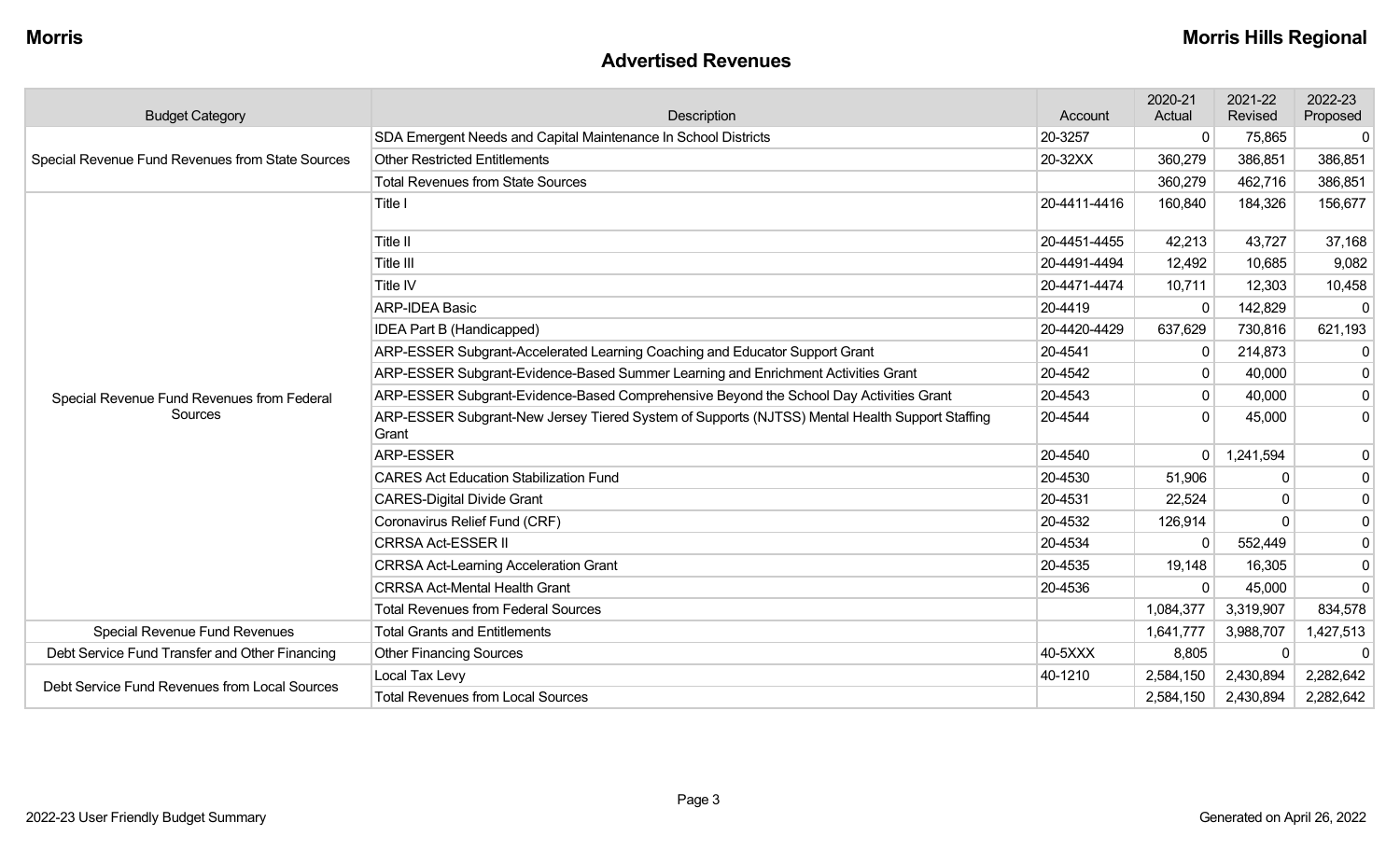#### **Advertised Revenues**

| <b>Budget Category</b>                        | Description                                    | Account | 2020-21<br>Actual | 2021-22<br>Revised               | 2022-23<br>Proposed |
|-----------------------------------------------|------------------------------------------------|---------|-------------------|----------------------------------|---------------------|
| Debt Service Fund Revenues from Other Sources | <b>Budgeted Fund Balance</b>                   | 40-303  |                   | 25,000                           | 170,000             |
|                                               | <b>Total Local Repayment of Debt</b>           |         | 2,592,955         | 2,455,894                        | 2,452,642           |
|                                               | Actual Revenues (Over)/Under Expenditures      |         | $-132,124$        |                                  |                     |
| Debt Service Fund Revenues                    | <b>Total Repayment of Debt</b>                 |         | 2,460,831         | 2,455,894                        | 2,452,642           |
| All Fund Revenues                             | <b>Total Revenues/Sources</b>                  |         |                   | 75,707,427 83,837,330 83,184,851 |                     |
| <b>Revenues Net of Transfers</b>              | <b>Total Revenues/Sources Net of Transfers</b> |         |                   | 75,707,427 83,837,330 83,184,851 |                     |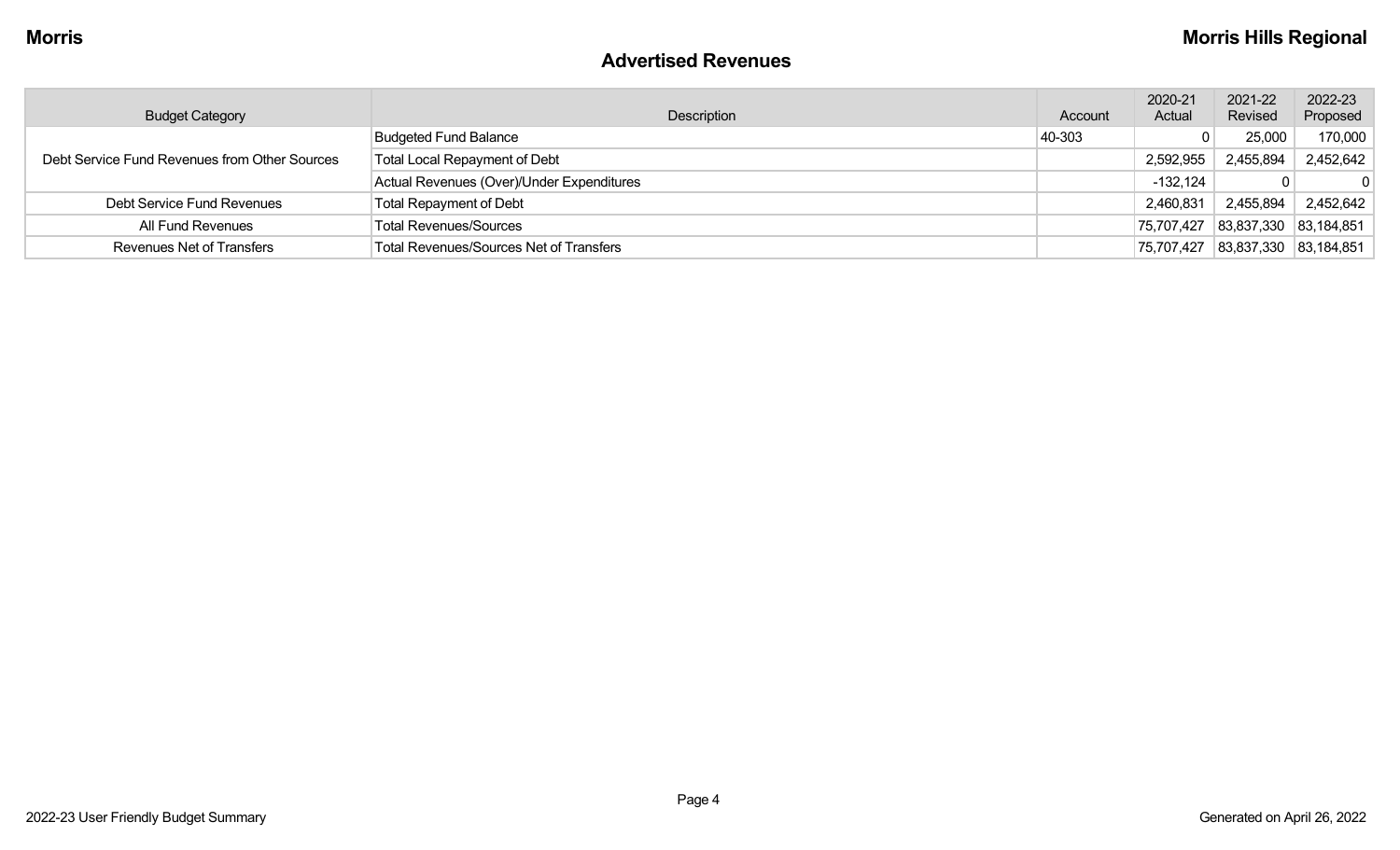## **Advertised Appropriations**

| <b>Budget Category</b>                               | Description                                                                        | Account        | 2020-21<br>Actual | 2021-22<br>Revised               | 2022-23<br>Proposed |
|------------------------------------------------------|------------------------------------------------------------------------------------|----------------|-------------------|----------------------------------|---------------------|
|                                                      | <b>Regular Programs-Instruction</b>                                                | 11-1XX-100-XXX | 20,762,368        | 22,399,763                       | 22,708,674          |
|                                                      | <b>Special Education-Instruction</b>                                               | 11-2XX-100-XXX | 3,445,653         | 3,366,581                        | 3,555,113           |
|                                                      | <b>Bilingual Education-Instruction</b>                                             | 11-240-100-XXX | 265,145           | 276,659                          | 348,306             |
| General Fund Current Expenses for Instruction        | School-Sponsored Cocurricular or Extracurricular Activities-Instruction            | 11-401-100-XXX | 559,132           | 639,300                          | 749,553             |
|                                                      | School-Sponsored Athletics-Instruction                                             | 11-402-100-XXX | 2,321,958         | 2,539,511                        | 2,593,671           |
|                                                      | Summer School                                                                      | 11-422-XXX-XXX | $\Omega$          | 154,965                          | 149,288             |
|                                                      | Other Supplemental/At-Risk Programs                                                | 11-424-XXX-XXX | 3,443             | 6,464                            | 5,781               |
|                                                      | Other Instructional Programs-Instruction                                           | 11-4XX-100-XXX | 102,985           | $\Omega$                         | $\Omega$            |
|                                                      | Undistributed Expenditures-Instruction (Tuition)                                   | 11-000-100-XXX | 5,721,003         | 5,598,152                        | 5,753,683           |
|                                                      | Undistributed Expenditures-Attendance and Social Work                              | 11-000-211-XXX | 182,281           | 183,060                          | 194,523             |
|                                                      | Undistributed Expenditures-Health Services                                         | 11-000-213-XXX | 962,621           | 1,021,106                        | 1,059,906           |
|                                                      | Undistributed Expenditures-Speech, OT, PT and Related Services                     | 11-000-216-XXX | 650,959           | 922,332                          | 1,110,717           |
|                                                      | Undistributed Expenditures-Other Support Services, Students-Extraordinary Services | 11-000-217-XXX | 663,363           | 920,209                          | 925,195             |
|                                                      | Undistributed Expenditures-Guidance                                                | 11-000-218-XXX | 1,862,885         | 1,921,440                        | 2,050,666           |
|                                                      | Undistributed Expenditures-Child Study Teams                                       | 11-000-219-XXX | 1,162,584         | 1,356,958                        | 1,402,322           |
|                                                      | Undistributed Expenditures-Improvement of Instruction Services                     | 11-000-221-XXX | 1,102,294         | 1,163,181                        | 1,182,701           |
| General Fund Current Expenses for Support Services   | Undistributed Expenditures-Education Media Services/Library                        | 11-000-222-XXX | 585,061           | 598,840                          | 603,671             |
|                                                      | Undistributed Expenditures-Instructional Staff Training Services                   | 11-000-223-XXX | 285,900           | 322,413                          | 312,180             |
|                                                      | Undistributed Expenditures-Support Services-General Administration                 | 11-000-230-XXX | 1,113,523         | 1,255,125                        | 1,207,302           |
|                                                      | Undistributed Expenditures-Support Services-School Administration                  | 11-000-240-XXX | 2,115,267         | 2,486,468                        | 2,187,785           |
|                                                      | Undistributed Expenditures-Central Services                                        | 11-000-251-XXX | 1,174,996         | 1,358,079                        | 1,197,913           |
|                                                      | Undistributed Expenditures-Administrative InformationTechnology                    | 11-000-252-XXX | 497,731           | 635,404                          | 499,938             |
|                                                      | Undistributed Expenditures-Operation and Maintenance of Plant Services             | 11-000-26X-XXX | 5,229,779         | 5,668,869                        | 5,915,603           |
|                                                      | Undistributed Expenditures-Student Transportation Services                         | 11-000-270-XXX | 4,125,447         | 5,159,154                        | 5,431,362           |
|                                                      | Personal Services-Employee Benefits                                                | 11-XXX-XXX-2XX | 10,649,933        | 12,200,171                       | 12,385,999          |
|                                                      | <b>Total Undistributed Expenditures</b>                                            |                | 38,085,627        | 42,770,961                       | 43,421,466          |
| General Fund Current Expenses for Increased Reserves | Interest Earned on Maintenance Reserve                                             | 10-606         | $\Omega$          | 10                               | 10                  |
| <b>General Fund Current Expenses</b>                 | <b>Total General Current Expense</b>                                               |                |                   | 65,546,311 72,154,214 73,531,862 |                     |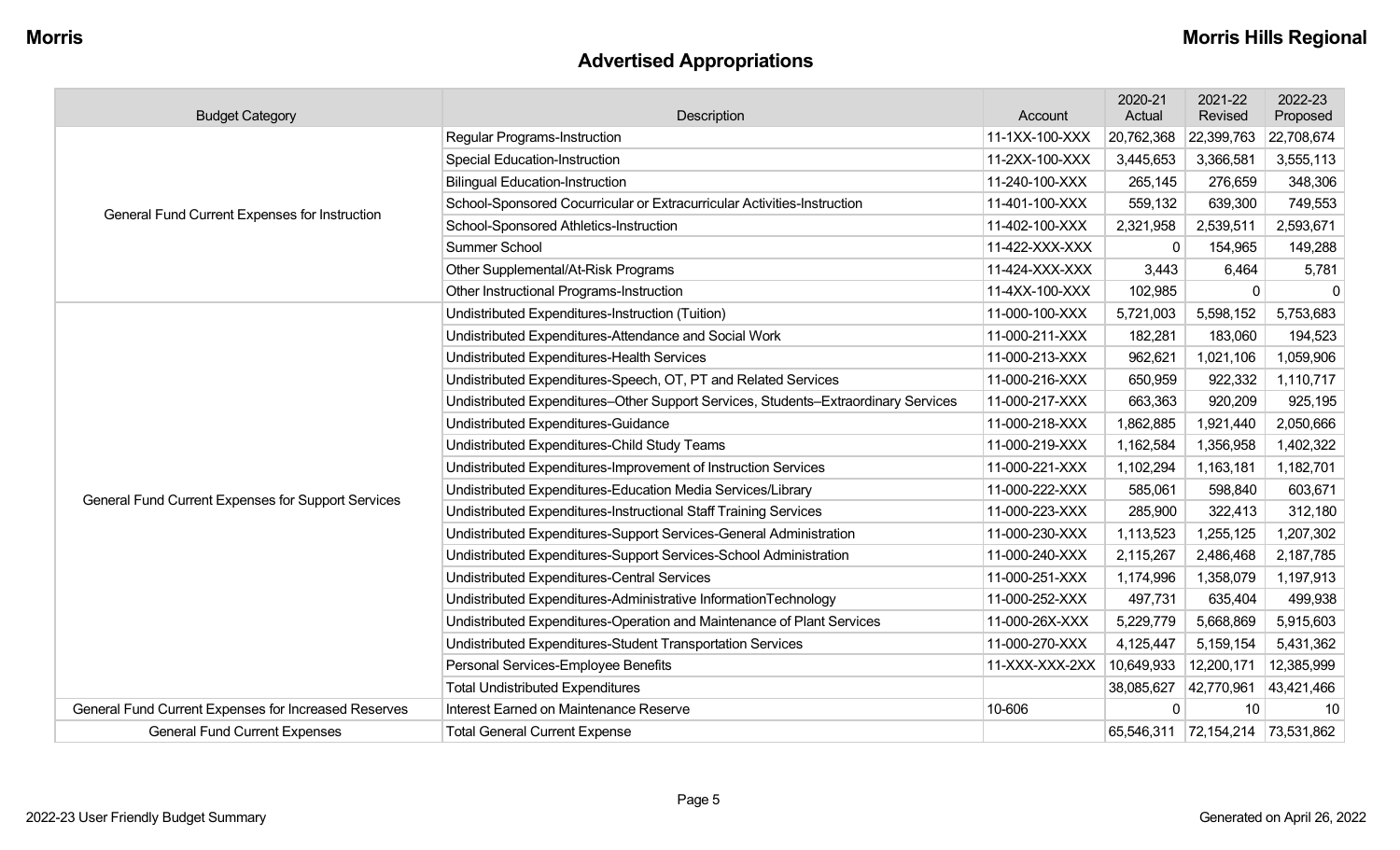## **Advertised Appropriations**

| <b>Budget Category</b>                                       | Description                                                         | Account        | 2020-21<br>Actual     | 2021-22<br>Revised | 2022-23<br>Proposed |
|--------------------------------------------------------------|---------------------------------------------------------------------|----------------|-----------------------|--------------------|---------------------|
|                                                              | Equipment                                                           | 12-XXX-XXX-730 | 590,624               | 814,518            | 761,486             |
|                                                              | <b>Facilities Acquisition and Construction Services</b>             | 12-000-400-XXX | 1,733,138             | 183,311            | 183,311             |
| <b>Capital Outlay</b>                                        | Capital Reserve-Transfer to Capital Projects                        | 12-000-400-931 | 3,425,358             | 3,900,000          | 4,500,000           |
|                                                              | Interest Deposit to Capital Reserve                                 | 10-604         | $\mathbf 0$           | 200                | 200                 |
|                                                              | <b>Total Capital Outlay</b>                                         |                | 5,749,120             | 4,898,029          | 5,444,997           |
|                                                              | <b>Summer School-Instruction</b>                                    | 13-422-100-XXX | 9,823                 | 27,095             | 27,944              |
| Special School Expenses for Summer School                    | Summer School-Support Services                                      | 13-422-200-XXX | 592                   | 1,718              | 1,782               |
|                                                              | <b>Total Summer School</b>                                          | 13-422-X00-XXX | 10,415                | 28,813             | 29,726              |
|                                                              | <b>Other Special Schools-Instruction</b>                            | 13-4XX-100-XXX | 185,244               | 0                  | 0                   |
| Special School Expenses for Other Special School             | <b>Total Other Special Schools</b>                                  | 13-4XX-X00-XXX | 185,244               |                    | $\mathbf{0}$        |
|                                                              | Accredited Evening/Adult High School/Post-Graduate-Instruction      | 13-601-100-XXX | 113,729               | 193,158            | 202,909             |
| Special School Expenses for Evening/Adult/Post-Grad          | Accredited Evening/Adult High School/Post-Graduate-Support Services | 13-601-200-XXX | $\mathbf{0}$          | 118,515            | 95,202              |
|                                                              | Total Accredited Evening/Adult High School/Post-Graduate            | 13-601-X00-XXX | 113,729               | 311,673            | 298,111             |
| <b>Special School Expenses</b>                               | <b>Total Special Schools</b>                                        | 13-XXX-XXX-XXX | 309,388               | 340,486            | 327,837             |
| General Fund Expenses and Transfers                          | <b>General Fund Grand Total</b>                                     |                | 71,604,819 77,392,729 |                    | 79,304,696          |
| Special Revenue Fund Expenses for Grants and<br>Entitlements | Local Projects                                                      | 20-XXX-XXX-XXX | 247                   | 6,084              | 6,084               |
|                                                              | Nonpublic Textbooks                                                 | 20-XXX-XXX-XXX | 29,721                | 29,890             | 29,890              |
|                                                              | Nonpublic Auxiliary Services                                        | 20-XXX-XXX-XXX | 89,426                | 77,935             | 77,935              |
| Special Revenue Fund Expenses for Other State                | Nonpublic Handicapped Services                                      | 20-XXX-XXX-XXX | 132,029               | 129,009            | 129,009             |
| Projects                                                     | <b>Nonpublic Nursing Services</b>                                   | 20-XXX-XXX-XXX | 50,371                | 55,776             | 55,776              |
|                                                              | Nonpublic Technology Initiative                                     | 20-XXX-XXX-XXX | $\Omega$              | 20,916             | 20,916              |
|                                                              | Nonpublic Security Aid                                              | 20-XXX-XXX-XXX | 58,732                | 73,325             | 73,325              |
|                                                              | SDA Emergent Needs and Capital Maintenance In School Districts      | 20-492-XXX-XXX | $\Omega$              | 75,865             | $\mathbf{0}$        |
| Special Revenue Fund Expenses for State Projects             | <b>Total State Projects</b>                                         | 20-XXX-XXX-XXX | 360,279               | 462,716            | 386,851             |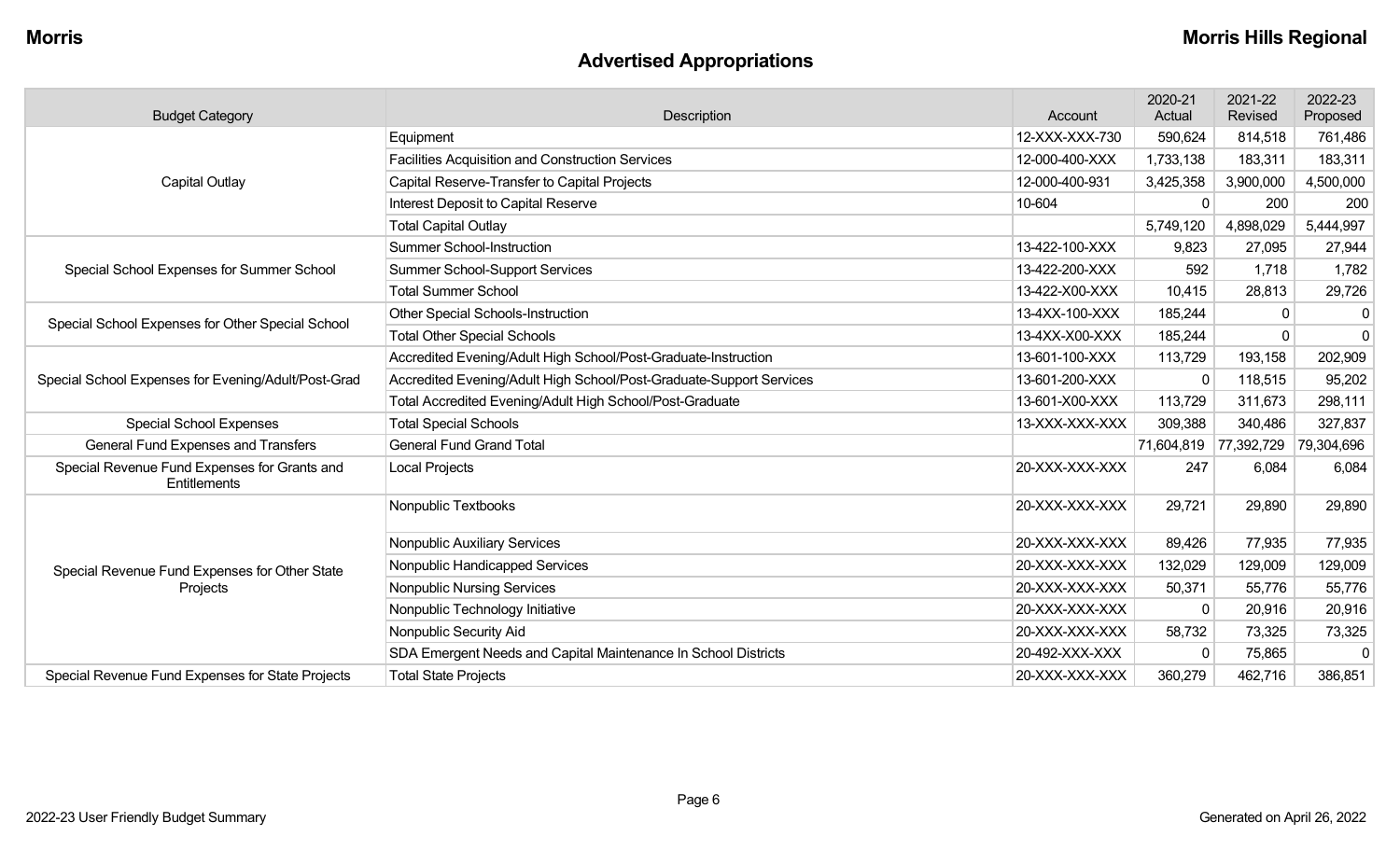## **Advertised Appropriations**

| <b>Budget Category</b>                             | Description                                                                                                    | Account        | 2020-21<br>Actual | 2021-22<br>Revised    | 2022-23<br>Proposed |
|----------------------------------------------------|----------------------------------------------------------------------------------------------------------------|----------------|-------------------|-----------------------|---------------------|
|                                                    | Title I                                                                                                        | 20-XXX-XXX-XXX | 160,840           | 184,326               | 156,677             |
|                                                    | Title II                                                                                                       | 20-XXX-XXX-XXX | 42,213            | 43,727                | 37,168              |
|                                                    | Title III                                                                                                      | 20-XXX-XXX-XXX | 12,492            | 10,685                | 9,082               |
|                                                    | Title IV                                                                                                       | 20-XXX-XXX-XXX | 10,711            | 12,303                | 10,458              |
|                                                    | <b>IDEA Part B (Handicapped)</b>                                                                               | 20-XXX-XXX-XXX | 637,629           | 730,816               | 621,193             |
|                                                    | <b>ARP-IDEA Basic Grant Program</b>                                                                            | 20-223-xxx-xxx | $\Omega$          | 142,829               | -0                  |
|                                                    | <b>CARES Act Education Stabilization Fund</b>                                                                  | 20-477-XXX-XXX | 51,906            | $\Omega$              | 0                   |
|                                                    | Bridging the Digital Divide Program                                                                            | 20-478-XXX-XXX | 22,524            | $\Omega$              | 0                   |
|                                                    | Coronavirus Relief Fund (CRF) Grant Program                                                                    | 20-479-XXX-XXX | 126,914           | $\Omega$              | 0                   |
| Special Revenue Fund Expenses for Federal Projects | CRRSA Act-ESSER II Grant Program                                                                               | 20-483-xxx-xxx |                   | 552,449               | $\mathbf 0$         |
|                                                    | <b>CRRSA Act-Learning Acceleration Grant Program</b>                                                           | 20-484-xxx-xxx | 19,148            | 16,305                | $\mathbf 0$         |
|                                                    | <b>CRRSA Act-Mental Health Grant Program</b>                                                                   | 20-485-XXX-XXX |                   | 45,000                | 0                   |
|                                                    | <b>ARP-ESSER Grant Program</b>                                                                                 | 20-487-xxx-xxx | $\mathbf{0}$      | 1,241,594             | 0                   |
|                                                    | ARP-ESSER Subgrant Accelerated Learning Coaching and Educator Support Grant                                    | 20-488-XXX-XXX | $\mathbf 0$       | 214,873               | 0                   |
|                                                    | ARP-ESSER Subgrant Evidence-Based Summer Learning and Enrichment Activities Grant                              | 20-489-XXX-XXX | 0                 | 40,000                | $\mathbf 0$         |
|                                                    | ARP-ESSER Subgrant Evidence-Based Comprehensive Beyond the School Day Activities Grant                         | 20-490-XXX-XXX | $\mathbf{0}$      | 40,000                | 0                   |
|                                                    | ARP-ESSER Subgrant New Jersey Tiered System of Supports (NJTSS) Mental Health Support<br><b>Staffing Grant</b> | 20-491-xxx-xxx |                   | 45,000                | $\Omega$            |
|                                                    | <b>Total Federal Projects</b>                                                                                  | 20-XXX-XXX-XXX | 1,084,377         | 3,319,907             | 834,578             |
| Special Revenue Fund Expenses                      | <b>Total Special Revenue Funds</b>                                                                             |                | 1,641,777         | 3,988,707             | 1,427,513           |
| Debt Service Fund Expenses                         | <b>Total Regular Debt Service</b>                                                                              | 40-701-510-XXX | 2,460,831         | 2,455,894             | 2,452,642           |
|                                                    | <b>Total Debt Service Funds</b>                                                                                |                | 2,460,831         | 2,455,894             | 2,452,642           |
| All Fund Expenses                                  | <b>Total Expenditures/Appropriations</b>                                                                       |                | 75,707,427        | 83,837,330            | 83,184,851          |
| <b>Expenses Net of Transfers</b>                   | <b>Total Expenditures Net of Transfers</b>                                                                     |                | 75,707,427        | 83,837,330 83,184,851 |                     |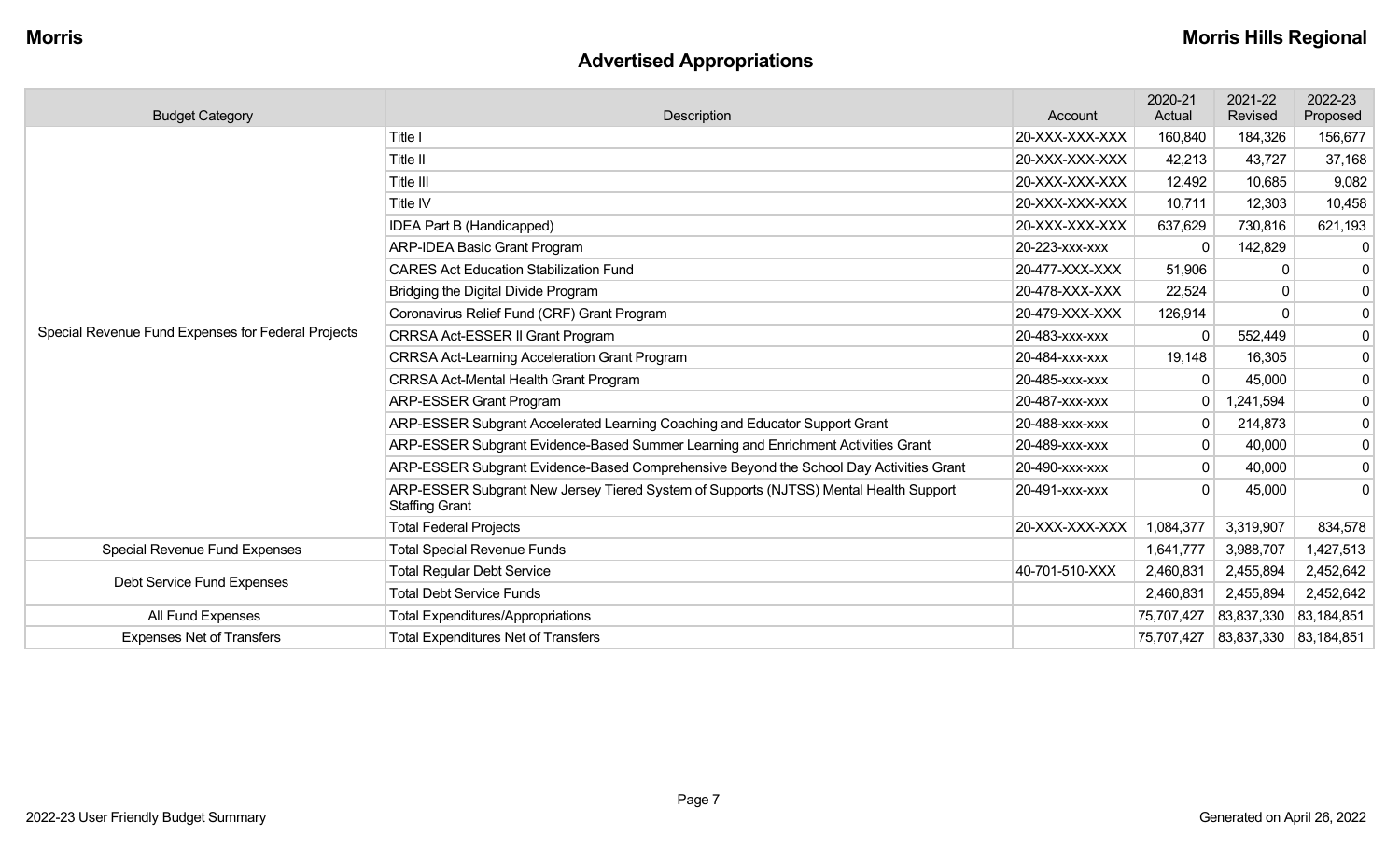## **Advertised Recapitulation of Balances**

| <b>Fund Balance Category</b>                   | <b>Budget Category</b>                                           | Audited<br><b>Balance</b><br>06/30/2020 | Audited<br><b>Balance</b><br>06/30/2021 | Estimated<br><b>Balance</b><br>06/30/2022 | Estimated<br><b>Balance</b><br>06/30/2023 |
|------------------------------------------------|------------------------------------------------------------------|-----------------------------------------|-----------------------------------------|-------------------------------------------|-------------------------------------------|
| Unrestricted                                   | <b>General Operating Budget</b>                                  | 2,151,128                               | 2,660,855                               | 2,927,855                                 | 2,394,855                                 |
|                                                | Repayment of Debt                                                | 57,208                                  | 189,332                                 | 170,000                                   |                                           |
|                                                | Capital Reserve                                                  | 5,093,430                               | 5,051,242                               | 5,151,442                                 | 651,642                                   |
|                                                | <b>Adult Education Programs</b>                                  |                                         |                                         |                                           |                                           |
|                                                | Maintenance Reserve                                              | 305,000                                 | 305,010                                 | 205,020                                   | 5,030                                     |
|                                                | Legal Reserve                                                    | 0                                       | 0                                       |                                           |                                           |
| <b>Restricted for General Operating Budget</b> | <b>Unemployment Fund</b>                                         | 207,170                                 | 350,120                                 | 350,120                                   | 350,120                                   |
|                                                | <b>Tuition Reserve</b>                                           | 0                                       | 0                                       | 0                                         |                                           |
|                                                | <b>Current Expense Emergency Reserve</b>                         | 0                                       | 0                                       | 0                                         |                                           |
|                                                | Impact Aid Reserve for General Expenses (Sections 8002 and 8003) | $\Omega$                                | 0                                       | 0                                         | 0                                         |
|                                                | Impact Aid Reserve for Capital Expenses (Sections 8007 and 8008) | 0                                       | 0                                       | 0                                         |                                           |
|                                                | <b>Student Activity Fund</b>                                     | 310,936                                 | 254,005                                 | 254,005                                   | 254,005                                   |
| Restricted for Special Revenue Fund            | Scholarship Fund                                                 | 375,130                                 | 361,996                                 | 361,996                                   | 361,996                                   |
| Restricted for Repayment of Debt               | Restricted for Repayment of Debt                                 | 0                                       | 0                                       | 0                                         | 0                                         |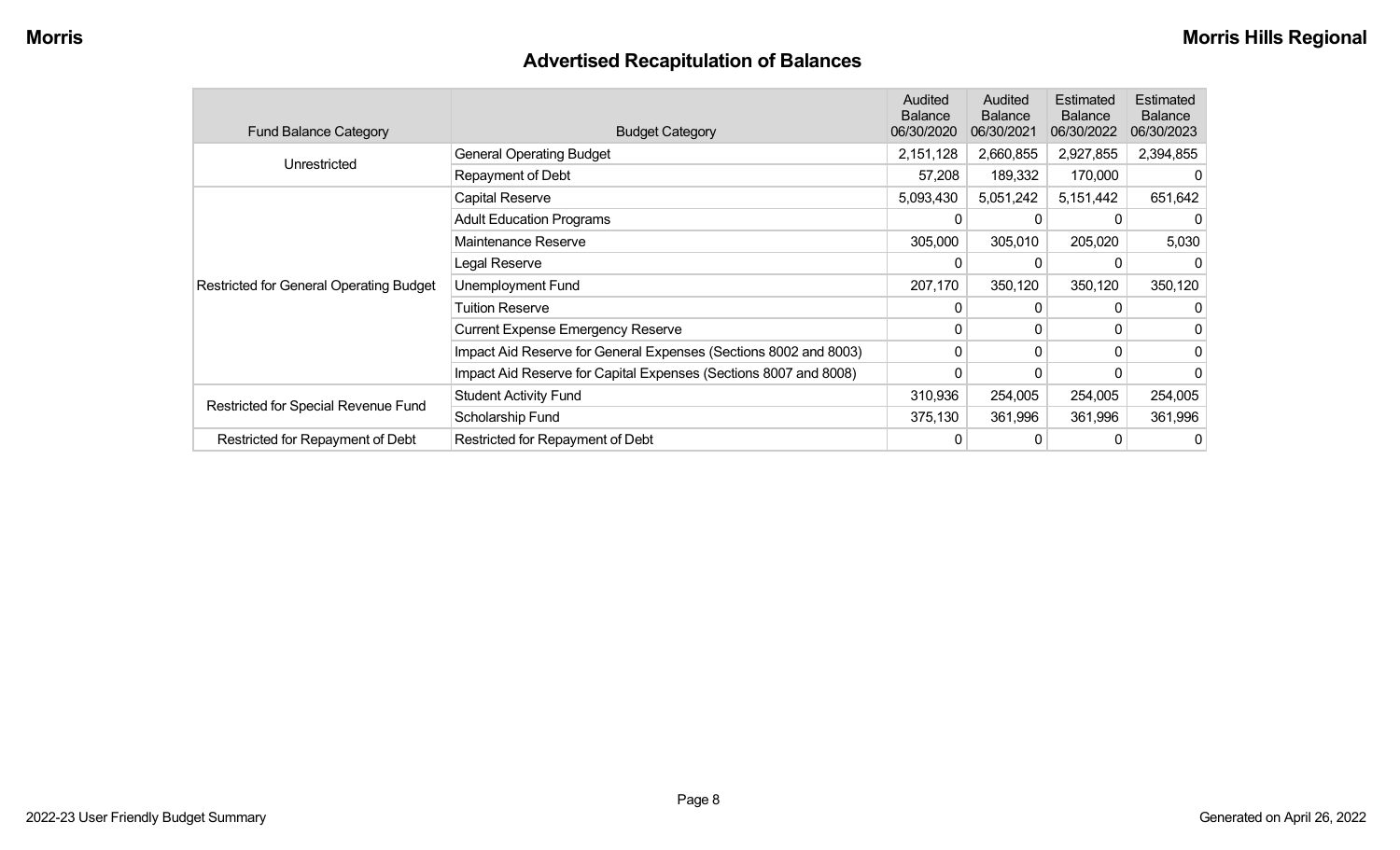#### **Advertised Per Pupil Cost Calculations**

| Per Pupil Cost Calculations                       | 2019-20<br><b>Actual Costs</b> | 2020-21<br><b>Actual Costs</b> | 2021-22<br><b>Original Budget</b> | 2021-22<br><b>Revised Budget</b> | 2022-23<br><b>Proposed Budget</b> |
|---------------------------------------------------|--------------------------------|--------------------------------|-----------------------------------|----------------------------------|-----------------------------------|
| <b>Total Budgetary Comparative Per Pupil Cost</b> | \$20,122                       | \$21,079                       | \$22,767                          | \$23,534                         | \$24,076                          |
| <b>Total Classroom Instruction</b>                | \$11,193                       | \$11,458                       | \$12,537                          | \$12,516                         | \$12,819                          |
| <b>Classroom-Salaries and Benefits</b>            | \$10,425                       | \$10,747                       | \$11,474                          | \$11,499                         | \$11,709                          |
| Classroom-General Supplies and Textbooks          | \$492                          | \$373                          | \$561                             | \$571                            | \$664                             |
| <b>Classroom-Purchased Services</b>               | \$277                          | \$338                          | \$502                             | \$447                            | \$447                             |
| <b>Total Support Services</b>                     | \$3,279                        | \$3,619                        | \$3,874                           | \$4,231                          | \$4,461                           |
| Support Services-Salaries and Benefits            | \$2,777                        | \$3,141                        | \$3,314                           | \$3,613                          | \$3,800                           |
| <b>Total Administrative Costs</b>                 | \$2,333                        | \$2,306                        | \$2,418                           | \$2,695                          | \$2,479                           |
| <b>Administration Salaries and Benefits</b>       | \$1,855                        | \$1,831                        | \$1,888                           | \$1,969                          | \$1,970                           |
| Total Operations and Maintenance of Plant         | \$2,221                        | \$2,581                        | \$2,742                           | \$2,863                          | \$3,005                           |
| Operations and Maintenance-Salaries and Benefits  | \$1,252                        | \$1,384                        | \$1,538                           | \$1,562                          | \$1,663                           |
| <b>Board Contribution to Food Services</b>        | \$0                            | \$0                            | \$0                               | \$0                              | \$0                               |
| <b>Total Extracurricular Costs</b>                | \$1,113                        | \$1,116                        | \$1,215                           | \$1,250                          | \$1,324                           |
| <b>Total Equipment Costs</b>                      | \$269                          | \$229                          | \$265                             | \$320                            | \$301                             |
| Legal Costs                                       | \$25                           | \$41                           | \$61                              | \$86                             | \$47                              |
| Employee Benefits as a percentage of salaries*    | 26.80%                         | 26.94%                         | 29.70%                            | 29.23%                           | 28.92%                            |

\*Does not include pension and social security paid by the State on-behalf of the district.

\*\*Federal and State funds in the blended resource school-based budgets.

The information presented in columns 1 through 3 as well as the related descriptions of the per pupil cost calculations are contained in the Taxpayers' Guide to Education Spending and can be found on the Department of Education's Internet website: http://www.state.nj.us/education/guide/. This publication is also available in the board office and public libraries. The same calculations were performed using the 2021-22 revised appropriations and the 2022-23 budgeted appropriations presented in this advertised budget. Total Budgetary Comparative Per Pupil Cost is defined as current expense exclusive of tuition expenditures, transportation, residential costs, and judgments against the school district. For all years it also includes the restricted entitlement aids. With the exception of Total Equipment Cost, each of the other per pupil cost calculations presented is a component of the total comparative per pupil cost, although all components are not shown.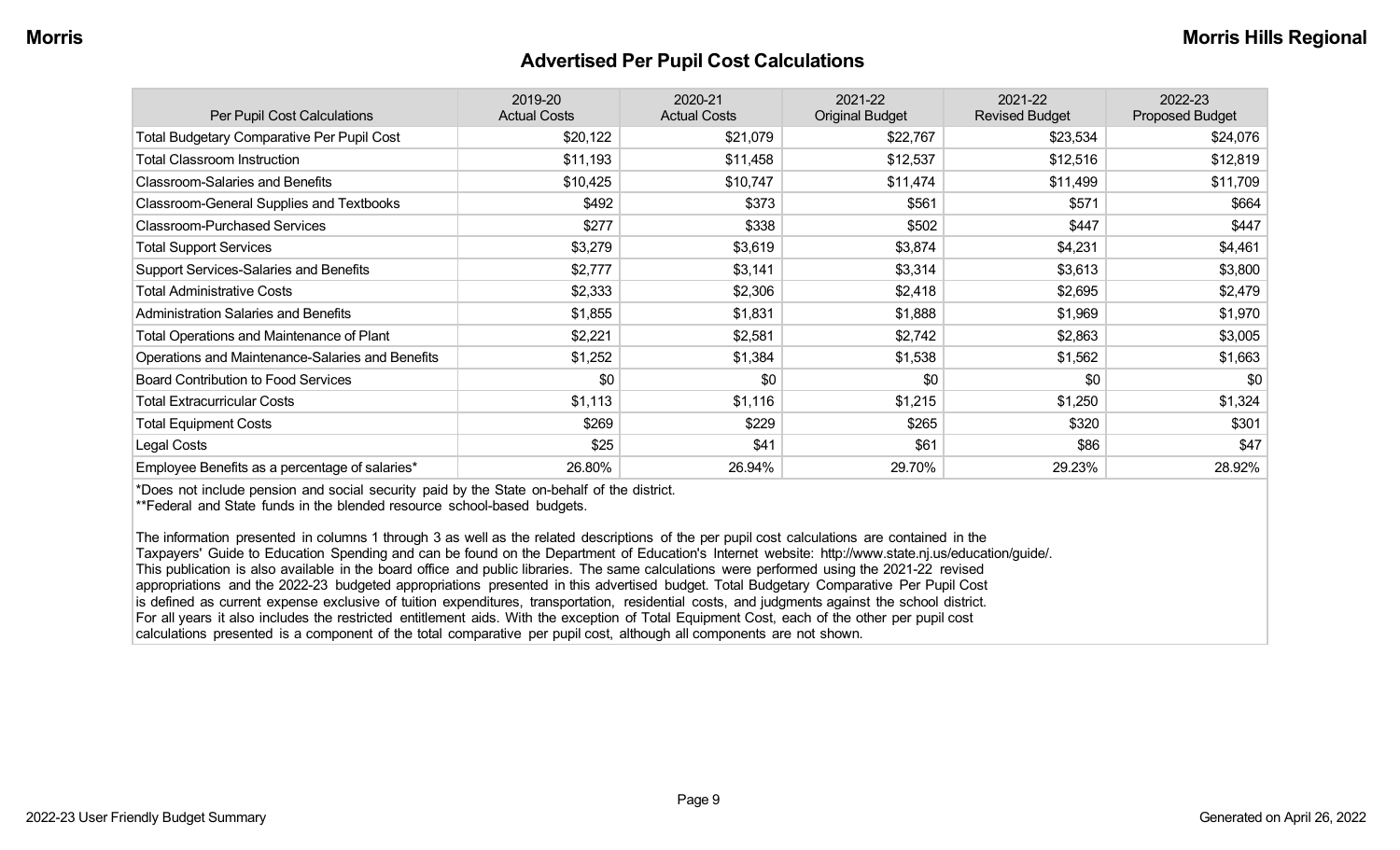# **Unusual Revenues and Appropriations**

| Line<br><b>Number</b> | Source   | Amount | Explanation                                             |
|-----------------------|----------|--------|---------------------------------------------------------|
| 150                   | ⊺Tuition |        | 181,577 Tuition rates and enrollment have decreased     |
| 470                   |          |        | State of NJ 277,006   Increase in security aid for 2223 |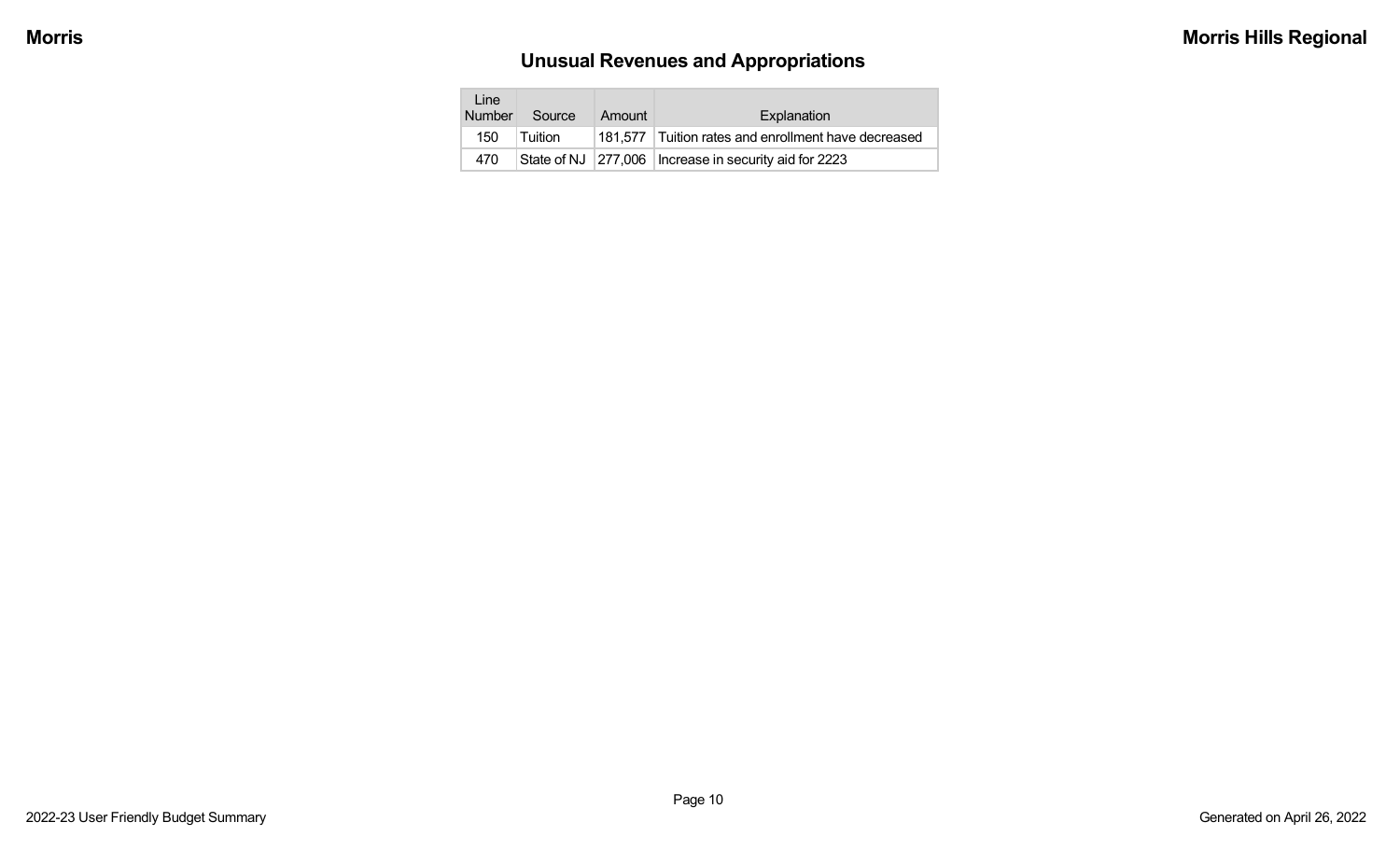| <b>Shared Services</b> |  |
|------------------------|--|
|------------------------|--|

| <b>Shared Service Category Type</b>       | <b>Shared Service Category Description</b>                                                        | Amount<br>Saved<br>(Optional) |
|-------------------------------------------|---------------------------------------------------------------------------------------------------|-------------------------------|
| <b>Custodial and Maintenance Services</b> | MHRD has an agreement with Wharton Board of Education for Custodial Services                      |                               |
| Others                                    | MHRD has agreements with Morris County Vocational School District for Academy programs            |                               |
| Social Worker/Psychologist                | MHRD has an agreement with Wharton and Rockaway Borough Boards of Education for CST services      |                               |
|                                           | MHRD has an agreement with Rockaway Borough for fuel purchases                                    | <sup>0</sup>                  |
| Transportation Services, including Fuel   | MHRD has an agreement with our 3 sending Districts for transportation for field trips             |                               |
|                                           | MHRD has an agreement with Rokaway Township Board of Education for Transportation Safety training |                               |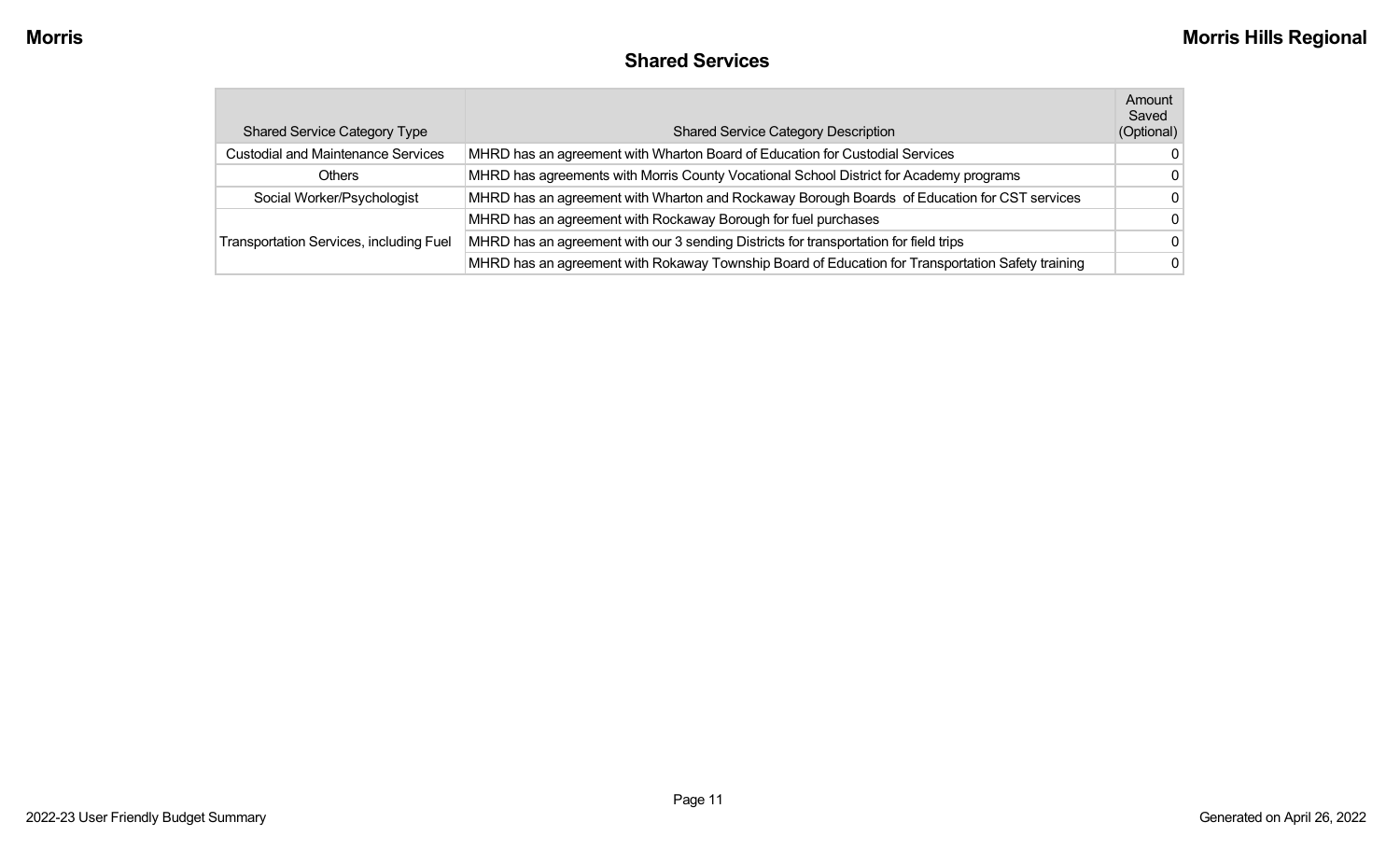#### **Estimated Tax Rates**

| Municipality        | Category                                                                                                           | Amount        |
|---------------------|--------------------------------------------------------------------------------------------------------------------|---------------|
|                     | (A) General Fund School Levy                                                                                       | 20,918,027    |
|                     | (D) Total School Levy                                                                                              | 21,701,398    |
|                     | (B) Estimated Net Taxable Valuation (as of 01/01/22)                                                               | 3,077,790,700 |
| Denville Twp        | (H) Estimated Equalized Valuation (as of 01/01/22)                                                                 | 3,077,790,700 |
|                     | (C) Estimated 2022-23 General Fund School Tax Rate, Without Repayment of Debt or Adjustments=100x(A)/(B)           | 0.6796        |
|                     | (F) Estimated 2022-23 Total School Tax Rate, With Repayment of Debt and Adjustments=100x(D)/(B)                    | 0.7051        |
|                     | (I) Estimated 2022-23 Equalized General Fund School Tax Rate, Without Repayment of Debt or Adjustments=100x(A)/(H) | 0.6796        |
|                     | (L) Estimated 2022-23 Equalized Total School Tax Rate, With Repayment of Debt and Adjustments=100x(D)/(H)          | 0.7051        |
|                     | (A) General Fund School Levy                                                                                       | 6,467,433     |
|                     | (D) Total School Levy                                                                                              | 6,710,059     |
|                     | (B) Estimated Net Taxable Valuation (as of 01/01/22)                                                               | 791,462,900   |
| Rockaway Boro       | (H) Estimated Equalized Valuation (as of 01/01/22)                                                                 | 791,462,900   |
|                     | (C) Estimated 2022-23 General Fund School Tax Rate, Without Repayment of Debt or Adjustments=100x(A)/(B)           | 0.8171        |
|                     | (F) Estimated 2022-23 Total School Tax Rate, With Repayment of Debt and Adjustments=100x(D)/(B)                    | 0.8478        |
|                     | (I) Estimated 2022-23 Equalized General Fund School Tax Rate, Without Repayment of Debt or Adjustments=100x(A)/(H) | 0.8171        |
|                     | (L) Estimated 2022-23 Equalized Total School Tax Rate, With Repayment of Debt and Adjustments=100x(D)/(H)          | 0.8478        |
|                     | (A) General Fund School Levy                                                                                       | 30,330,991    |
|                     | (D) Total School Levy                                                                                              | 31,486,499    |
|                     | (B) Estimated Net Taxable Valuation (as of 01/01/22)                                                               | 4,615,515,400 |
| Rockaway Twp        | (H) Estimated Equalized Valuation (as of 01/01/22)                                                                 | 4,615,515,400 |
|                     | (C) Estimated 2022-23 General Fund School Tax Rate, Without Repayment of Debt or Adjustments=100x(A)/(B)           | 0.6572        |
|                     | (F) Estimated 2022-23 Total School Tax Rate, With Repayment of Debt and Adjustments=100x(D)/(B)                    | 0.6822        |
|                     | (I) Estimated 2022-23 Equalized General Fund School Tax Rate, Without Repayment of Debt or Adjustments=100x(A)/(H) | 0.6572        |
|                     | (L) Estimated 2022-23 Equalized Total School Tax Rate, With Repayment of Debt and Adjustments=100x(D)/(H)          | 0.6822        |
| <b>Wharton Boro</b> | (A) General Fund School Levy                                                                                       | 5,630,786     |
|                     | (D) Total School Levy                                                                                              | 5,841,871     |
|                     | (B) Estimated Net Taxable Valuation (as of 01/01/22)                                                               | 794,084,700   |
|                     | (H) Estimated Equalized Valuation (as of 01/01/22)                                                                 | 794,084,700   |
|                     | (C) Estimated 2022-23 General Fund School Tax Rate, Without Repayment of Debt or Adjustments=100x(A)/(B)           | 0.7091        |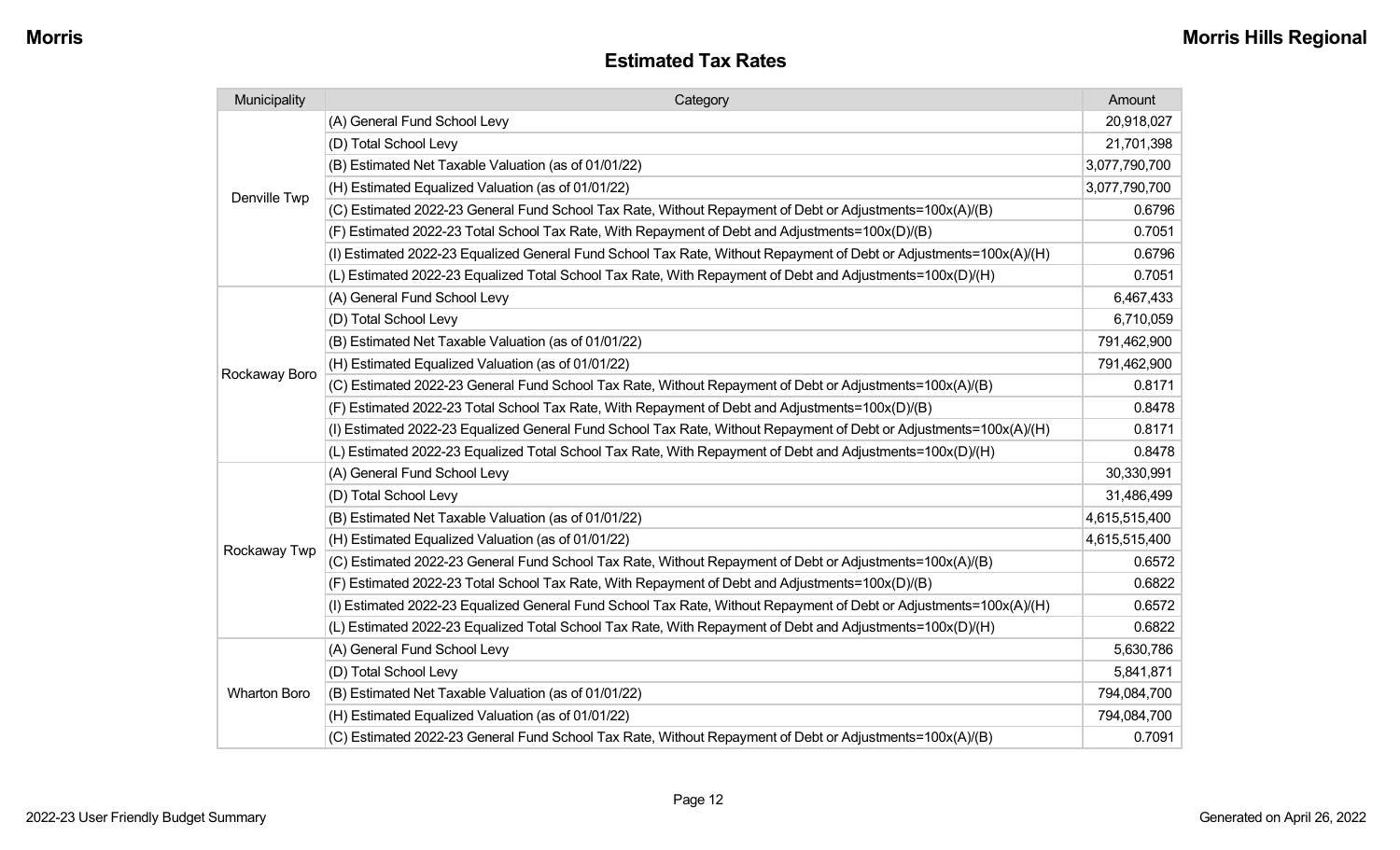#### **Estimated Tax Rates**

| Municipality | Category                                                                                                           | Amount |
|--------------|--------------------------------------------------------------------------------------------------------------------|--------|
|              | $ $ (F) Estimated 2022-23 Total School Tax Rate, With Repayment of Debt and Adjustments=100x(D)/(B)                | 0.7357 |
| Wharton Boro | (I) Estimated 2022-23 Equalized General Fund School Tax Rate, Without Repayment of Debt or Adjustments=100x(A)/(H) | 0.7091 |
|              | $(L)$ Estimated 2022-23 Equalized Total School Tax Rate, With Repayment of Debt and Adjustments=100x(D)/(H)        | 0.7357 |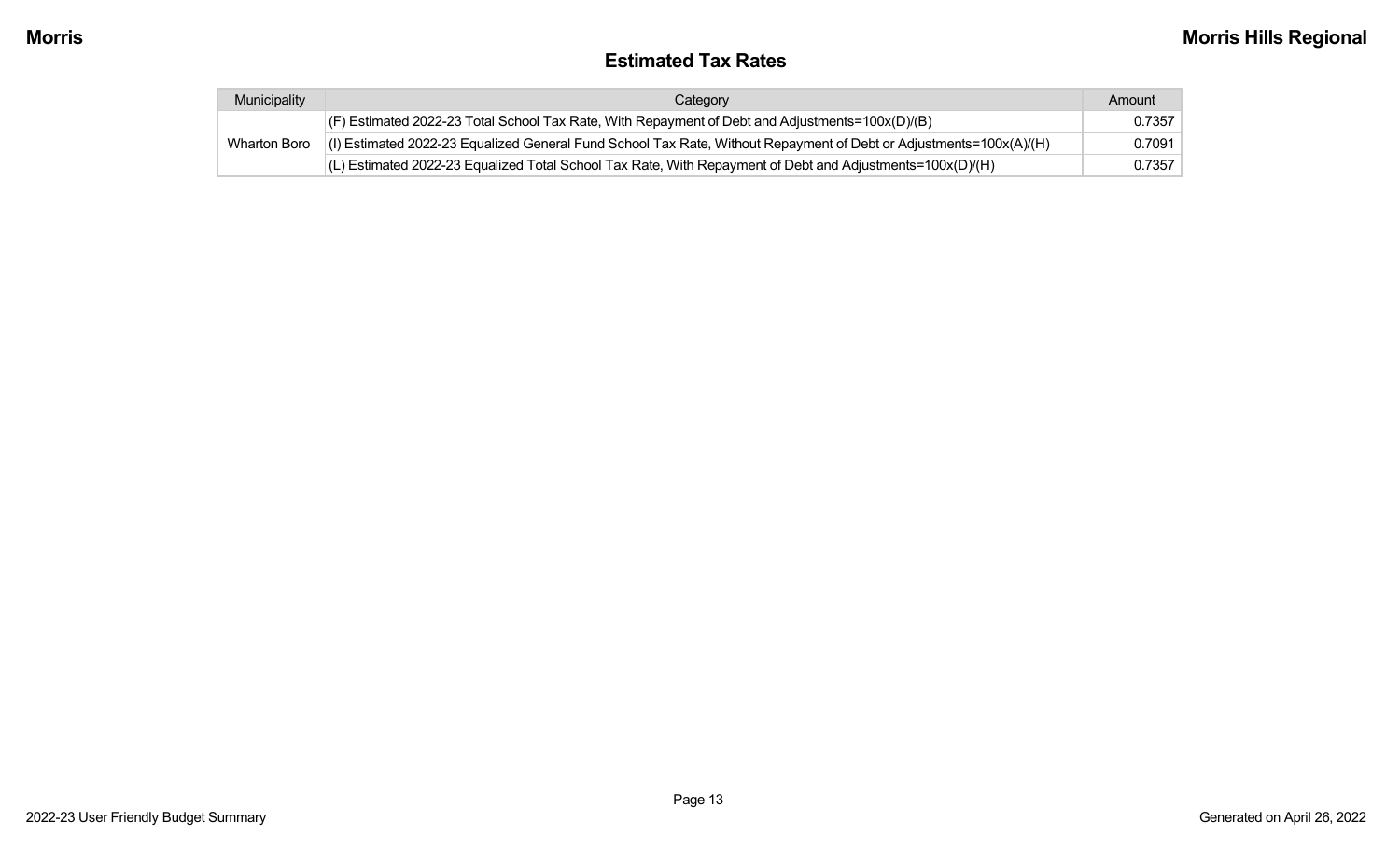| Name                 | Category                                                                                  | Measure       |
|----------------------|-------------------------------------------------------------------------------------------|---------------|
|                      | <b>Job Title</b>                                                                          | Accountant    |
|                      | Job Title II                                                                              | None Reported |
|                      | <b>Base Annual Salary Amount</b>                                                          | \$78,642      |
|                      | Full-Time Equivalent (FTE)                                                                | 1.0           |
|                      | <b>Shared with Another District?</b>                                                      | N             |
|                      | <b>Shared County</b>                                                                      | None Reported |
|                      | <b>Shared District</b>                                                                    | None Reported |
|                      | <b>Job Title Other District</b>                                                           | None Reported |
|                      | Member of Collective Bargaining Unit (CBU)?                                               | N             |
|                      | <b>Beginning Date of Contract</b>                                                         | 07/01/21      |
|                      | <b>End Date of Contract</b>                                                               | 06/30/22      |
|                      | Contracted Number of Annual Work Days                                                     | 240           |
|                      | <b>Contracted Number of Annual Vacation Days</b>                                          | 8             |
|                      | <b>Contracted Number of Annual Sick Days</b>                                              | 12            |
| Alicia Valverde Mesa | Contracted Number of Annual Personal Days                                                 | 3             |
|                      | <b>Contracted Number of Annual Consulting Days</b>                                        | 0             |
|                      | Number of Other Contracted Non-Working Days                                               | $\Omega$      |
|                      | Description of Other Contracted Non-Working Days                                          | None Reported |
|                      | <b>Total Allowances Amount</b>                                                            | \$500         |
|                      | <b>Total Bonuses Amount</b>                                                               | \$0           |
|                      | <b>Total Stipends Amount</b>                                                              | \$0           |
|                      | District Contributions Above Teacher Contract for Insurance (Health, Dental, Life, Other) | \$1,839       |
|                      | District Contributions Above Teacher Contract for Retirement Plans                        | \$0           |
|                      | Total Contractual Post-Employment Benefit Amount                                          | \$11,932      |
|                      | Contractual Post-Employment Benefit Description of Payout of Sick days                    | Maximum       |
|                      | Contractual Post-Employment Benefit Description of Payout of Vacation days                | Estimated     |
|                      | Contractual Post-Employment Benefit Description of Payout of Personal days                | N/A           |
|                      | Contractual Post-Employment Benefit Description of Other Benefits 1                       | None Reported |
|                      | Contractual Post-Employment Benefit Description of Other Benefits 2                       | None Reported |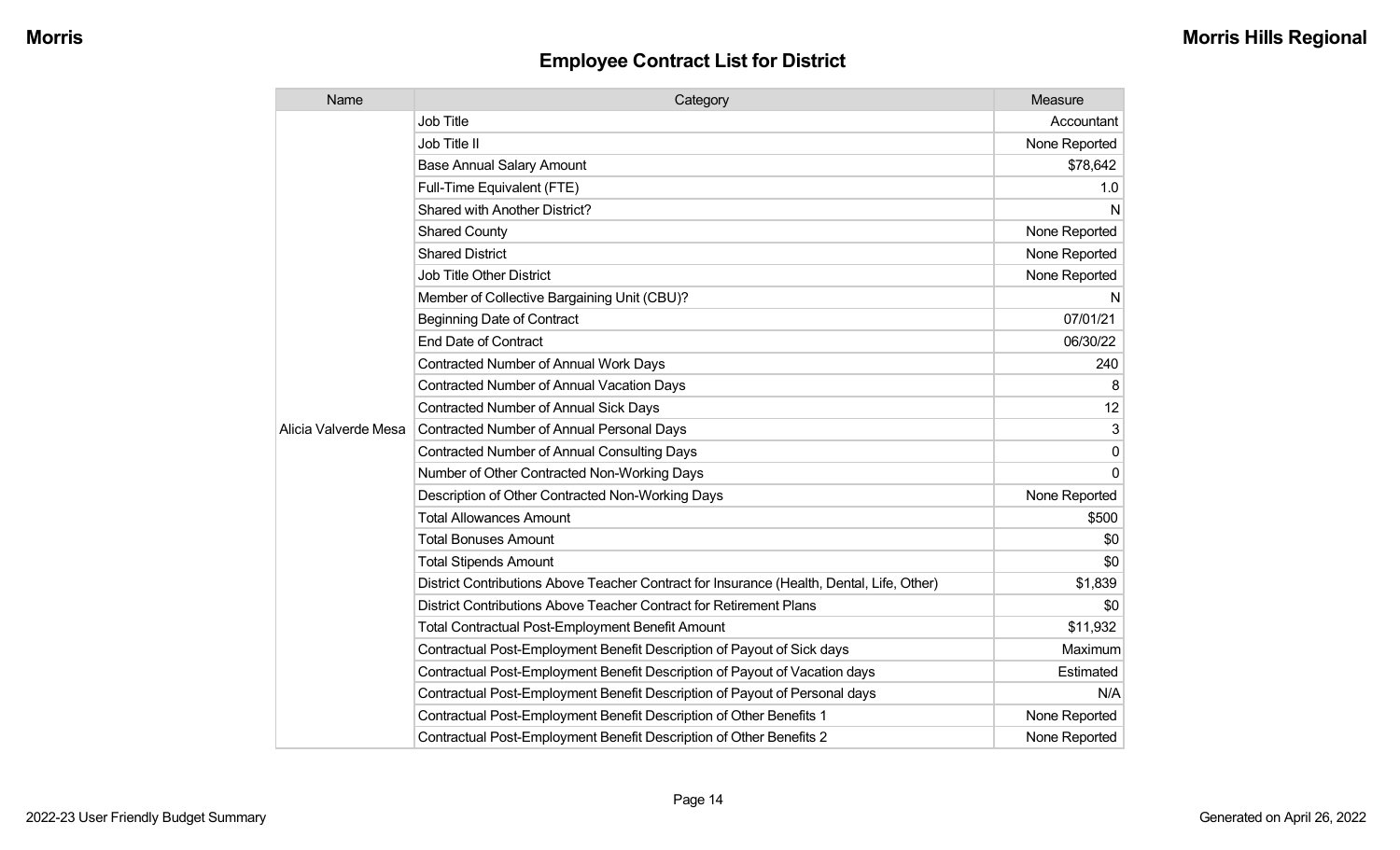| Name                 | Category                                                                                 | Measure                    |
|----------------------|------------------------------------------------------------------------------------------|----------------------------|
|                      | Contractual Post-Employment Benefit Description of Other Benefits 3                      | None Reported              |
|                      | <b>Total Other/In-Kind Remuneration Amount</b>                                           | \$0                        |
|                      | Description of Other/In-Kind Remuneration Annual Option to Buyback Sick Time in Cash     | None Reported              |
|                      | Description of Other/In-Kind Remuneration Annual Option to Buyback Vacation Time in Cash | None Reported              |
|                      | Description of Other/In-Kind Remuneration Annual Option to Buyback Personal Time in Cash | None Reported              |
| Alicia Valverde Mesa | Description of Other/In-Kind Remuneration Annual Option to Other Remuneration 1          | None Reported              |
|                      | Description of Other/In-Kind Remuneration Annual Option to Other Remuneration 2          | None Reported              |
|                      | Description of Other/In-Kind Remuneration Annual Option to Other Remuneration 3          | None Reported              |
|                      | <b>Additional Comment 1</b>                                                              | None Reported              |
|                      | <b>Additional Comment 2</b>                                                              | None Reported              |
|                      | <b>Additional Comment 3</b>                                                              | None Reported              |
|                      | Job Title                                                                                | <b>Executive Assistant</b> |
|                      | Job Title II                                                                             | None Reported              |
|                      | <b>Base Annual Salary Amount</b>                                                         | \$81,803                   |
|                      | Full-Time Equivalent (FTE)                                                               | 1.0                        |
|                      | Shared with Another District?                                                            |                            |
|                      | <b>Shared County</b>                                                                     | None Reported              |
|                      | <b>Shared District</b>                                                                   | None Reported              |
|                      | Job Title Other District                                                                 | None Reported              |
|                      | Member of Collective Bargaining Unit (CBU)?                                              |                            |
| Casey Davison        | <b>Beginning Date of Contract</b>                                                        | 07/01/21                   |
|                      | <b>End Date of Contract</b>                                                              | 06/30/22                   |
|                      | Contracted Number of Annual Work Days                                                    | 240                        |
|                      | <b>Contracted Number of Annual Vacation Days</b>                                         | 14                         |
|                      | <b>Contracted Number of Annual Sick Days</b>                                             | 12                         |
|                      | Contracted Number of Annual Personal Days                                                | 3                          |
|                      | Contracted Number of Annual Consulting Days                                              | $\pmb{0}$                  |
|                      | Number of Other Contracted Non-Working Days                                              | 0 <sup>1</sup>             |
|                      | Description of Other Contracted Non-Working Days                                         | None Reported              |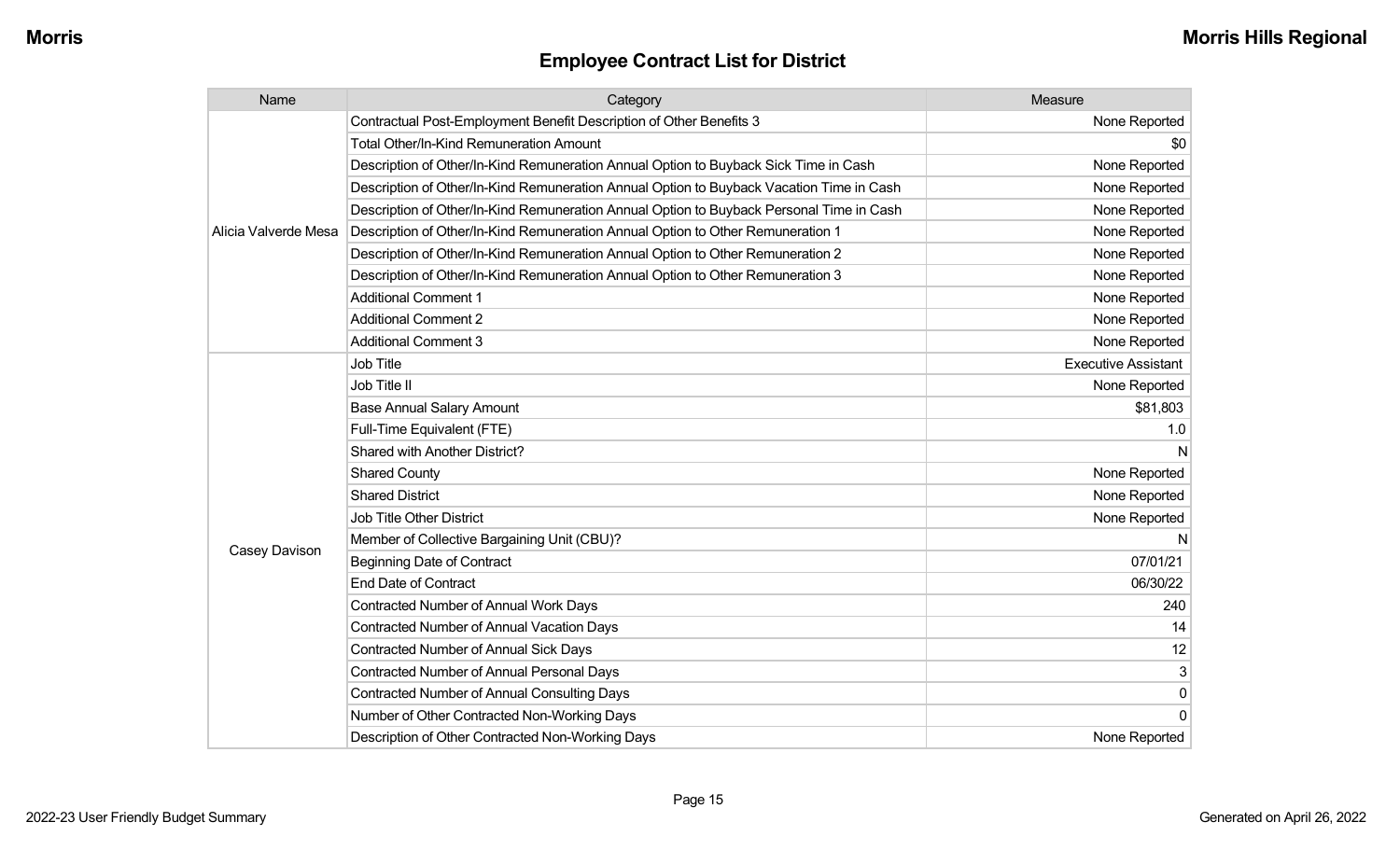| Name          | Category                                                                                  | Measure                                 |
|---------------|-------------------------------------------------------------------------------------------|-----------------------------------------|
|               | <b>Total Allowances Amount</b>                                                            | \$500                                   |
|               | <b>Total Bonuses Amount</b>                                                               | \$0                                     |
|               | <b>Total Stipends Amount</b>                                                              | \$0                                     |
|               | District Contributions Above Teacher Contract for Insurance (Health, Dental, Life, Other) | \$1,839                                 |
|               | District Contributions Above Teacher Contract for Retirement Plans                        | \$0                                     |
|               | <b>Total Contractual Post-Employment Benefit Amount</b>                                   | \$13,941                                |
|               | Contractual Post-Employment Benefit Description of Payout of Sick days                    | Maximum                                 |
|               | Contractual Post-Employment Benefit Description of Payout of Vacation days                | Estimated                               |
|               | Contractual Post-Employment Benefit Description of Payout of Personal days                | N/A                                     |
|               | Contractual Post-Employment Benefit Description of Other Benefits 1                       | None Reported                           |
|               | Contractual Post-Employment Benefit Description of Other Benefits 2                       | None Reported                           |
| Casey Davison | Contractual Post-Employment Benefit Description of Other Benefits 3                       | None Reported                           |
|               | <b>Total Other/In-Kind Remuneration Amount</b>                                            | \$0                                     |
|               | Description of Other/In-Kind Remuneration Annual Option to Buyback Sick Time in Cash      | None Reported                           |
|               | Description of Other/In-Kind Remuneration Annual Option to Buyback Vacation Time in Cash  | None Reported                           |
|               | Description of Other/In-Kind Remuneration Annual Option to Buyback Personal Time in Cash  | None Reported                           |
|               | Description of Other/In-Kind Remuneration Annual Option to Other Remuneration 1           | None Reported                           |
|               | Description of Other/In-Kind Remuneration Annual Option to Other Remuneration 2           | None Reported                           |
|               | Description of Other/In-Kind Remuneration Annual Option to Other Remuneration 3           | None Reported                           |
|               | <b>Additional Comment 1</b>                                                               | None Reported                           |
|               | <b>Additional Comment 2</b>                                                               | None Reported                           |
|               | <b>Additional Comment 3</b>                                                               | None Reported                           |
|               | Job Title                                                                                 | Coordinator/Director/Manager/Supervisor |
| Daniel Haug   | Job Title II                                                                              | <b>Human Resources</b>                  |
|               | <b>Base Annual Salary Amount</b>                                                          | \$166,912                               |
|               | Full-Time Equivalent (FTE)                                                                | 1.0                                     |
|               | Shared with Another District?                                                             | N                                       |
|               | <b>Shared County</b>                                                                      | None Reported                           |
|               | <b>Shared District</b>                                                                    | None Reported                           |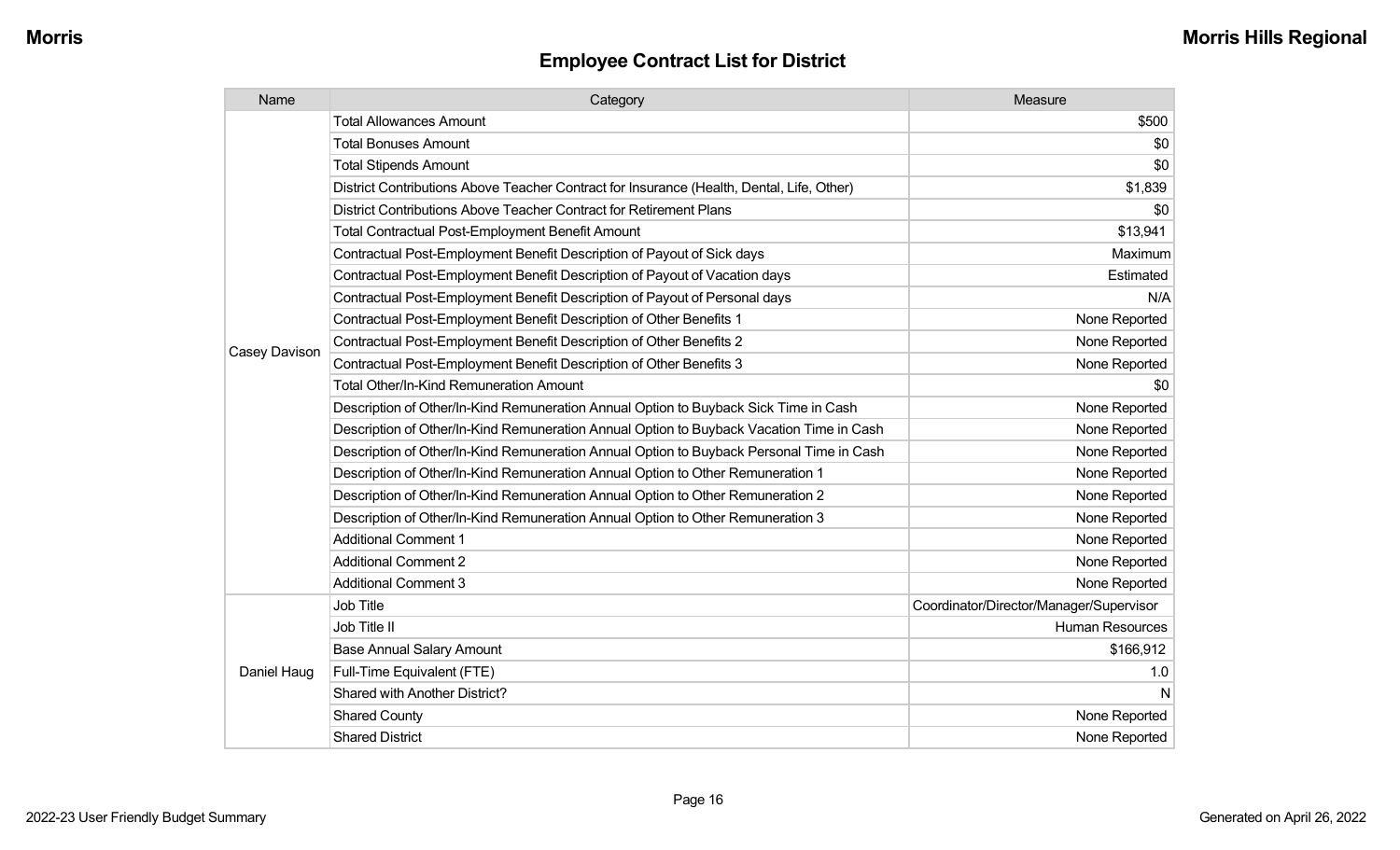| Name        | Category                                                                                  | Measure       |
|-------------|-------------------------------------------------------------------------------------------|---------------|
|             | <b>Job Title Other District</b>                                                           | None Reported |
|             | Member of Collective Bargaining Unit (CBU)?                                               | N             |
|             | <b>Beginning Date of Contract</b>                                                         | 07/01/21      |
|             | <b>End Date of Contract</b>                                                               | 06/30/22      |
|             | <b>Contracted Number of Annual Work Days</b>                                              | 260           |
|             | Contracted Number of Annual Vacation Days                                                 | 24            |
|             | Contracted Number of Annual Sick Days                                                     | 12            |
|             | <b>Contracted Number of Annual Personal Days</b>                                          | 3             |
|             | <b>Contracted Number of Annual Consulting Days</b>                                        | $\mathbf 0$   |
|             | Number of Other Contracted Non-Working Days                                               | $\mathbf{0}$  |
|             | Description of Other Contracted Non-Working Days                                          | None Reported |
|             | <b>Total Allowances Amount</b>                                                            | \$4,300       |
|             | <b>Total Bonuses Amount</b>                                                               | \$0           |
|             | <b>Total Stipends Amount</b>                                                              | \$3,000       |
| Daniel Haug | District Contributions Above Teacher Contract for Insurance (Health, Dental, Life, Other) | \$0           |
|             | District Contributions Above Teacher Contract for Retirement Plans                        | \$0           |
|             | Total Contractual Post-Employment Benefit Amount                                          | \$45,815      |
|             | Contractual Post-Employment Benefit Description of Payout of Sick days                    | Maximum       |
|             | Contractual Post-Employment Benefit Description of Payout of Vacation days                | Estimated     |
|             | Contractual Post-Employment Benefit Description of Payout of Personal days                | N/A           |
|             | Contractual Post-Employment Benefit Description of Other Benefits 1                       | None Reported |
|             | Contractual Post-Employment Benefit Description of Other Benefits 2                       | None Reported |
|             | Contractual Post-Employment Benefit Description of Other Benefits 3                       | None Reported |
|             | <b>Total Other/In-Kind Remuneration Amount</b>                                            | \$0           |
|             | Description of Other/In-Kind Remuneration Annual Option to Buyback Sick Time in Cash      | None Reported |
|             | Description of Other/In-Kind Remuneration Annual Option to Buyback Vacation Time in Cash  | None Reported |
|             | Description of Other/In-Kind Remuneration Annual Option to Buyback Personal Time in Cash  | None Reported |
|             | Description of Other/In-Kind Remuneration Annual Option to Other Remuneration 1           | None Reported |
|             | Description of Other/In-Kind Remuneration Annual Option to Other Remuneration 2           | None Reported |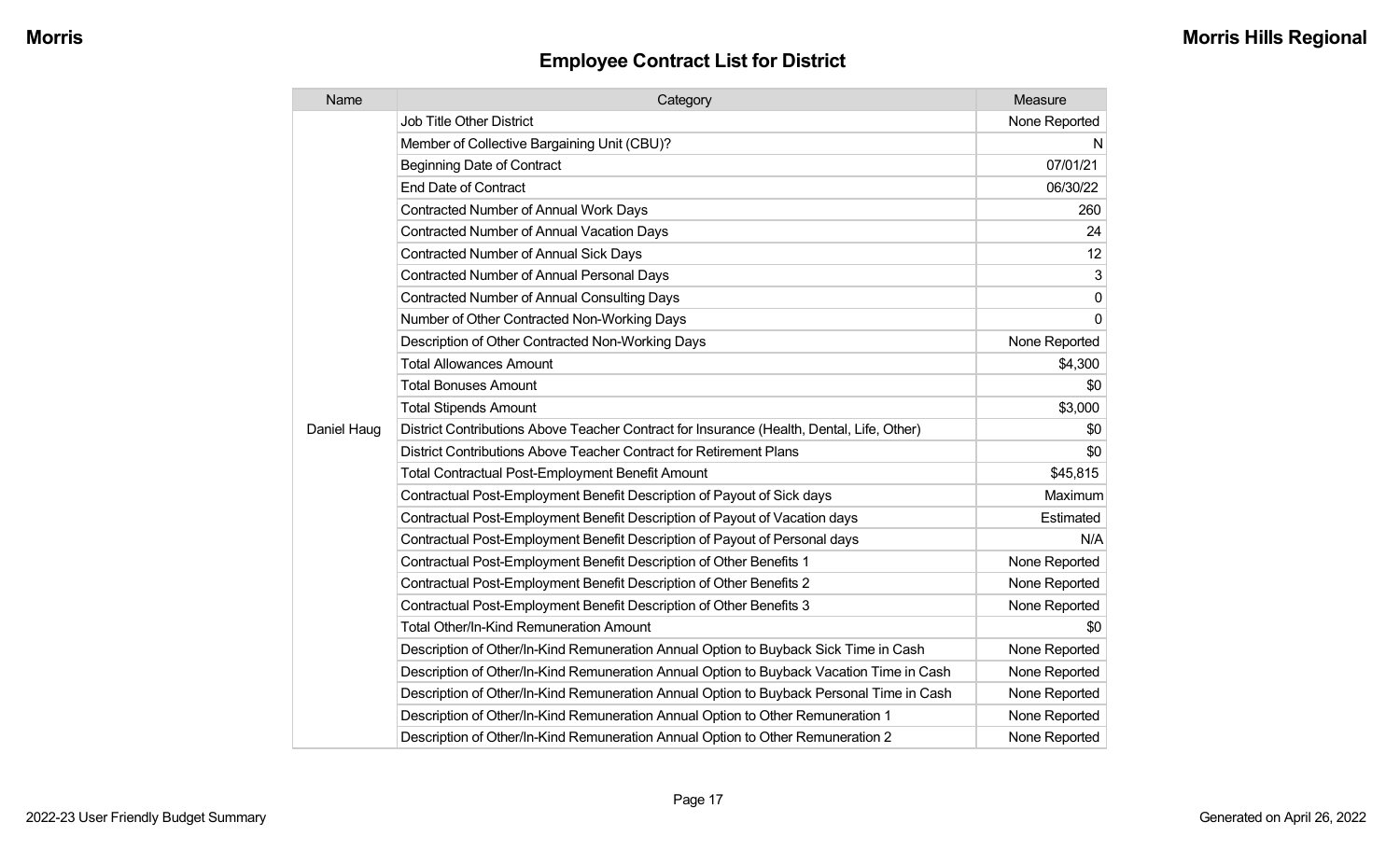| Name          | Category                                                                                  | Measure                    |
|---------------|-------------------------------------------------------------------------------------------|----------------------------|
| Daniel Haug   | Description of Other/In-Kind Remuneration Annual Option to Other Remuneration 3           | None Reported              |
|               | <b>Additional Comment 1</b>                                                               | None Reported              |
|               | <b>Additional Comment 2</b>                                                               | None Reported              |
|               | <b>Additional Comment 3</b>                                                               | None Reported              |
|               | Job Title                                                                                 | <b>Executive Assistant</b> |
|               | Job Title II                                                                              | None Reported              |
|               | <b>Base Annual Salary Amount</b>                                                          | \$76,170                   |
|               | Full-Time Equivalent (FTE)                                                                | 1.0                        |
|               | Shared with Another District?                                                             | N                          |
|               | <b>Shared County</b>                                                                      | None Reported              |
|               | <b>Shared District</b>                                                                    | None Reported              |
|               | <b>Job Title Other District</b>                                                           | None Reported              |
|               | Member of Collective Bargaining Unit (CBU)?                                               | N                          |
|               | <b>Beginning Date of Contract</b>                                                         | 07/01/21                   |
|               | <b>End Date of Contract</b>                                                               | 06/30/22                   |
|               | Contracted Number of Annual Work Days                                                     | 240                        |
| Dezaray Semer | <b>Contracted Number of Annual Vacation Days</b>                                          | 16                         |
|               | <b>Contracted Number of Annual Sick Days</b>                                              | 12                         |
|               | Contracted Number of Annual Personal Days                                                 | 3                          |
|               | <b>Contracted Number of Annual Consulting Days</b>                                        | 0                          |
|               | Number of Other Contracted Non-Working Days                                               | $\Omega$                   |
|               | Description of Other Contracted Non-Working Days                                          | None Reported              |
|               | <b>Total Allowances Amount</b>                                                            | \$500                      |
|               | <b>Total Bonuses Amount</b>                                                               | \$0                        |
|               | <b>Total Stipends Amount</b>                                                              | \$10,000                   |
|               | District Contributions Above Teacher Contract for Insurance (Health, Dental, Life, Other) | \$21,839                   |
|               | District Contributions Above Teacher Contract for Retirement Plans                        | \$0                        |
|               | <b>Total Contractual Post-Employment Benefit Amount</b>                                   | \$14,152                   |
|               | Contractual Post-Employment Benefit Description of Payout of Sick days                    | Maximum                    |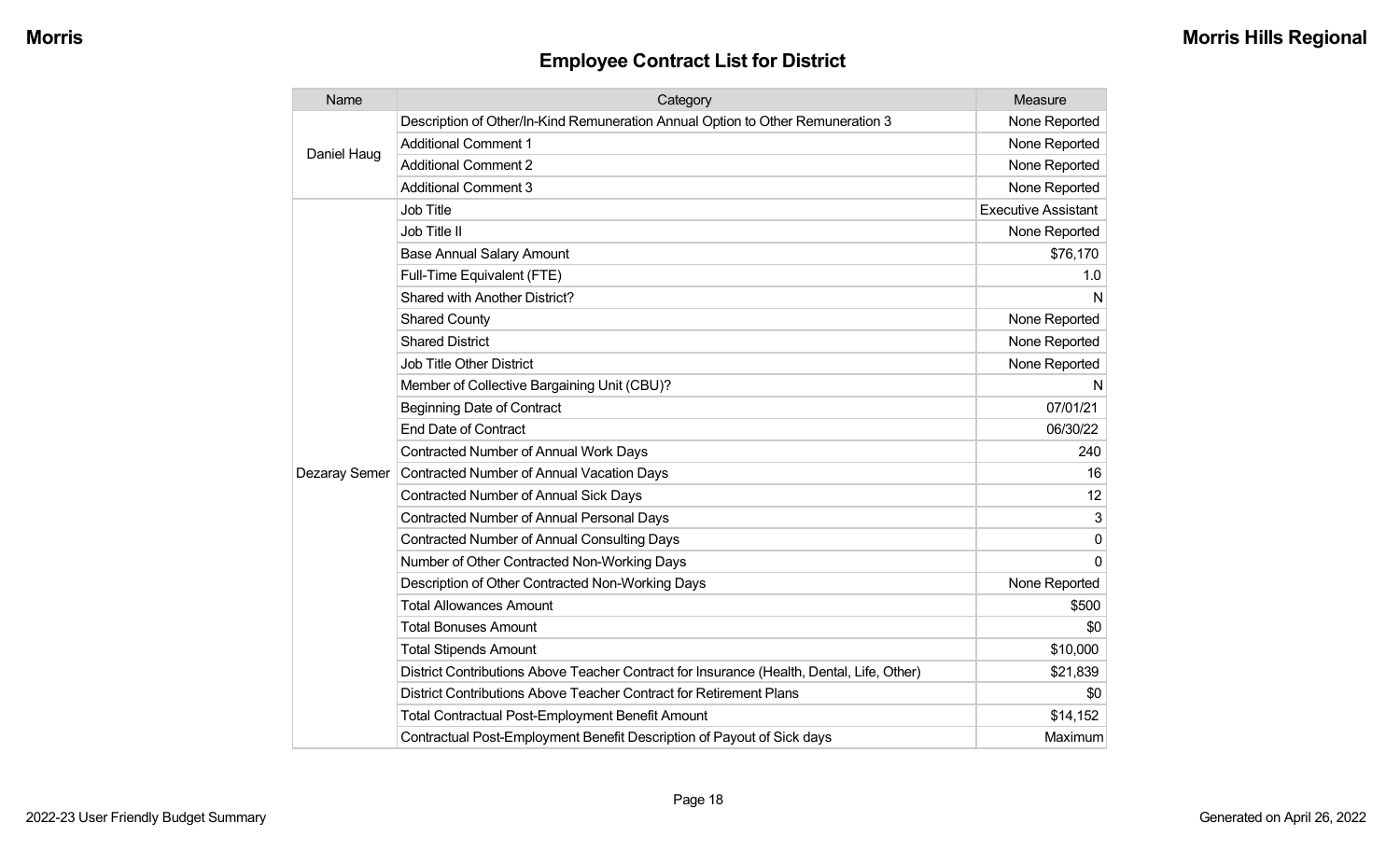| Name           | Category                                                                                 | Measure                    |
|----------------|------------------------------------------------------------------------------------------|----------------------------|
|                | Contractual Post-Employment Benefit Description of Payout of Vacation days               | Estimated                  |
|                | Contractual Post-Employment Benefit Description of Payout of Personal days               | N/A                        |
|                | Contractual Post-Employment Benefit Description of Other Benefits 1                      | None Reported              |
|                | Contractual Post-Employment Benefit Description of Other Benefits 2                      | None Reported              |
|                | Contractual Post-Employment Benefit Description of Other Benefits 3                      | None Reported              |
|                | <b>Total Other/In-Kind Remuneration Amount</b>                                           | \$0                        |
|                | Description of Other/In-Kind Remuneration Annual Option to Buyback Sick Time in Cash     | None Reported              |
| Dezaray Semer  | Description of Other/In-Kind Remuneration Annual Option to Buyback Vacation Time in Cash | None Reported              |
|                | Description of Other/In-Kind Remuneration Annual Option to Buyback Personal Time in Cash | None Reported              |
|                | Description of Other/In-Kind Remuneration Annual Option to Other Remuneration 1          | None Reported              |
|                | Description of Other/In-Kind Remuneration Annual Option to Other Remuneration 2          | None Reported              |
|                | Description of Other/In-Kind Remuneration Annual Option to Other Remuneration 3          | None Reported              |
|                | <b>Additional Comment 1</b>                                                              | None Reported              |
|                | <b>Additional Comment 2</b>                                                              | None Reported              |
|                | <b>Additional Comment 3</b>                                                              | None Reported              |
|                | Job Title                                                                                | <b>Executive Assistant</b> |
|                | Job Title II                                                                             | None Reported              |
|                | <b>Base Annual Salary Amount</b>                                                         | \$78,247                   |
|                | Full-Time Equivalent (FTE)                                                               | 1.0                        |
|                | Shared with Another District?                                                            | N                          |
|                | <b>Shared County</b>                                                                     | None Reported              |
|                | <b>Shared District</b>                                                                   | None Reported              |
| Eileen Osborne | Job Title Other District                                                                 | None Reported              |
|                | Member of Collective Bargaining Unit (CBU)?                                              | N                          |
|                | <b>Beginning Date of Contract</b>                                                        | 07/01/21                   |
|                | <b>End Date of Contract</b>                                                              | 06/30/22                   |
|                | <b>Contracted Number of Annual Work Days</b>                                             | 240                        |
|                | <b>Contracted Number of Annual Vacation Days</b>                                         | 23                         |
|                | Contracted Number of Annual Sick Days                                                    | 12                         |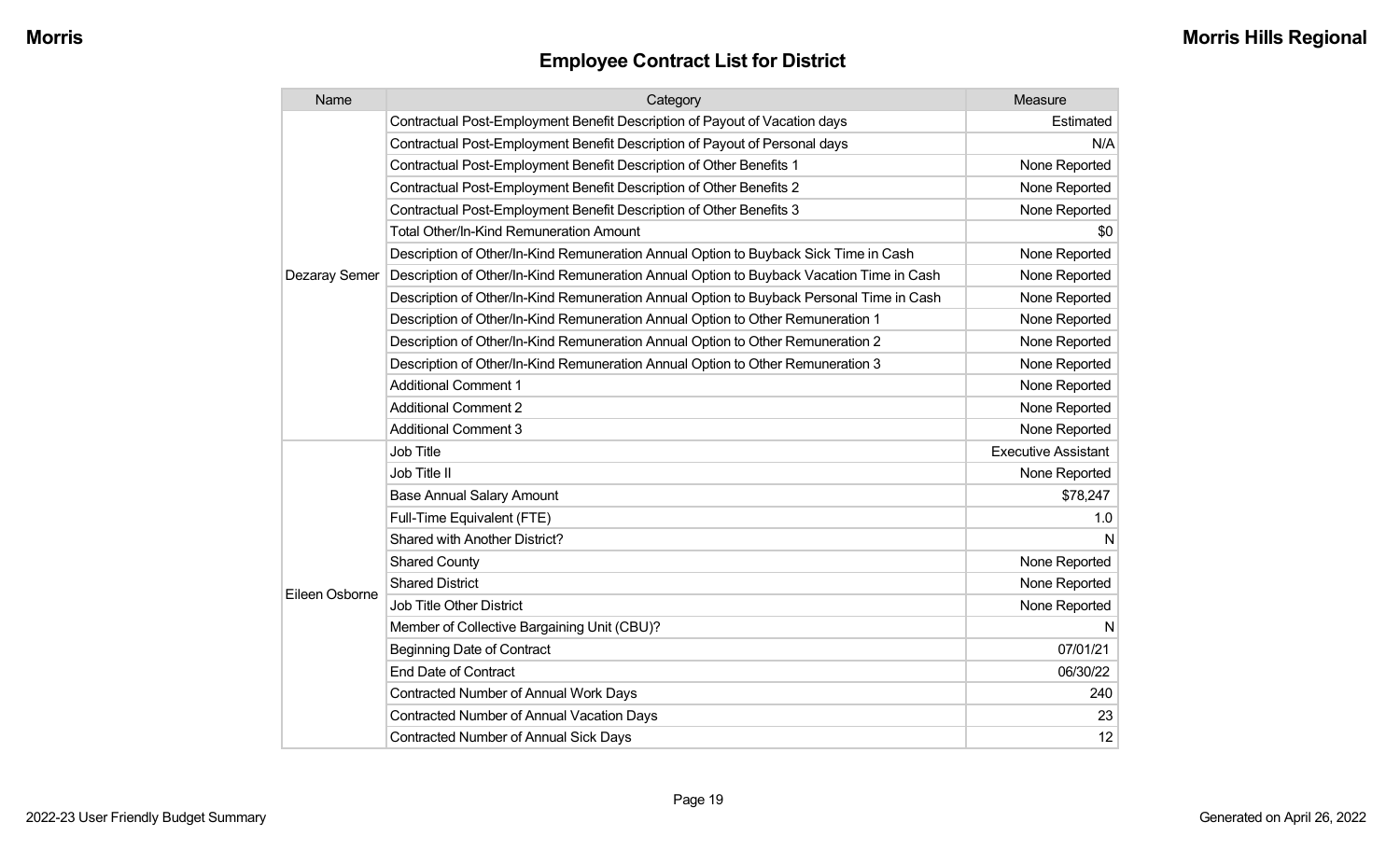| Name           | Category                                                                                  | Measure       |
|----------------|-------------------------------------------------------------------------------------------|---------------|
|                | <b>Contracted Number of Annual Personal Days</b>                                          | 3             |
|                | <b>Contracted Number of Annual Consulting Days</b>                                        | 0             |
|                | Number of Other Contracted Non-Working Days                                               | $\mathbf 0$   |
|                | Description of Other Contracted Non-Working Days                                          | None Reported |
|                | <b>Total Allowances Amount</b>                                                            | \$500         |
|                | <b>Total Bonuses Amount</b>                                                               | \$0           |
|                | <b>Total Stipends Amount</b>                                                              | \$0           |
|                | District Contributions Above Teacher Contract for Insurance (Health, Dental, Life, Other) | \$0           |
|                | District Contributions Above Teacher Contract for Retirement Plans                        | \$0           |
|                | <b>Total Contractual Post-Employment Benefit Amount</b>                                   | \$16,265      |
|                | Contractual Post-Employment Benefit Description of Payout of Sick days                    | Maximum       |
|                | Contractual Post-Employment Benefit Description of Payout of Vacation days                | Estimated     |
|                | Contractual Post-Employment Benefit Description of Payout of Personal days                | N/A           |
| Eileen Osborne | Contractual Post-Employment Benefit Description of Other Benefits 1                       | None Reported |
|                | Contractual Post-Employment Benefit Description of Other Benefits 2                       | None Reported |
|                | Contractual Post-Employment Benefit Description of Other Benefits 3                       | None Reported |
|                | <b>Total Other/In-Kind Remuneration Amount</b>                                            | \$0           |
|                | Description of Other/In-Kind Remuneration Annual Option to Buyback Sick Time in Cash      | None Reported |
|                | Description of Other/In-Kind Remuneration Annual Option to Buyback Vacation Time in Cash  | None Reported |
|                | Description of Other/In-Kind Remuneration Annual Option to Buyback Personal Time in Cash  | None Reported |
|                | Description of Other/In-Kind Remuneration Annual Option to Other Remuneration 1           | None Reported |
|                | Description of Other/In-Kind Remuneration Annual Option to Other Remuneration 2           | None Reported |
|                | Description of Other/In-Kind Remuneration Annual Option to Other Remuneration 3           | None Reported |
|                | <b>Additional Comment 1</b>                                                               | None Reported |
|                | <b>Additional Comment 2</b>                                                               | None Reported |
|                | <b>Additional Comment 3</b>                                                               | None Reported |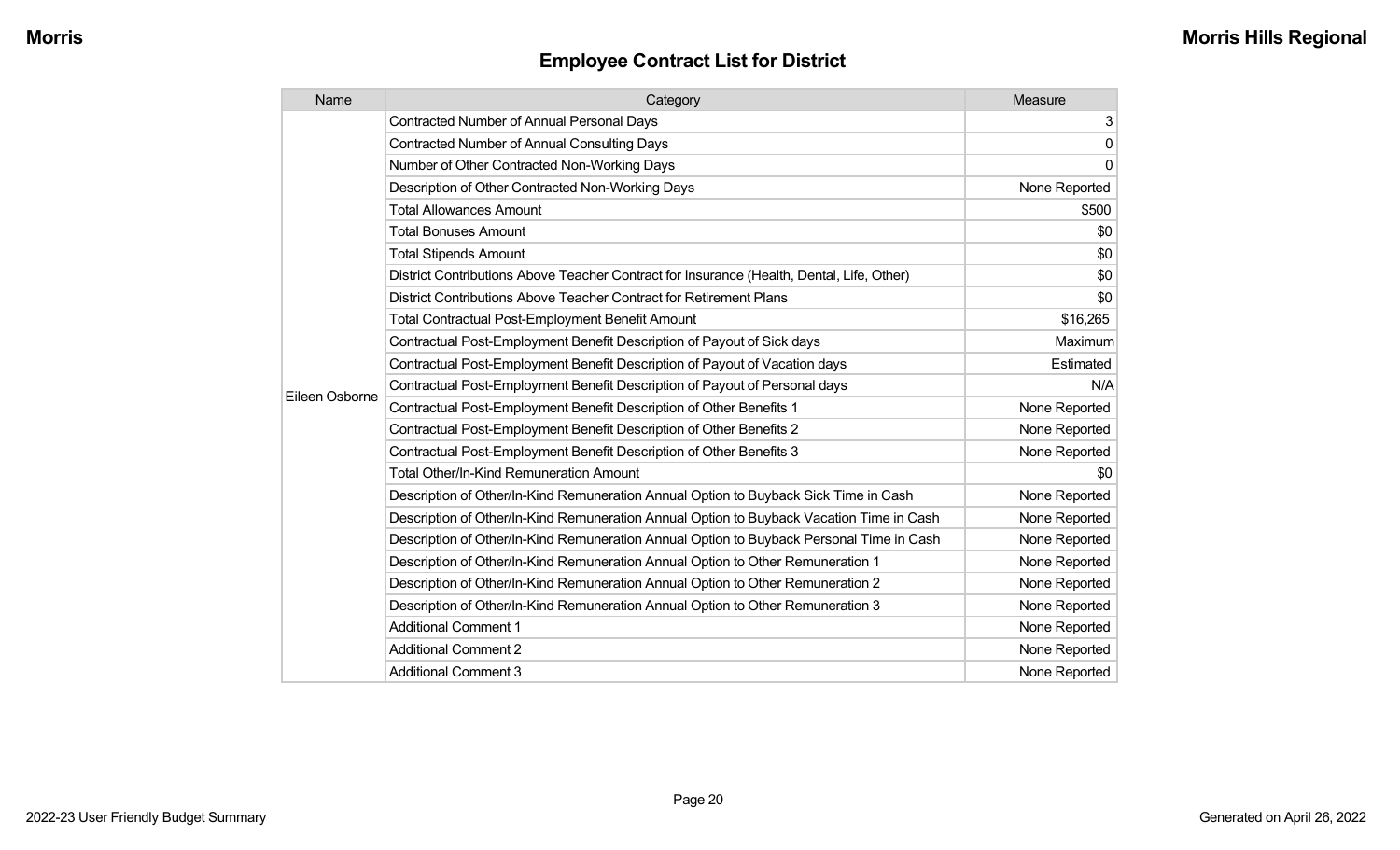| Name            | Category                                                                                  | Measure                |
|-----------------|-------------------------------------------------------------------------------------------|------------------------|
|                 | <b>Job Title</b>                                                                          | Information Technology |
|                 | Job Title II                                                                              | None Reported          |
|                 | <b>Base Annual Salary Amount</b>                                                          | \$83,354               |
|                 | Full-Time Equivalent (FTE)                                                                | 1.0                    |
|                 | Shared with Another District?                                                             | N                      |
|                 | <b>Shared County</b>                                                                      | None Reported          |
|                 | <b>Shared District</b>                                                                    | None Reported          |
|                 | <b>Job Title Other District</b>                                                           | None Reported          |
|                 | Member of Collective Bargaining Unit (CBU)?                                               | N                      |
|                 | <b>Beginning Date of Contract</b>                                                         | 07/01/21               |
|                 | <b>End Date of Contract</b>                                                               | 06/30/22               |
|                 | <b>Contracted Number of Annual Work Days</b>                                              | 240                    |
|                 | Contracted Number of Annual Vacation Days                                                 | 20                     |
|                 | Contracted Number of Annual Sick Days                                                     | 12                     |
| Frank Ippolitto | Contracted Number of Annual Personal Days                                                 | 3                      |
|                 | <b>Contracted Number of Annual Consulting Days</b>                                        | $\mathbf 0$            |
|                 | Number of Other Contracted Non-Working Days                                               | $\Omega$               |
|                 | Description of Other Contracted Non-Working Days                                          | None Reported          |
|                 | <b>Total Allowances Amount</b>                                                            | \$500                  |
|                 | <b>Total Bonuses Amount</b>                                                               | \$0                    |
|                 | <b>Total Stipends Amount</b>                                                              | \$0                    |
|                 | District Contributions Above Teacher Contract for Insurance (Health, Dental, Life, Other) | \$3,647                |
|                 | District Contributions Above Teacher Contract for Retirement Plans                        | \$0                    |
|                 | <b>Total Contractual Post-Employment Benefit Amount</b>                                   | \$15,938               |
|                 | Contractual Post-Employment Benefit Description of Payout of Sick days                    | Maximum                |
|                 | Contractual Post-Employment Benefit Description of Payout of Vacation days                | Estimated              |
|                 | Contractual Post-Employment Benefit Description of Payout of Personal days                | N/A                    |
|                 | Contractual Post-Employment Benefit Description of Other Benefits 1                       | None Reported          |
|                 | Contractual Post-Employment Benefit Description of Other Benefits 2                       | None Reported          |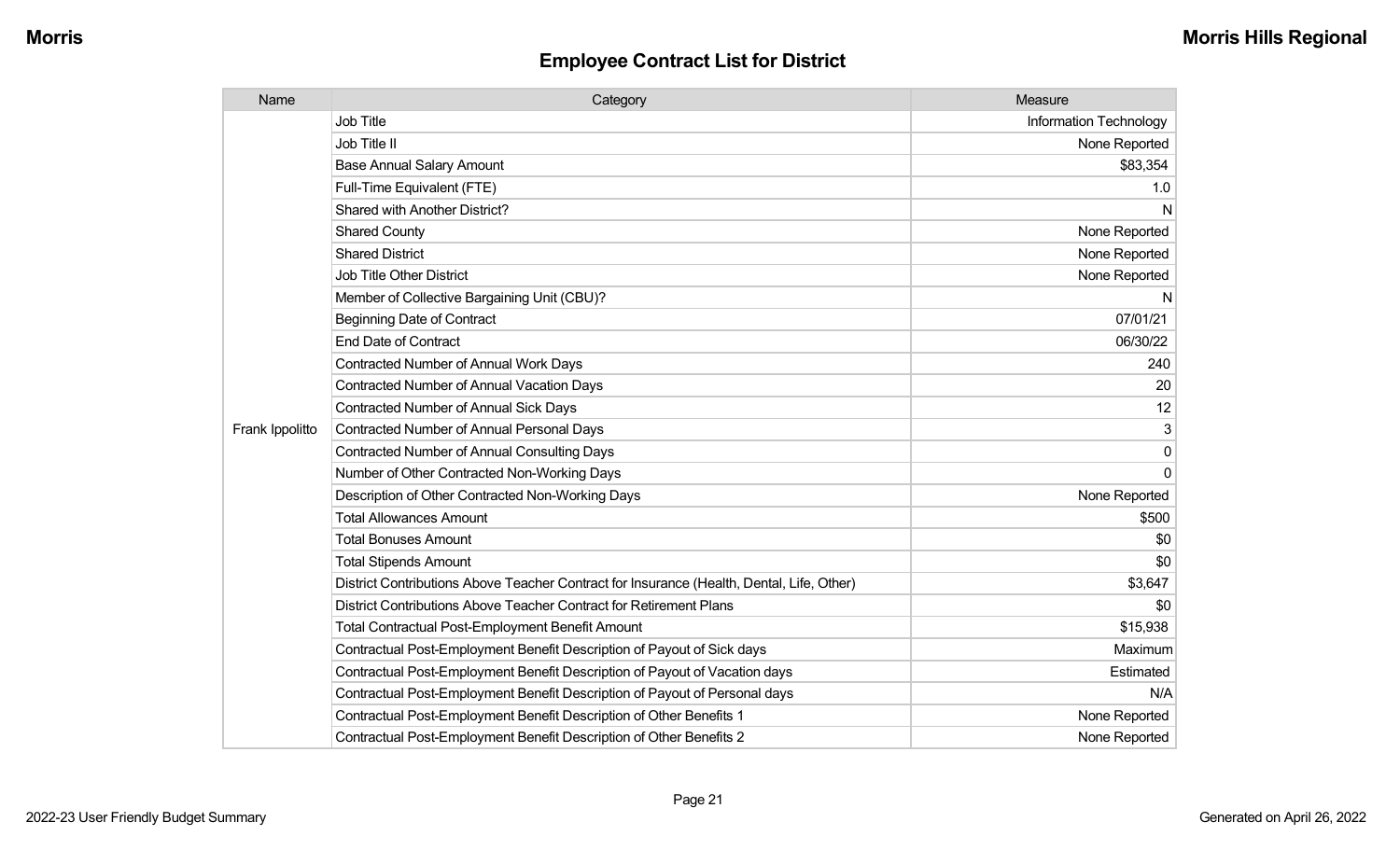| Name            | Category                                                                                 | Measure                                 |
|-----------------|------------------------------------------------------------------------------------------|-----------------------------------------|
|                 | Contractual Post-Employment Benefit Description of Other Benefits 3                      | None Reported                           |
|                 | <b>Total Other/In-Kind Remuneration Amount</b>                                           | \$0                                     |
|                 | Description of Other/In-Kind Remuneration Annual Option to Buyback Sick Time in Cash     | None Reported                           |
|                 | Description of Other/In-Kind Remuneration Annual Option to Buyback Vacation Time in Cash | None Reported                           |
|                 | Description of Other/In-Kind Remuneration Annual Option to Buyback Personal Time in Cash | None Reported                           |
| Frank Ippolitto | Description of Other/In-Kind Remuneration Annual Option to Other Remuneration 1          | None Reported                           |
|                 | Description of Other/In-Kind Remuneration Annual Option to Other Remuneration 2          | None Reported                           |
|                 | Description of Other/In-Kind Remuneration Annual Option to Other Remuneration 3          | None Reported                           |
|                 | <b>Additional Comment 1</b>                                                              | None Reported                           |
|                 | <b>Additional Comment 2</b>                                                              | None Reported                           |
|                 | <b>Additional Comment 3</b>                                                              | None Reported                           |
|                 | Job Title                                                                                | Coordinator/Director/Manager/Supervisor |
|                 | Job Title II                                                                             | Transportation                          |
|                 | <b>Base Annual Salary Amount</b>                                                         | \$106,301                               |
|                 | Full-Time Equivalent (FTE)                                                               | 1.0                                     |
|                 | Shared with Another District?                                                            | N                                       |
|                 | <b>Shared County</b>                                                                     | None Reported                           |
|                 | <b>Shared District</b>                                                                   | None Reported                           |
|                 | <b>Job Title Other District</b>                                                          | None Reported                           |
| Gerardo Retano  | Member of Collective Bargaining Unit (CBU)?                                              | N                                       |
|                 | <b>Beginning Date of Contract</b>                                                        | 07/01/21                                |
|                 | <b>End Date of Contract</b>                                                              | 06/30/22                                |
|                 | Contracted Number of Annual Work Days                                                    | 260                                     |
|                 | <b>Contracted Number of Annual Vacation Days</b>                                         | 23                                      |
|                 | <b>Contracted Number of Annual Sick Days</b>                                             | 12                                      |
|                 | <b>Contracted Number of Annual Personal Days</b>                                         | 3                                       |
|                 | <b>Contracted Number of Annual Consulting Days</b>                                       | $\pmb{0}$                               |
|                 | Number of Other Contracted Non-Working Days                                              | $\mathbf 0$                             |
|                 | Description of Other Contracted Non-Working Days                                         | None Reported                           |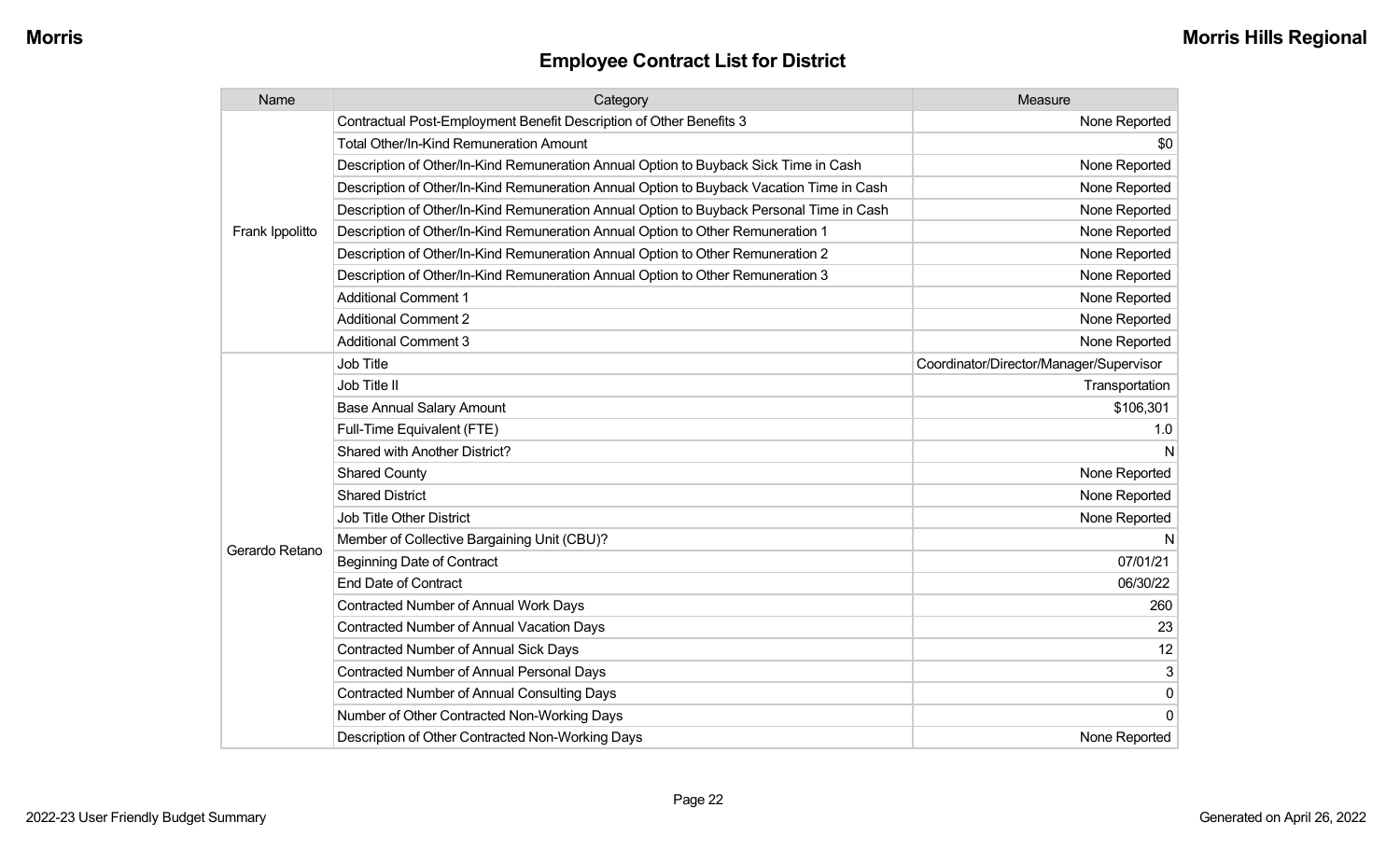| Name             | Category                                                                                  | Measure        |
|------------------|-------------------------------------------------------------------------------------------|----------------|
|                  | <b>Total Allowances Amount</b>                                                            | \$4,300        |
|                  | <b>Total Bonuses Amount</b>                                                               | \$0            |
|                  | <b>Total Stipends Amount</b>                                                              | \$0            |
|                  | District Contributions Above Teacher Contract for Insurance (Health, Dental, Life, Other) | \$3,647        |
|                  | District Contributions Above Teacher Contract for Retirement Plans                        | \$0            |
|                  | <b>Total Contractual Post-Employment Benefit Amount</b>                                   | \$33,807       |
|                  | Contractual Post-Employment Benefit Description of Payout of Sick days                    | Maximum        |
|                  | Contractual Post-Employment Benefit Description of Payout of Vacation days                | Estimated      |
|                  | Contractual Post-Employment Benefit Description of Payout of Personal days                | N/A            |
|                  | Contractual Post-Employment Benefit Description of Other Benefits 1                       | None Reported  |
| Gerardo Retano   | Contractual Post-Employment Benefit Description of Other Benefits 2                       | None Reported  |
|                  | Contractual Post-Employment Benefit Description of Other Benefits 3                       | None Reported  |
|                  | <b>Total Other/In-Kind Remuneration Amount</b>                                            | \$0            |
|                  | Description of Other/In-Kind Remuneration Annual Option to Buyback Sick Time in Cash      | None Reported  |
|                  | Description of Other/In-Kind Remuneration Annual Option to Buyback Vacation Time in Cash  | None Reported  |
|                  | Description of Other/In-Kind Remuneration Annual Option to Buyback Personal Time in Cash  | None Reported  |
|                  | Description of Other/In-Kind Remuneration Annual Option to Other Remuneration 1           | None Reported  |
|                  | Description of Other/In-Kind Remuneration Annual Option to Other Remuneration 2           | None Reported  |
|                  | Description of Other/In-Kind Remuneration Annual Option to Other Remuneration 3           | None Reported  |
|                  | <b>Additional Comment 1</b>                                                               | None Reported  |
|                  | <b>Additional Comment 2</b>                                                               | None Reported  |
|                  | <b>Additional Comment 3</b>                                                               | None Reported  |
|                  | Job Title                                                                                 | Superintendent |
| James Jencarelli | Job Title II                                                                              | None Reported  |
|                  | <b>Base Annual Salary Amount</b>                                                          | \$241,129      |
|                  | Full-Time Equivalent (FTE)                                                                | 1.0            |
|                  | Shared with Another District?                                                             | N              |
|                  | <b>Shared County</b>                                                                      | None Reported  |
|                  | <b>Shared District</b>                                                                    | None Reported  |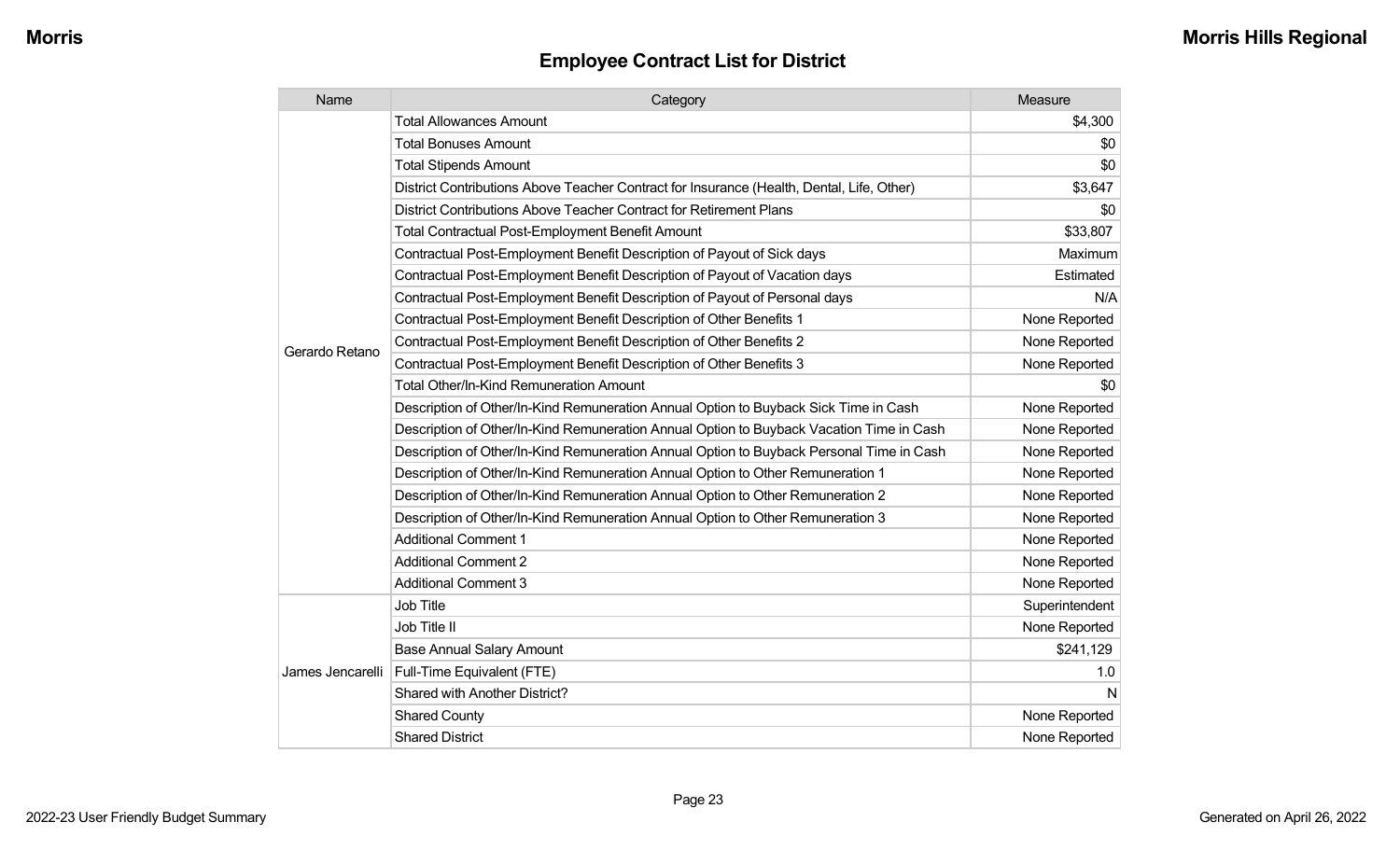| Name             | Category                                                                                  | Measure        |
|------------------|-------------------------------------------------------------------------------------------|----------------|
|                  | <b>Job Title Other District</b>                                                           | None Reported  |
|                  | Member of Collective Bargaining Unit (CBU)?                                               | N              |
|                  | <b>Beginning Date of Contract</b>                                                         | 07/01/21       |
|                  | <b>End Date of Contract</b>                                                               | 06/30/26       |
|                  | Contracted Number of Annual Work Days                                                     | 260            |
|                  | <b>Contracted Number of Annual Vacation Days</b>                                          | 30             |
|                  | <b>Contracted Number of Annual Sick Days</b>                                              | 15             |
|                  | <b>Contracted Number of Annual Personal Days</b>                                          | 3              |
|                  | <b>Contracted Number of Annual Consulting Days</b>                                        | $\mathbf{0}$   |
|                  | Number of Other Contracted Non-Working Days                                               | $\Omega$       |
|                  | Description of Other Contracted Non-Working Days                                          | None Reported  |
|                  | <b>Total Allowances Amount</b>                                                            | \$22,000       |
|                  | <b>Total Bonuses Amount</b>                                                               | \$0            |
|                  | <b>Total Stipends Amount</b>                                                              | \$5,000        |
| James Jencarelli | District Contributions Above Teacher Contract for Insurance (Health, Dental, Life, Other) | \$3,000        |
|                  | District Contributions Above Teacher Contract for Retirement Plans                        | \$0            |
|                  | <b>Total Contractual Post-Employment Benefit Amount</b>                                   | \$67,645       |
|                  | Contractual Post-Employment Benefit Description of Payout of Sick days                    | Maximum amount |
|                  | Contractual Post-Employment Benefit Description of Payout of Vacation days                | Estimated      |
|                  | Contractual Post-Employment Benefit Description of Payout of Personal days                | N/A            |
|                  | Contractual Post-Employment Benefit Description of Other Benefits 1                       | None Reported  |
|                  | Contractual Post-Employment Benefit Description of Other Benefits 2                       | None Reported  |
|                  | Contractual Post-Employment Benefit Description of Other Benefits 3                       | None Reported  |
|                  | Total Other/In-Kind Remuneration Amount                                                   | \$0            |
|                  | Description of Other/In-Kind Remuneration Annual Option to Buyback Sick Time in Cash      | None Reported  |
|                  | Description of Other/In-Kind Remuneration Annual Option to Buyback Vacation Time in Cash  | None Reported  |
|                  | Description of Other/In-Kind Remuneration Annual Option to Buyback Personal Time in Cash  | None Reported  |
|                  | Description of Other/In-Kind Remuneration Annual Option to Other Remuneration 1           | None Reported  |
|                  | Description of Other/In-Kind Remuneration Annual Option to Other Remuneration 2           | None Reported  |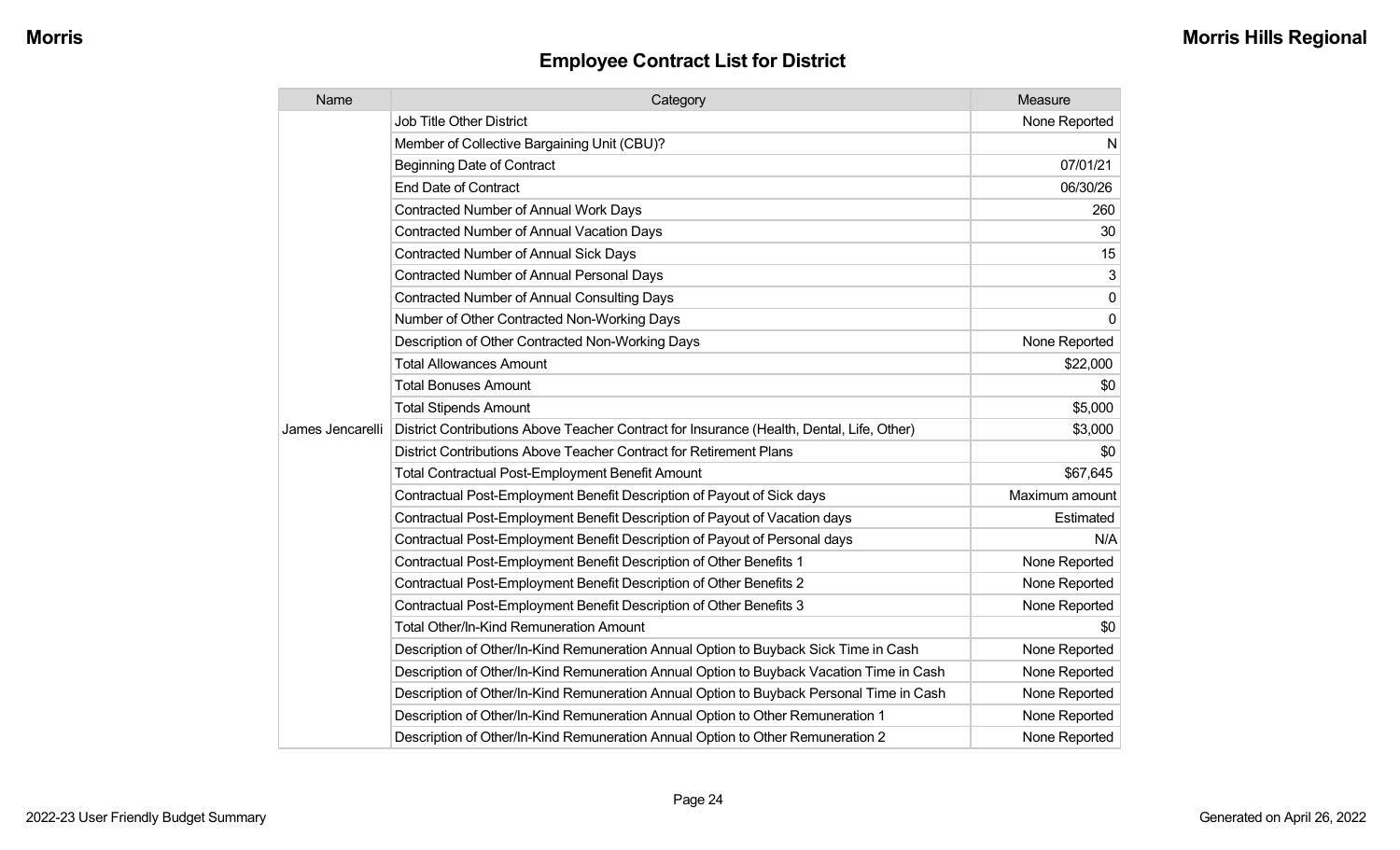| Name             | Category                                                                                  | Measure                       |
|------------------|-------------------------------------------------------------------------------------------|-------------------------------|
| James Jencarelli | Description of Other/In-Kind Remuneration Annual Option to Other Remuneration 3           | None Reported                 |
|                  | <b>Additional Comment 1</b>                                                               | None Reported                 |
|                  | <b>Additional Comment 2</b>                                                               | None Reported                 |
|                  | <b>Additional Comment 3</b>                                                               | None Reported                 |
|                  | Job Title                                                                                 | <b>Business Administrator</b> |
|                  | Job Title II                                                                              | None Reported                 |
|                  | <b>Base Annual Salary Amount</b>                                                          | \$195,190                     |
|                  | Full-Time Equivalent (FTE)                                                                | 1.0                           |
|                  | Shared with Another District?                                                             | N                             |
|                  | <b>Shared County</b>                                                                      | None Reported                 |
|                  | <b>Shared District</b>                                                                    | None Reported                 |
|                  | <b>Job Title Other District</b>                                                           | None Reported                 |
|                  | Member of Collective Bargaining Unit (CBU)?                                               | N                             |
|                  | <b>Beginning Date of Contract</b>                                                         | 07/01/21                      |
|                  | <b>End Date of Contract</b>                                                               | 06/30/22                      |
|                  | <b>Contracted Number of Annual Work Days</b>                                              | 260                           |
| Joann Auricchio  | <b>Contracted Number of Annual Vacation Days</b>                                          | 27                            |
|                  | Contracted Number of Annual Sick Days                                                     | 12                            |
|                  | <b>Contracted Number of Annual Personal Days</b>                                          | 1                             |
|                  | <b>Contracted Number of Annual Consulting Days</b>                                        | 0                             |
|                  | Number of Other Contracted Non-Working Days                                               | $\Omega$                      |
|                  | Description of Other Contracted Non-Working Days                                          | None Reported                 |
|                  | <b>Total Allowances Amount</b>                                                            | \$7,300                       |
|                  | <b>Total Bonuses Amount</b>                                                               | \$0                           |
|                  | <b>Total Stipends Amount</b>                                                              | \$0                           |
|                  | District Contributions Above Teacher Contract for Insurance (Health, Dental, Life, Other) | \$1,500                       |
|                  | District Contributions Above Teacher Contract for Retirement Plans                        | \$0                           |
|                  | Total Contractual Post-Employment Benefit Amount                                          | \$54,038                      |
|                  | Contractual Post-Employment Benefit Description of Payout of Sick days                    | Maximum                       |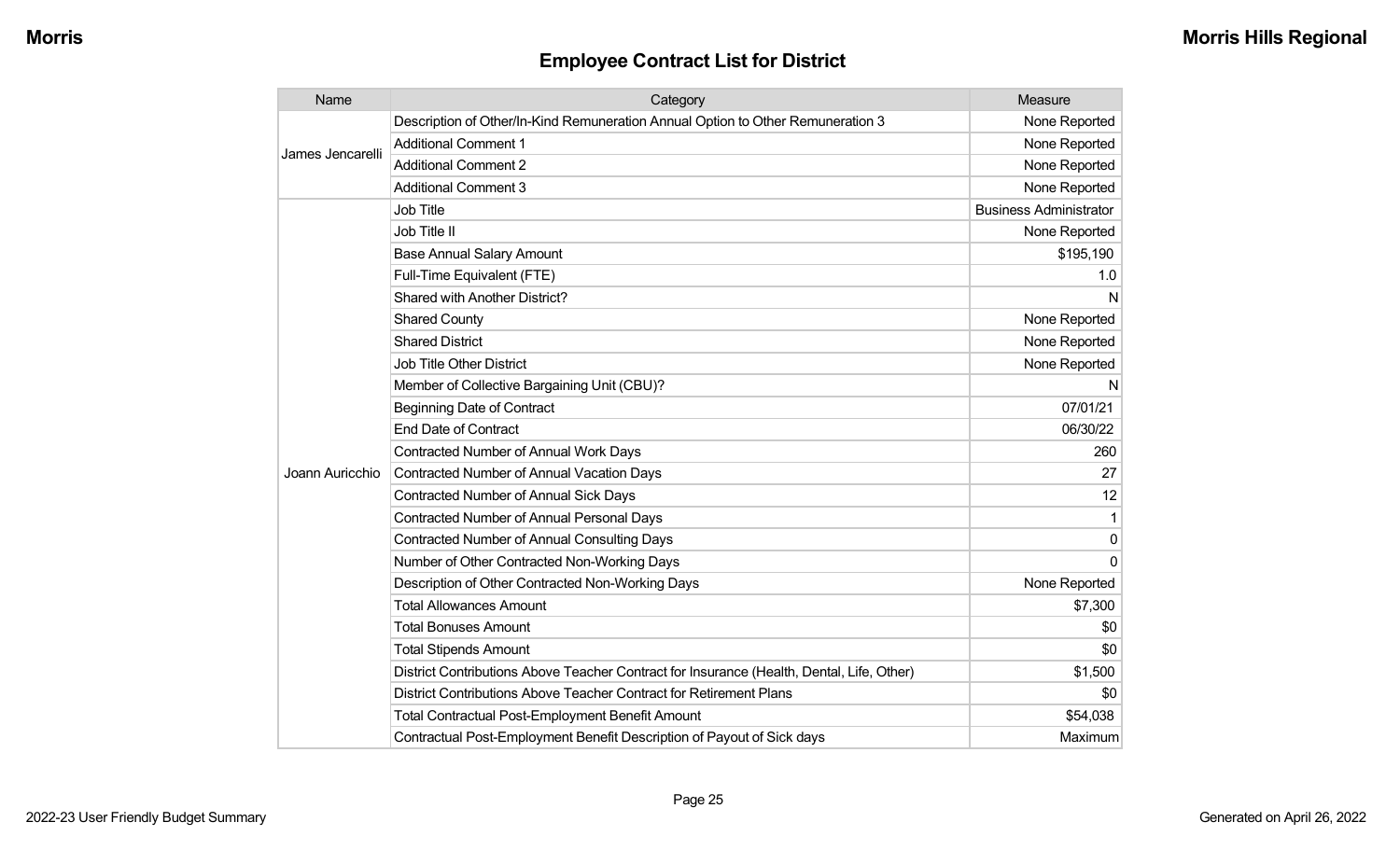| Name            | Category                                                                                 | Measure                |
|-----------------|------------------------------------------------------------------------------------------|------------------------|
|                 | Contractual Post-Employment Benefit Description of Payout of Vacation days               | Estimated              |
|                 | Contractual Post-Employment Benefit Description of Payout of Personal days               | N/A                    |
|                 | Contractual Post-Employment Benefit Description of Other Benefits 1                      | None Reported          |
|                 | Contractual Post-Employment Benefit Description of Other Benefits 2                      | None Reported          |
|                 | Contractual Post-Employment Benefit Description of Other Benefits 3                      | None Reported          |
|                 | Total Other/In-Kind Remuneration Amount                                                  | \$0                    |
|                 | Description of Other/In-Kind Remuneration Annual Option to Buyback Sick Time in Cash     | None Reported          |
| Joann Auricchio | Description of Other/In-Kind Remuneration Annual Option to Buyback Vacation Time in Cash | None Reported          |
|                 | Description of Other/In-Kind Remuneration Annual Option to Buyback Personal Time in Cash | None Reported          |
|                 | Description of Other/In-Kind Remuneration Annual Option to Other Remuneration 1          | None Reported          |
|                 | Description of Other/In-Kind Remuneration Annual Option to Other Remuneration 2          | None Reported          |
|                 | Description of Other/In-Kind Remuneration Annual Option to Other Remuneration 3          | None Reported          |
|                 | <b>Additional Comment 1</b>                                                              | None Reported          |
|                 | <b>Additional Comment 2</b>                                                              | None Reported          |
|                 | <b>Additional Comment 3</b>                                                              | None Reported          |
|                 | Job Title                                                                                | Information Technology |
|                 | Job Title II                                                                             | None Reported          |
|                 | <b>Base Annual Salary Amount</b>                                                         | \$90,367               |
|                 | Full-Time Equivalent (FTE)                                                               | 1.0                    |
|                 | <b>Shared with Another District?</b>                                                     | N                      |
|                 | <b>Shared County</b>                                                                     | None Reported          |
|                 | <b>Shared District</b>                                                                   | None Reported          |
| Ken Castellano  | <b>Job Title Other District</b>                                                          | None Reported          |
|                 | Member of Collective Bargaining Unit (CBU)?                                              | N                      |
|                 | <b>Beginning Date of Contract</b>                                                        | 07/01/21               |
|                 | <b>End Date of Contract</b>                                                              | 06/30/22               |
|                 | Contracted Number of Annual Work Days                                                    | 240                    |
|                 | <b>Contracted Number of Annual Vacation Days</b>                                         | 16                     |
|                 | Contracted Number of Annual Sick Days                                                    | 12                     |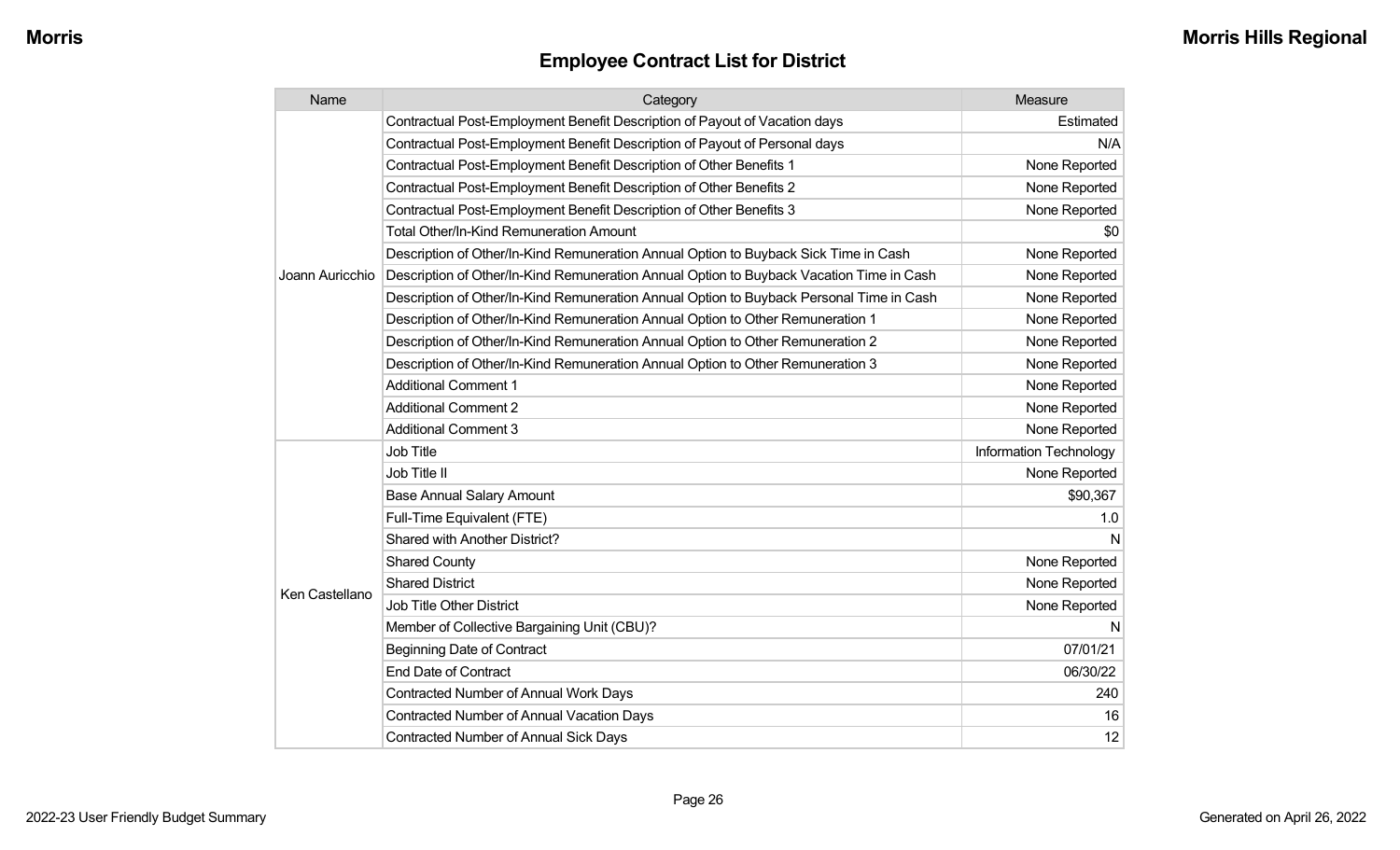| Name           | Category                                                                                  | Measure       |
|----------------|-------------------------------------------------------------------------------------------|---------------|
|                | <b>Contracted Number of Annual Personal Days</b>                                          | 3             |
|                | <b>Contracted Number of Annual Consulting Days</b>                                        | 0             |
|                | Number of Other Contracted Non-Working Days                                               | $\mathbf{0}$  |
|                | Description of Other Contracted Non-Working Days                                          | None Reported |
|                | <b>Total Allowances Amount</b>                                                            | \$500         |
|                | <b>Total Bonuses Amount</b>                                                               | \$0           |
|                | <b>Total Stipends Amount</b>                                                              | \$0           |
|                | District Contributions Above Teacher Contract for Insurance (Health, Dental, Life, Other) | \$1,839       |
|                | District Contributions Above Teacher Contract for Retirement Plans                        | \$0           |
|                | Total Contractual Post-Employment Benefit Amount                                          | \$15,299      |
|                | Contractual Post-Employment Benefit Description of Payout of Sick days                    | Maximum       |
|                | Contractual Post-Employment Benefit Description of Payout of Vacation days                | Estimated     |
| Ken Castellano | Contractual Post-Employment Benefit Description of Payout of Personal days                | N/A           |
|                | Contractual Post-Employment Benefit Description of Other Benefits 1                       | None Reported |
|                | Contractual Post-Employment Benefit Description of Other Benefits 2                       | None Reported |
|                | Contractual Post-Employment Benefit Description of Other Benefits 3                       | None Reported |
|                | <b>Total Other/In-Kind Remuneration Amount</b>                                            | \$0           |
|                | Description of Other/In-Kind Remuneration Annual Option to Buyback Sick Time in Cash      | None Reported |
|                | Description of Other/In-Kind Remuneration Annual Option to Buyback Vacation Time in Cash  | None Reported |
|                | Description of Other/In-Kind Remuneration Annual Option to Buyback Personal Time in Cash  | None Reported |
|                | Description of Other/In-Kind Remuneration Annual Option to Other Remuneration 1           | None Reported |
|                | Description of Other/In-Kind Remuneration Annual Option to Other Remuneration 2           | None Reported |
|                | Description of Other/In-Kind Remuneration Annual Option to Other Remuneration 3           | None Reported |
|                | <b>Additional Comment 1</b>                                                               | None Reported |
|                | <b>Additional Comment 2</b>                                                               | None Reported |
|                | <b>Additional Comment 3</b>                                                               | None Reported |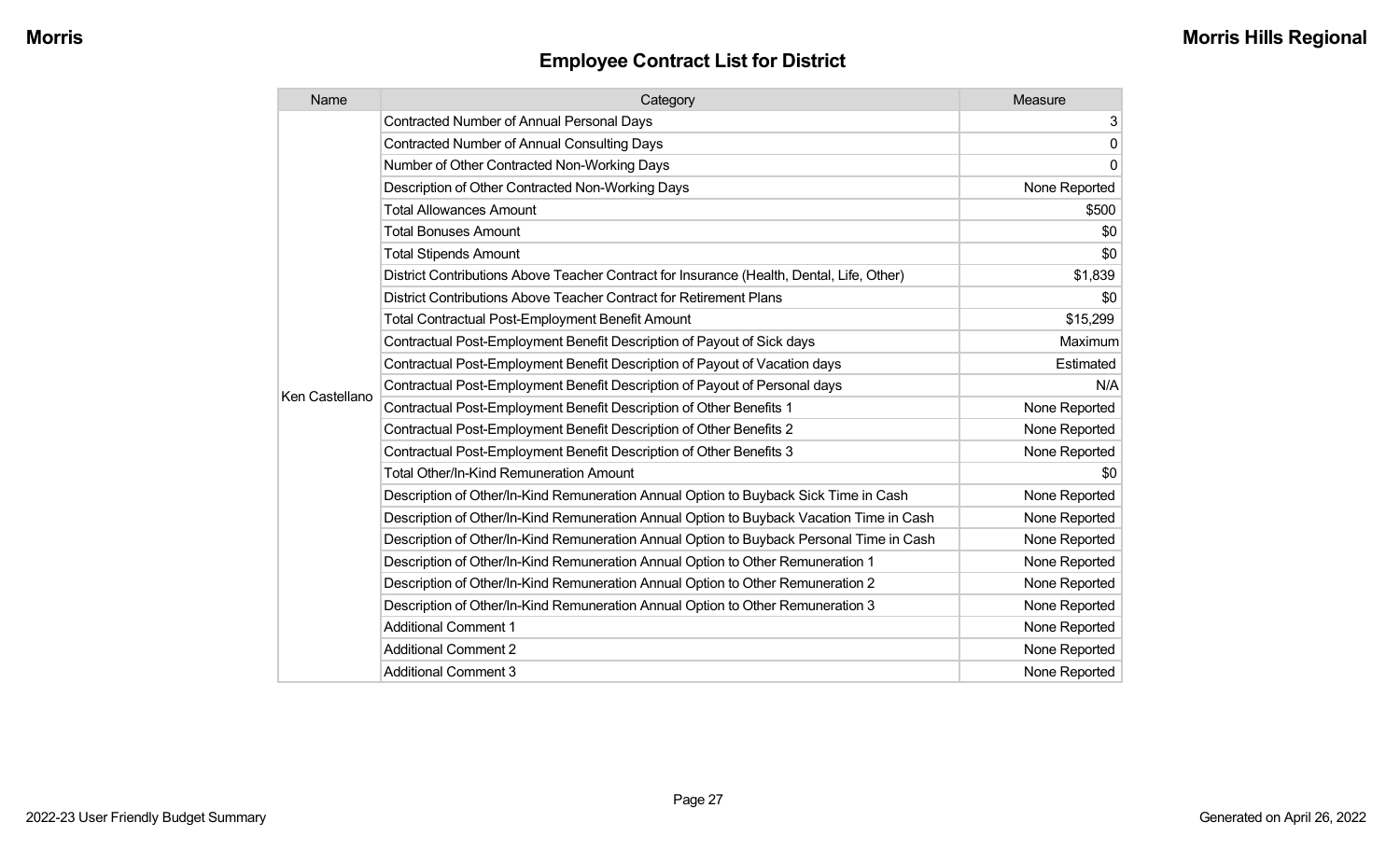| Name          | Category                                                                                  | Measure                         |
|---------------|-------------------------------------------------------------------------------------------|---------------------------------|
|               | Job Title                                                                                 | <b>Assistant Superintendent</b> |
|               | Job Title II                                                                              | Curriculum                      |
|               | <b>Base Annual Salary Amount</b>                                                          | \$191,467                       |
|               | Full-Time Equivalent (FTE)                                                                | 1.0                             |
|               | Shared with Another District?                                                             | N                               |
|               | <b>Shared County</b>                                                                      | None Reported                   |
|               | <b>Shared District</b>                                                                    | None Reported                   |
|               | <b>Job Title Other District</b>                                                           | None Reported                   |
|               | Member of Collective Bargaining Unit (CBU)?                                               | N                               |
|               | <b>Beginning Date of Contract</b>                                                         | 07/01/21                        |
|               | <b>End Date of Contract</b>                                                               | 06/30/22                        |
|               | <b>Contracted Number of Annual Work Days</b>                                              | 260                             |
|               | Contracted Number of Annual Vacation Days                                                 | 27                              |
|               | <b>Contracted Number of Annual Sick Days</b>                                              | 12                              |
| Nisha Zoeller | <b>Contracted Number of Annual Personal Days</b>                                          |                                 |
|               | <b>Contracted Number of Annual Consulting Days</b>                                        | $\Omega$                        |
|               | Number of Other Contracted Non-Working Days                                               | $\Omega$                        |
|               | Description of Other Contracted Non-Working Days                                          | None Reported                   |
|               | <b>Total Allowances Amount</b>                                                            | \$9,300                         |
|               | <b>Total Bonuses Amount</b>                                                               | \$0                             |
|               | <b>Total Stipends Amount</b>                                                              | \$3,000                         |
|               | District Contributions Above Teacher Contract for Insurance (Health, Dental, Life, Other) | \$0                             |
|               | District Contributions Above Teacher Contract for Retirement Plans                        | \$0                             |
|               | Total Contractual Post-Employment Benefit Amount                                          | \$54,766                        |
|               | Contractual Post-Employment Benefit Description of Payout of Sick days                    | Maximum                         |
|               | Contractual Post-Employment Benefit Description of Payout of Vacation days                | Estimated                       |
|               | Contractual Post-Employment Benefit Description of Payout of Personal days                | N/A                             |
|               | Contractual Post-Employment Benefit Description of Other Benefits 1                       | None Reported                   |
|               | Contractual Post-Employment Benefit Description of Other Benefits 2                       | None Reported                   |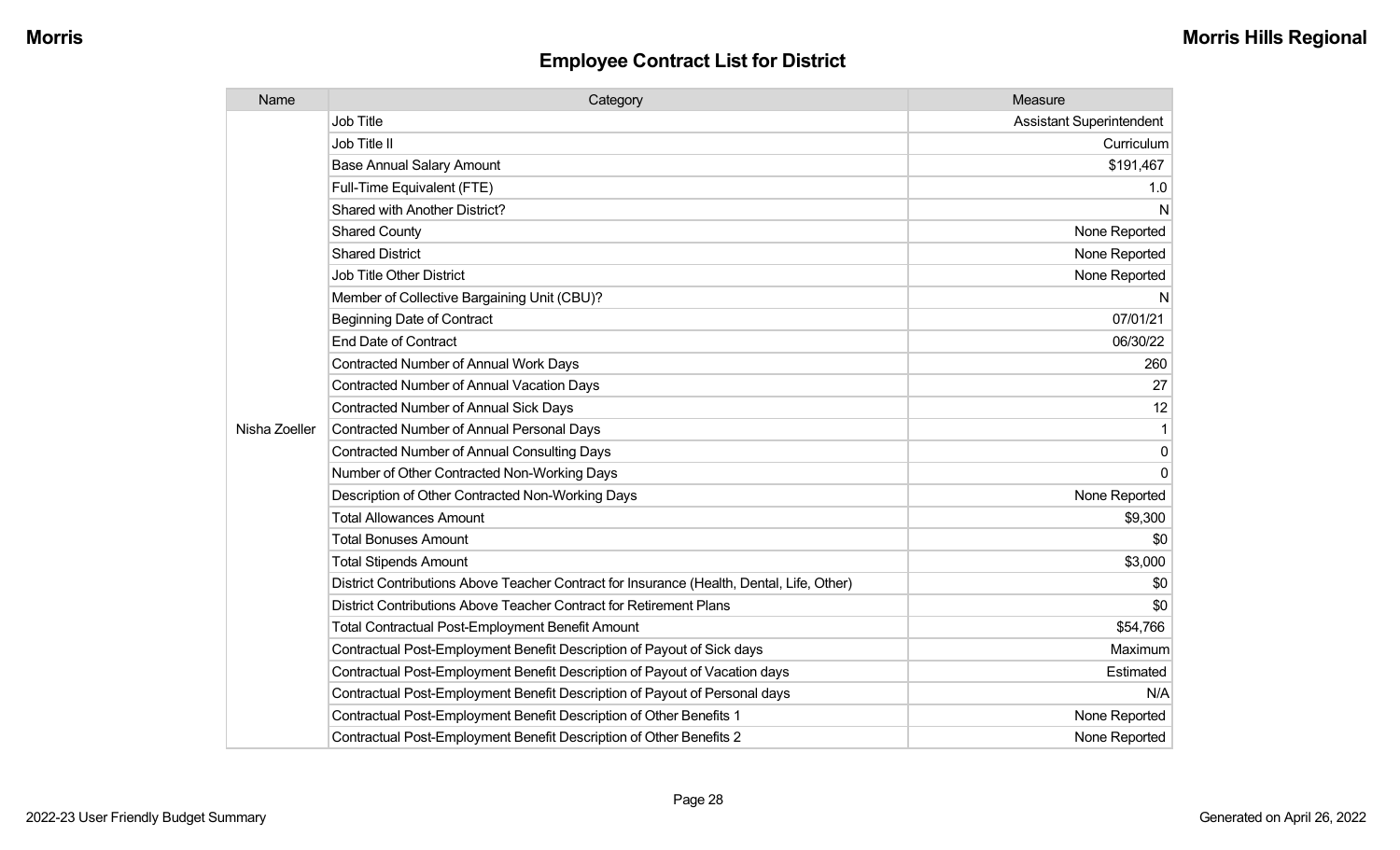| Name                   | Category                                                                                 | Measure                                 |
|------------------------|------------------------------------------------------------------------------------------|-----------------------------------------|
|                        | Contractual Post-Employment Benefit Description of Other Benefits 3                      | None Reported                           |
|                        | Total Other/In-Kind Remuneration Amount                                                  | \$0                                     |
|                        | Description of Other/In-Kind Remuneration Annual Option to Buyback Sick Time in Cash     | None Reported                           |
|                        | Description of Other/In-Kind Remuneration Annual Option to Buyback Vacation Time in Cash | None Reported                           |
|                        | Description of Other/In-Kind Remuneration Annual Option to Buyback Personal Time in Cash | None Reported                           |
| Nisha Zoeller          | Description of Other/In-Kind Remuneration Annual Option to Other Remuneration 1          | None Reported                           |
|                        | Description of Other/In-Kind Remuneration Annual Option to Other Remuneration 2          | None Reported                           |
|                        | Description of Other/In-Kind Remuneration Annual Option to Other Remuneration 3          | None Reported                           |
|                        | <b>Additional Comment 1</b>                                                              | None Reported                           |
|                        | <b>Additional Comment 2</b>                                                              | None Reported                           |
|                        | <b>Additional Comment 3</b>                                                              | None Reported                           |
|                        | Job Title                                                                                | Coordinator/Director/Manager/Supervisor |
|                        | Job Title II                                                                             | <b>Facilities</b>                       |
|                        | <b>Base Annual Salary Amount</b>                                                         | \$153,600                               |
|                        | Full-Time Equivalent (FTE)                                                               | 1.0                                     |
|                        | Shared with Another District?                                                            | N                                       |
|                        | <b>Shared County</b>                                                                     | None Reported                           |
|                        | <b>Shared District</b>                                                                   | None Reported                           |
|                        | <b>Job Title Other District</b>                                                          | None Reported                           |
|                        | Member of Collective Bargaining Unit (CBU)?                                              | N                                       |
| <b>Patrick Tierney</b> | <b>Beginning Date of Contract</b>                                                        | 07/01/21                                |
|                        | End Date of Contract                                                                     | 06/30/22                                |
|                        | Contracted Number of Annual Work Days                                                    | 260                                     |
|                        | <b>Contracted Number of Annual Vacation Days</b>                                         | 8                                       |
|                        | Contracted Number of Annual Sick Days                                                    | 12                                      |
|                        | Contracted Number of Annual Personal Days                                                | 3                                       |
|                        | Contracted Number of Annual Consulting Days                                              | 0                                       |
|                        | Number of Other Contracted Non-Working Days                                              | $\mathbf 0$                             |
|                        | Description of Other Contracted Non-Working Days                                         | None Reported                           |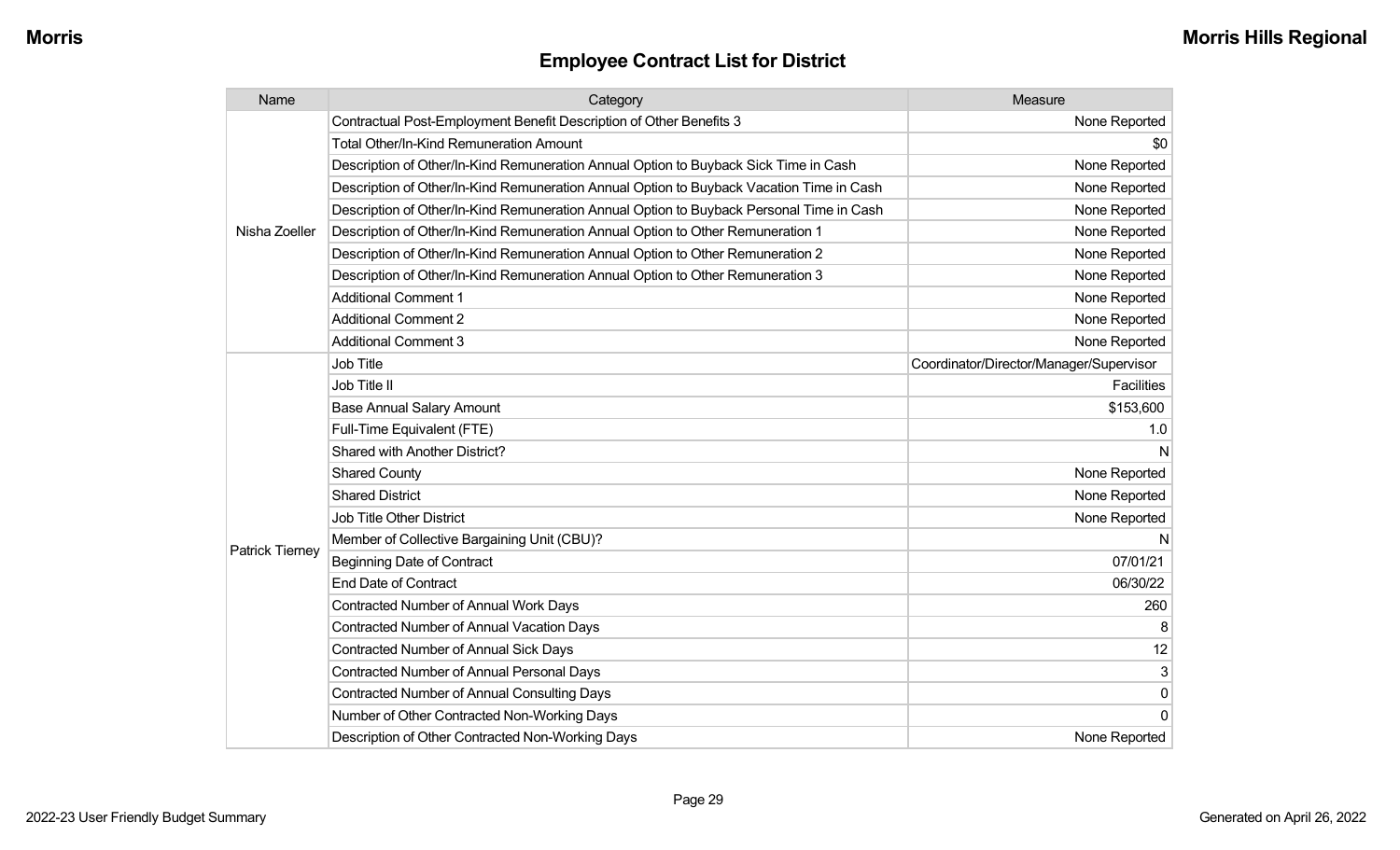| Name                   | Category                                                                                  | Measure                                 |
|------------------------|-------------------------------------------------------------------------------------------|-----------------------------------------|
|                        | <b>Total Allowances Amount</b>                                                            | \$4,300                                 |
|                        | <b>Total Bonuses Amount</b>                                                               | \$0                                     |
|                        | <b>Total Stipends Amount</b>                                                              | \$3,000                                 |
|                        | District Contributions Above Teacher Contract for Insurance (Health, Dental, Life, Other) | \$0                                     |
|                        | District Contributions Above Teacher Contract for Retirement Plans                        | \$0                                     |
|                        | <b>Total Contractual Post-Employment Benefit Amount</b>                                   | \$24,452                                |
|                        | Contractual Post-Employment Benefit Description of Payout of Sick days                    | Maximum                                 |
|                        | Contractual Post-Employment Benefit Description of Payout of Vacation days                | Estimated                               |
|                        | Contractual Post-Employment Benefit Description of Payout of Personal days                | N/A                                     |
|                        | Contractual Post-Employment Benefit Description of Other Benefits 1                       | None Reported                           |
| <b>Patrick Tierney</b> | Contractual Post-Employment Benefit Description of Other Benefits 2                       | None Reported                           |
|                        | Contractual Post-Employment Benefit Description of Other Benefits 3                       | None Reported                           |
|                        | Total Other/In-Kind Remuneration Amount                                                   | \$0                                     |
|                        | Description of Other/In-Kind Remuneration Annual Option to Buyback Sick Time in Cash      | None Reported                           |
|                        | Description of Other/In-Kind Remuneration Annual Option to Buyback Vacation Time in Cash  | None Reported                           |
|                        | Description of Other/In-Kind Remuneration Annual Option to Buyback Personal Time in Cash  | None Reported                           |
|                        | Description of Other/In-Kind Remuneration Annual Option to Other Remuneration 1           | None Reported                           |
|                        | Description of Other/In-Kind Remuneration Annual Option to Other Remuneration 2           | None Reported                           |
|                        | Description of Other/In-Kind Remuneration Annual Option to Other Remuneration 3           | None Reported                           |
|                        | <b>Additional Comment 1</b>                                                               | None Reported                           |
|                        | <b>Additional Comment 2</b>                                                               | None Reported                           |
|                        | <b>Additional Comment 3</b>                                                               | None Reported                           |
|                        | Job Title                                                                                 | Coordinator/Director/Manager/Supervisor |
| Paul Maka              | Job Title II                                                                              | <b>Buildings &amp; Grounds</b>          |
|                        | <b>Base Annual Salary Amount</b>                                                          | \$81,933                                |
|                        | Full-Time Equivalent (FTE)                                                                | 1.0                                     |
|                        | Shared with Another District?                                                             | N                                       |
|                        | <b>Shared County</b>                                                                      | None Reported                           |
|                        | <b>Shared District</b>                                                                    | None Reported                           |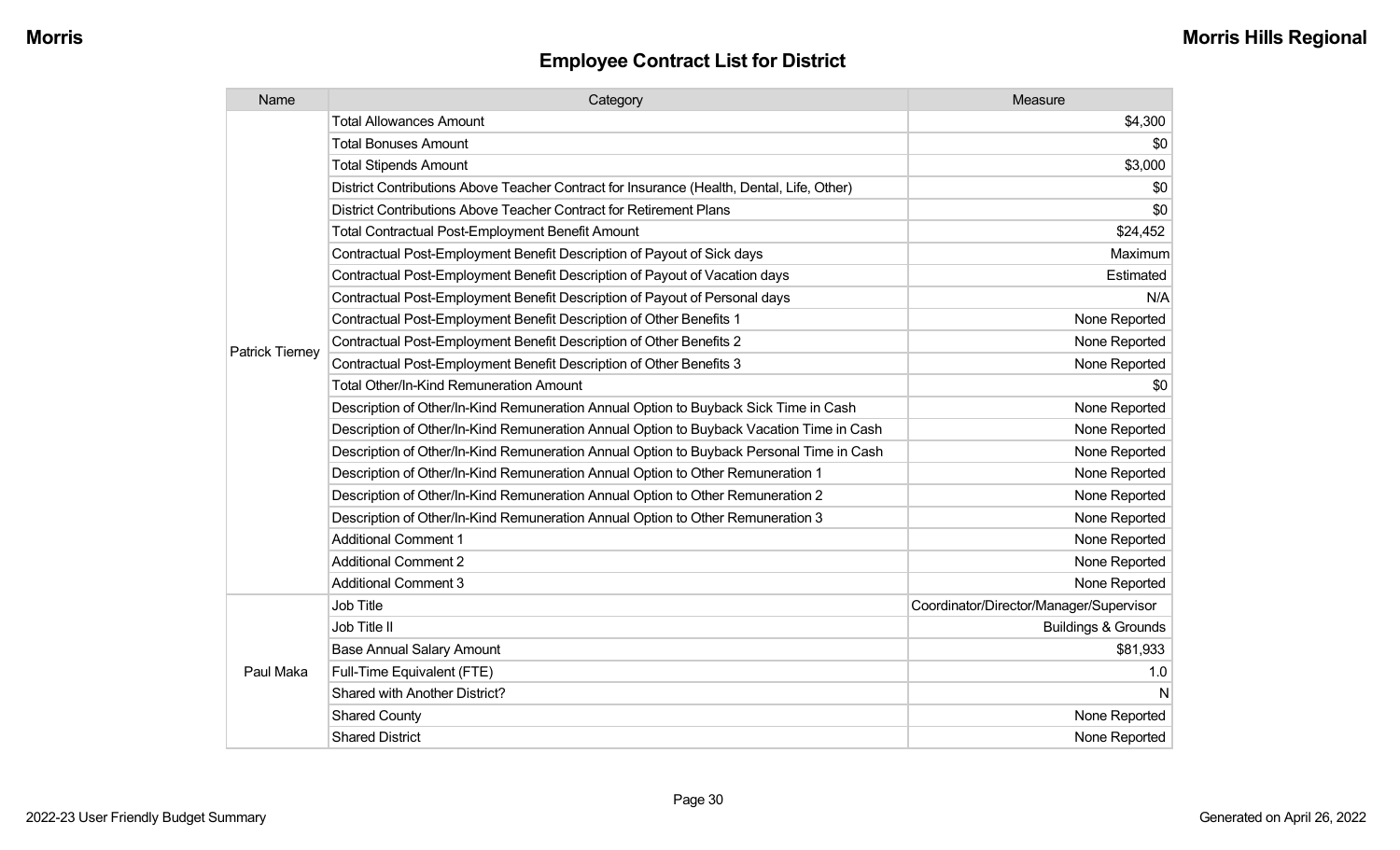| Name      | Category                                                                                  | Measure       |
|-----------|-------------------------------------------------------------------------------------------|---------------|
|           | <b>Job Title Other District</b>                                                           | None Reported |
|           | Member of Collective Bargaining Unit (CBU)?                                               | N             |
|           | <b>Beginning Date of Contract</b>                                                         | 07/01/21      |
|           | <b>End Date of Contract</b>                                                               | 06/30/22      |
|           | Contracted Number of Annual Work Days                                                     | 240           |
|           | <b>Contracted Number of Annual Vacation Days</b>                                          | 22            |
|           | <b>Contracted Number of Annual Sick Days</b>                                              | 12            |
|           | Contracted Number of Annual Personal Days                                                 | $\mathbf{3}$  |
|           | <b>Contracted Number of Annual Consulting Days</b>                                        | 0             |
|           | Number of Other Contracted Non-Working Days                                               | 0             |
|           | Description of Other Contracted Non-Working Days                                          | None Reported |
|           | <b>Total Allowances Amount</b>                                                            | \$125         |
|           | <b>Total Bonuses Amount</b>                                                               | \$0           |
|           | <b>Total Stipends Amount</b>                                                              | \$0           |
| Paul Maka | District Contributions Above Teacher Contract for Insurance (Health, Dental, Life, Other) | \$0           |
|           | District Contributions Above Teacher Contract for Retirement Plans                        | \$0           |
|           | <b>Total Contractual Post-Employment Benefit Amount</b>                                   | \$15,734      |
|           | Contractual Post-Employment Benefit Description of Payout of Sick days                    | Maximum       |
|           | Contractual Post-Employment Benefit Description of Payout of Vacation days                | Estimated     |
|           | Contractual Post-Employment Benefit Description of Payout of Personal days                | N/A           |
|           | Contractual Post-Employment Benefit Description of Other Benefits 1                       | None Reported |
|           | Contractual Post-Employment Benefit Description of Other Benefits 2                       | None Reported |
|           | Contractual Post-Employment Benefit Description of Other Benefits 3                       | None Reported |
|           | <b>Total Other/In-Kind Remuneration Amount</b>                                            | \$0           |
|           | Description of Other/In-Kind Remuneration Annual Option to Buyback Sick Time in Cash      | None Reported |
|           | Description of Other/In-Kind Remuneration Annual Option to Buyback Vacation Time in Cash  | None Reported |
|           | Description of Other/In-Kind Remuneration Annual Option to Buyback Personal Time in Cash  | None Reported |
|           | Description of Other/In-Kind Remuneration Annual Option to Other Remuneration 1           | None Reported |
|           | Description of Other/In-Kind Remuneration Annual Option to Other Remuneration 2           | None Reported |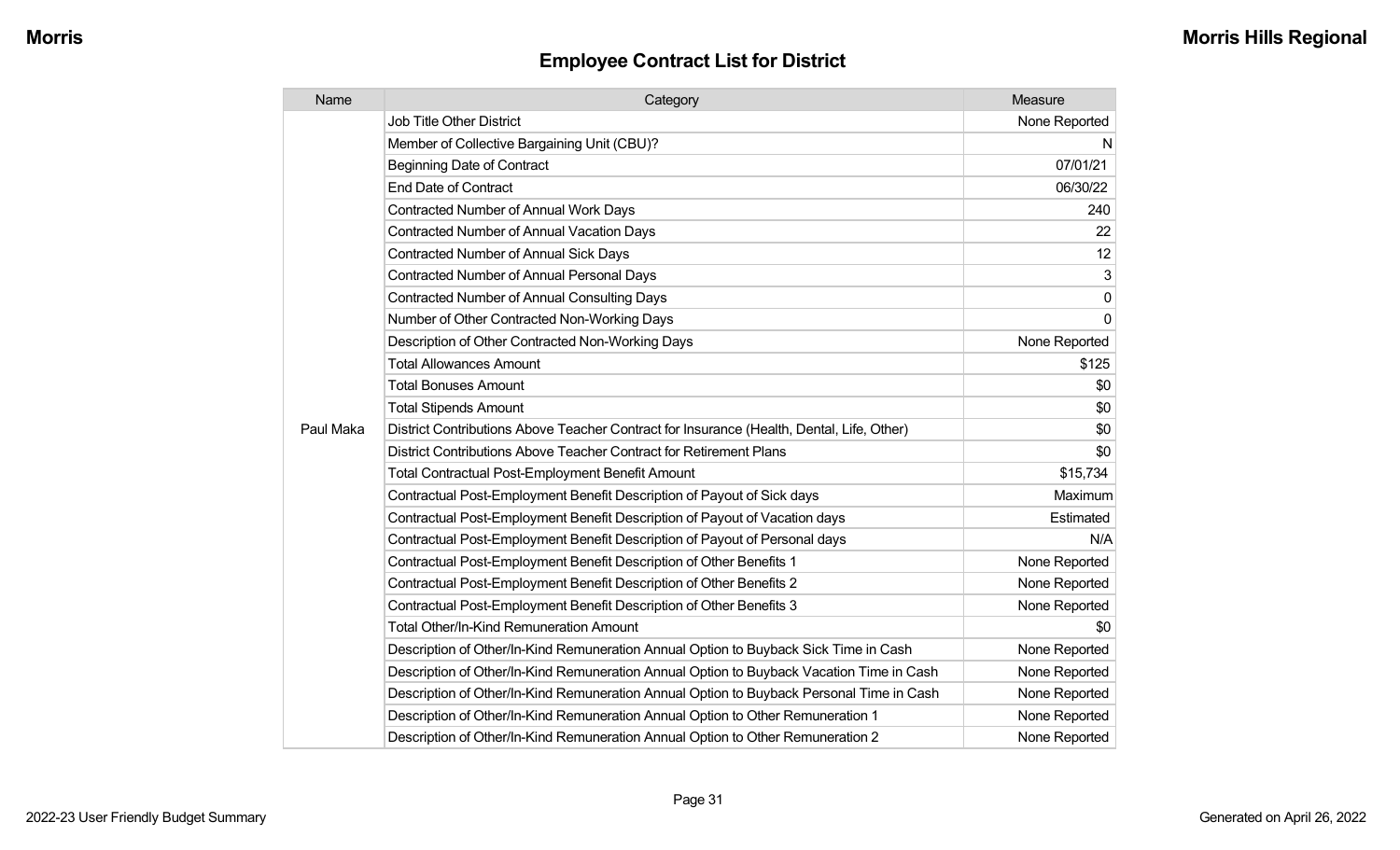| Name                 | Category                                                                                  | Measure                |
|----------------------|-------------------------------------------------------------------------------------------|------------------------|
| Paul Maka            | Description of Other/In-Kind Remuneration Annual Option to Other Remuneration 3           | None Reported          |
|                      | <b>Additional Comment 1</b>                                                               | None Reported          |
|                      | <b>Additional Comment 2</b>                                                               | None Reported          |
|                      | <b>Additional Comment 3</b>                                                               | None Reported          |
|                      | Job Title                                                                                 | Information Technology |
|                      | Job Title II                                                                              | None Reported          |
|                      | <b>Base Annual Salary Amount</b>                                                          | \$84,911               |
|                      | Full-Time Equivalent (FTE)                                                                | 1.0                    |
|                      | Shared with Another District?                                                             | N                      |
|                      | <b>Shared County</b>                                                                      | None Reported          |
|                      | <b>Shared District</b>                                                                    | None Reported          |
|                      | Job Title Other District                                                                  | None Reported          |
|                      | Member of Collective Bargaining Unit (CBU)?                                               | N                      |
|                      | <b>Beginning Date of Contract</b>                                                         | 07/01/21               |
|                      | <b>End Date of Contract</b>                                                               | 06/30/22               |
| <b>Preston Semer</b> | Contracted Number of Annual Work Days                                                     | 240                    |
|                      | <b>Contracted Number of Annual Vacation Days</b>                                          | 18                     |
|                      | Contracted Number of Annual Sick Days                                                     | 12                     |
|                      | <b>Contracted Number of Annual Personal Days</b>                                          | 3                      |
|                      | <b>Contracted Number of Annual Consulting Days</b>                                        | $\Omega$               |
|                      | Number of Other Contracted Non-Working Days                                               | $\Omega$               |
|                      | Description of Other Contracted Non-Working Days                                          | None Reported          |
|                      | <b>Total Allowances Amount</b>                                                            | \$500                  |
|                      | <b>Total Bonuses Amount</b>                                                               | \$0                    |
|                      | <b>Total Stipends Amount</b>                                                              | \$3,000                |
|                      | District Contributions Above Teacher Contract for Insurance (Health, Dental, Life, Other) | \$0                    |
|                      | District Contributions Above Teacher Contract for Retirement Plans                        | \$0                    |
|                      | <b>Total Contractual Post-Employment Benefit Amount</b>                                   | \$15,511               |
|                      | Contractual Post-Employment Benefit Description of Payout of Sick days                    | Maximum                |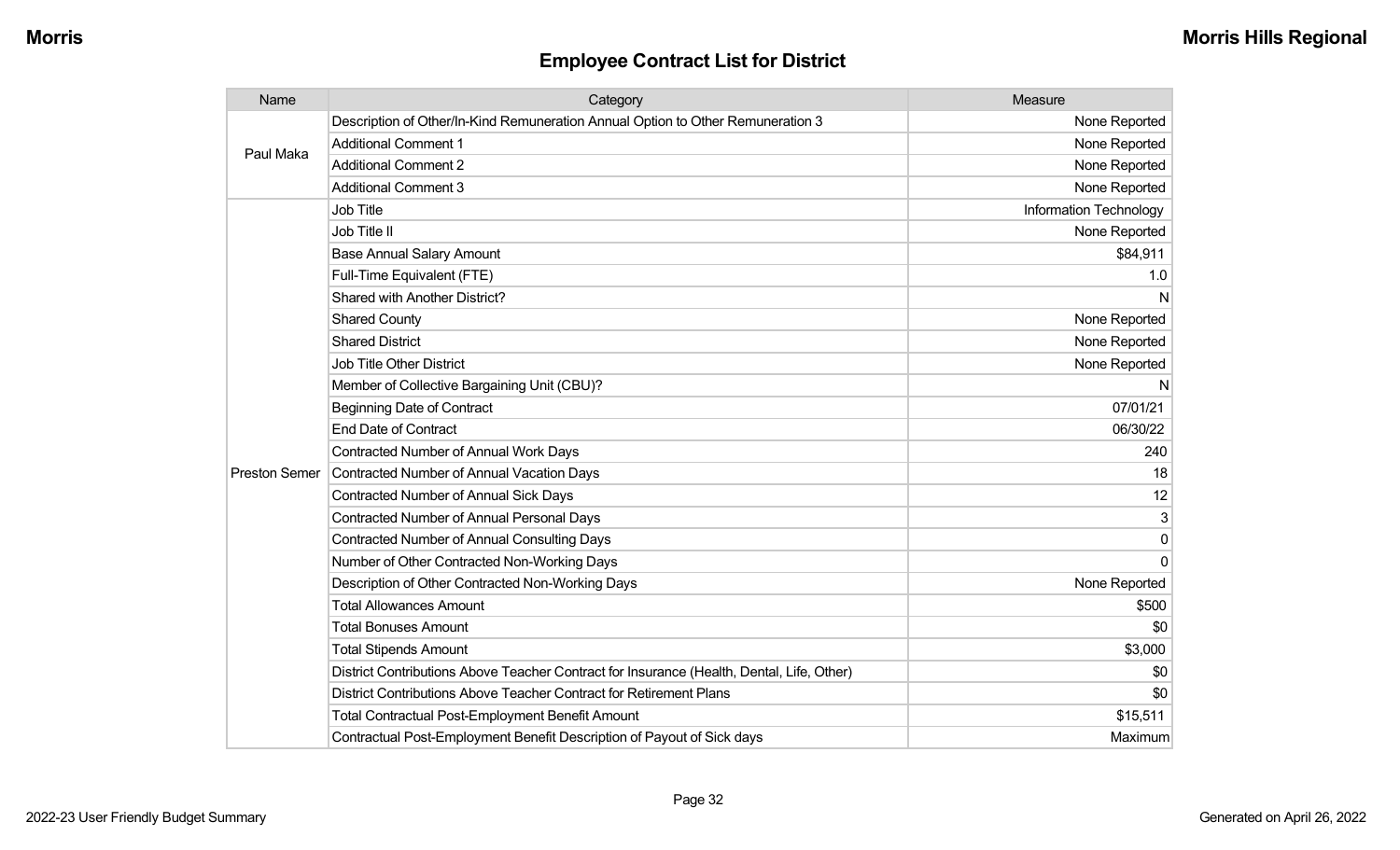| Name                 | Category                                                                                 | Measure                                 |
|----------------------|------------------------------------------------------------------------------------------|-----------------------------------------|
|                      | Contractual Post-Employment Benefit Description of Payout of Vacation days               | Estimated                               |
|                      | Contractual Post-Employment Benefit Description of Payout of Personal days               | N/A                                     |
|                      | Contractual Post-Employment Benefit Description of Other Benefits 1                      | None Reported                           |
|                      | Contractual Post-Employment Benefit Description of Other Benefits 2                      | None Reported                           |
|                      | Contractual Post-Employment Benefit Description of Other Benefits 3                      | None Reported                           |
|                      | <b>Total Other/In-Kind Remuneration Amount</b>                                           | \$0                                     |
|                      | Description of Other/In-Kind Remuneration Annual Option to Buyback Sick Time in Cash     | None Reported                           |
| <b>Preston Semer</b> | Description of Other/In-Kind Remuneration Annual Option to Buyback Vacation Time in Cash | None Reported                           |
|                      | Description of Other/In-Kind Remuneration Annual Option to Buyback Personal Time in Cash | None Reported                           |
|                      | Description of Other/In-Kind Remuneration Annual Option to Other Remuneration 1          | None Reported                           |
|                      | Description of Other/In-Kind Remuneration Annual Option to Other Remuneration 2          | None Reported                           |
|                      | Description of Other/In-Kind Remuneration Annual Option to Other Remuneration 3          | None Reported                           |
|                      | <b>Additional Comment 1</b>                                                              | None Reported                           |
|                      | <b>Additional Comment 2</b>                                                              | None Reported                           |
|                      | <b>Additional Comment 3</b>                                                              | None Reported                           |
|                      | Job Title                                                                                | Coordinator/Director/Manager/Supervisor |
|                      | Job Title II                                                                             | <b>Facilities</b>                       |
|                      | <b>Base Annual Salary Amount</b>                                                         | \$94,208                                |
|                      | Full-Time Equivalent (FTE)                                                               | 1.0                                     |
|                      | Shared with Another District?                                                            | N                                       |
|                      | <b>Shared County</b>                                                                     | None Reported                           |
|                      | <b>Shared District</b>                                                                   | None Reported                           |
| Ronald Erazo         | Job Title Other District                                                                 | None Reported                           |
|                      | Member of Collective Bargaining Unit (CBU)?                                              | N                                       |
|                      | <b>Beginning Date of Contract</b>                                                        | 07/01/21                                |
|                      | <b>End Date of Contract</b>                                                              | 06/30/22                                |
|                      | Contracted Number of Annual Work Days                                                    | 260                                     |
|                      | Contracted Number of Annual Vacation Days                                                |                                         |
|                      | <b>Contracted Number of Annual Sick Days</b>                                             | 12                                      |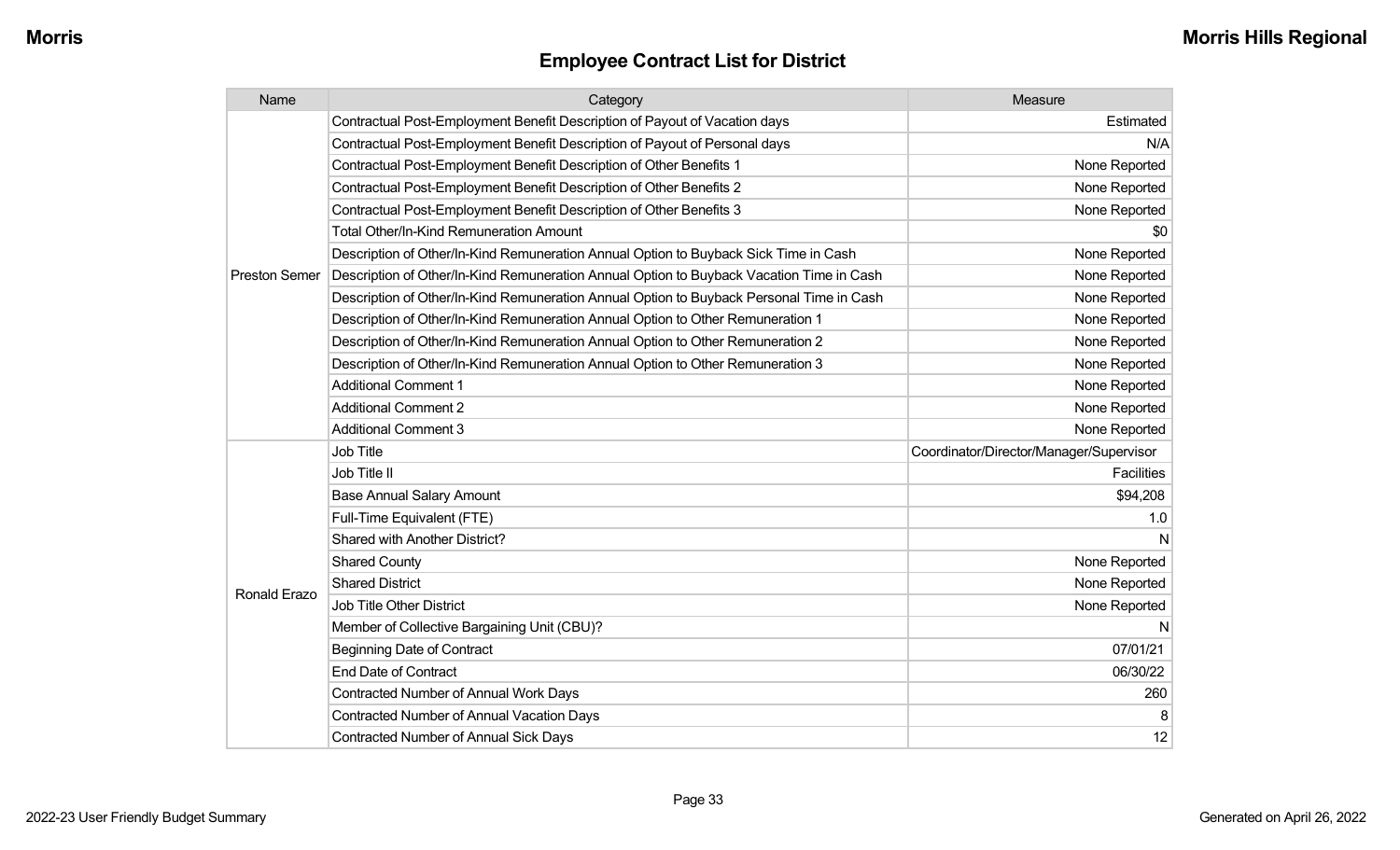| Name         | Category                                                                                  | Measure       |
|--------------|-------------------------------------------------------------------------------------------|---------------|
|              | <b>Contracted Number of Annual Personal Days</b>                                          | 3             |
|              | <b>Contracted Number of Annual Consulting Days</b>                                        | $\mathbf{0}$  |
|              | Number of Other Contracted Non-Working Days                                               | $\Omega$      |
|              | Description of Other Contracted Non-Working Days                                          | None Reported |
|              | <b>Total Allowances Amount</b>                                                            | \$4,300       |
|              | <b>Total Bonuses Amount</b>                                                               | \$0           |
|              | <b>Total Stipends Amount</b>                                                              | \$0           |
|              | District Contributions Above Teacher Contract for Insurance (Health, Dental, Life, Other) | \$1,839       |
|              | District Contributions Above Teacher Contract for Retirement Plans                        | \$0           |
|              | <b>Total Contractual Post-Employment Benefit Amount</b>                                   | \$20,797      |
|              | Contractual Post-Employment Benefit Description of Payout of Sick days                    | Maximum       |
|              | Contractual Post-Employment Benefit Description of Payout of Vacation days                | Estimated     |
| Ronald Erazo | Contractual Post-Employment Benefit Description of Payout of Personal days                | N/A           |
|              | Contractual Post-Employment Benefit Description of Other Benefits 1                       | None Reported |
|              | Contractual Post-Employment Benefit Description of Other Benefits 2                       | None Reported |
|              | Contractual Post-Employment Benefit Description of Other Benefits 3                       | None Reported |
|              | <b>Total Other/In-Kind Remuneration Amount</b>                                            | \$0           |
|              | Description of Other/In-Kind Remuneration Annual Option to Buyback Sick Time in Cash      | None Reported |
|              | Description of Other/In-Kind Remuneration Annual Option to Buyback Vacation Time in Cash  | None Reported |
|              | Description of Other/In-Kind Remuneration Annual Option to Buyback Personal Time in Cash  | None Reported |
|              | Description of Other/In-Kind Remuneration Annual Option to Other Remuneration 1           | None Reported |
|              | Description of Other/In-Kind Remuneration Annual Option to Other Remuneration 2           | None Reported |
|              | Description of Other/In-Kind Remuneration Annual Option to Other Remuneration 3           | None Reported |
|              | <b>Additional Comment 1</b>                                                               | None Reported |
|              | <b>Additional Comment 2</b>                                                               | None Reported |
|              | <b>Additional Comment 3</b>                                                               | None Reported |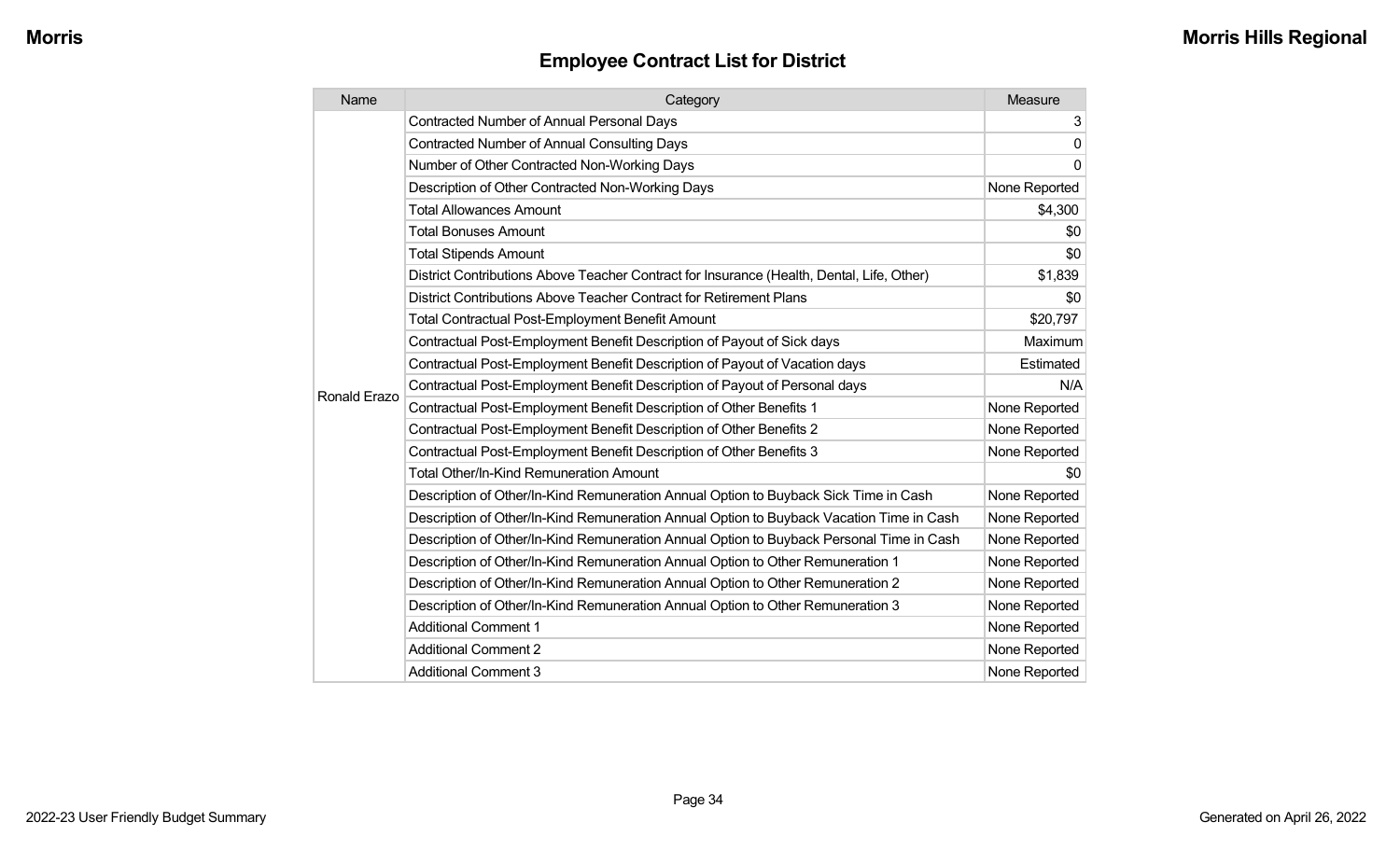| Name        | Category                                                                                  | Measure       |
|-------------|-------------------------------------------------------------------------------------------|---------------|
|             | <b>Job Title</b>                                                                          | Accountant    |
|             | Job Title II                                                                              | None Reported |
|             | <b>Base Annual Salary Amount</b>                                                          | \$79,344      |
|             | Full-Time Equivalent (FTE)                                                                | 1.0           |
|             | Shared with Another District?                                                             | N             |
|             | <b>Shared County</b>                                                                      | None Reported |
|             | <b>Shared District</b>                                                                    | None Reported |
|             | <b>Job Title Other District</b>                                                           | None Reported |
|             | Member of Collective Bargaining Unit (CBU)?                                               | N             |
|             | <b>Beginning Date of Contract</b>                                                         | 07/01/21      |
|             | <b>End Date of Contract</b>                                                               | 06/30/22      |
|             | <b>Contracted Number of Annual Work Days</b>                                              | 240           |
|             | Contracted Number of Annual Vacation Days                                                 | 12            |
|             | <b>Contracted Number of Annual Sick Days</b>                                              | 12            |
| Sharon Ruiz | <b>Contracted Number of Annual Personal Days</b>                                          | 3             |
|             | <b>Contracted Number of Annual Consulting Days</b>                                        | $\mathbf 0$   |
|             | Number of Other Contracted Non-Working Days                                               | $\mathbf 0$   |
|             | Description of Other Contracted Non-Working Days                                          | None Reported |
|             | <b>Total Allowances Amount</b>                                                            | \$500         |
|             | <b>Total Bonuses Amount</b>                                                               | \$0           |
|             | <b>Total Stipends Amount</b>                                                              | \$3,000       |
|             | District Contributions Above Teacher Contract for Insurance (Health, Dental, Life, Other) | \$0           |
|             | District Contributions Above Teacher Contract for Retirement Plans                        | \$0           |
|             | <b>Total Contractual Post-Employment Benefit Amount</b>                                   | \$13,188      |
|             | Contractual Post-Employment Benefit Description of Payout of Sick days                    | Maximum       |
|             | Contractual Post-Employment Benefit Description of Payout of Vacation days                | Estimated     |
|             | Contractual Post-Employment Benefit Description of Payout of Personal days                | N/A           |
|             | Contractual Post-Employment Benefit Description of Other Benefits 1                       | None Reported |
|             | Contractual Post-Employment Benefit Description of Other Benefits 2                       | None Reported |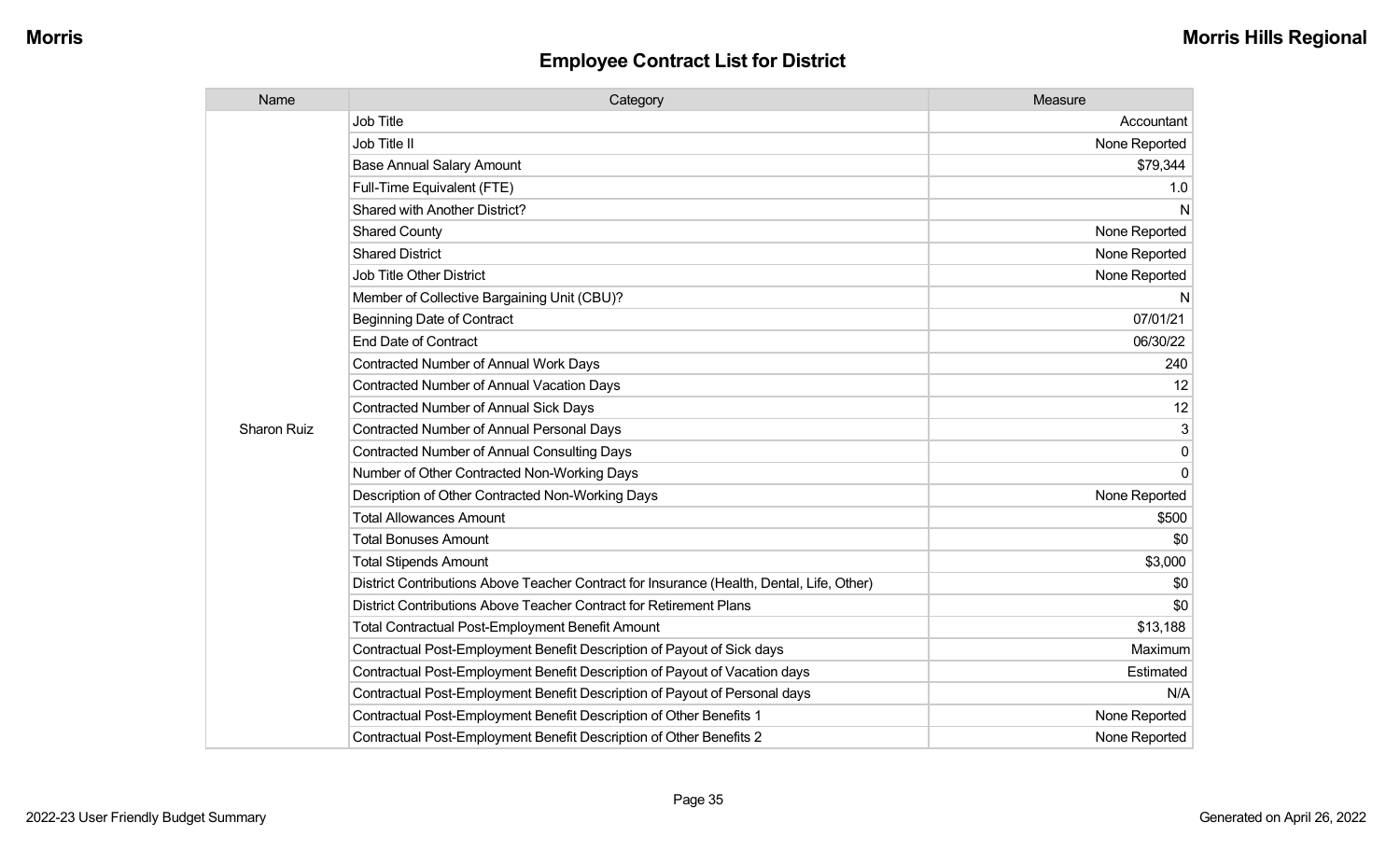| Name                | Category                                                                                 | Measure                                 |
|---------------------|------------------------------------------------------------------------------------------|-----------------------------------------|
| <b>Sharon Ruiz</b>  | Contractual Post-Employment Benefit Description of Other Benefits 3                      | None Reported                           |
|                     | Total Other/In-Kind Remuneration Amount                                                  | \$0                                     |
|                     | Description of Other/In-Kind Remuneration Annual Option to Buyback Sick Time in Cash     | None Reported                           |
|                     | Description of Other/In-Kind Remuneration Annual Option to Buyback Vacation Time in Cash | None Reported                           |
|                     | Description of Other/In-Kind Remuneration Annual Option to Buyback Personal Time in Cash | None Reported                           |
|                     | Description of Other/In-Kind Remuneration Annual Option to Other Remuneration 1          | None Reported                           |
|                     | Description of Other/In-Kind Remuneration Annual Option to Other Remuneration 2          | None Reported                           |
|                     | Description of Other/In-Kind Remuneration Annual Option to Other Remuneration 3          | None Reported                           |
|                     | <b>Additional Comment 1</b>                                                              | None Reported                           |
|                     | <b>Additional Comment 2</b>                                                              | None Reported                           |
|                     | <b>Additional Comment 3</b>                                                              | None Reported                           |
|                     | Job Title                                                                                | Coordinator/Director/Manager/Supervisor |
|                     | Job Title II                                                                             | <b>Student Services</b>                 |
|                     | <b>Base Annual Salary Amount</b>                                                         | \$169,232                               |
|                     | Full-Time Equivalent (FTE)                                                               | 1.0                                     |
|                     | Shared with Another District?                                                            | N                                       |
|                     | <b>Shared County</b>                                                                     | None Reported                           |
|                     | <b>Shared District</b>                                                                   | None Reported                           |
|                     | Job Title Other District                                                                 | None Reported                           |
|                     | Member of Collective Bargaining Unit (CBU)?                                              | N                                       |
| Sonya Orentas Boyer | <b>Beginning Date of Contract</b>                                                        | 07/01/21                                |
|                     | <b>End Date of Contract</b>                                                              | 06/30/22                                |
|                     | Contracted Number of Annual Work Days                                                    | 260                                     |
|                     | Contracted Number of Annual Vacation Days                                                | 26                                      |
|                     | <b>Contracted Number of Annual Sick Days</b>                                             | 12                                      |
|                     | <b>Contracted Number of Annual Personal Days</b>                                         | 3                                       |
|                     | <b>Contracted Number of Annual Consulting Days</b>                                       | $\pmb{0}$                               |
|                     | Number of Other Contracted Non-Working Days                                              | $\mathbf 0$                             |
|                     | Description of Other Contracted Non-Working Days                                         | None Reported                           |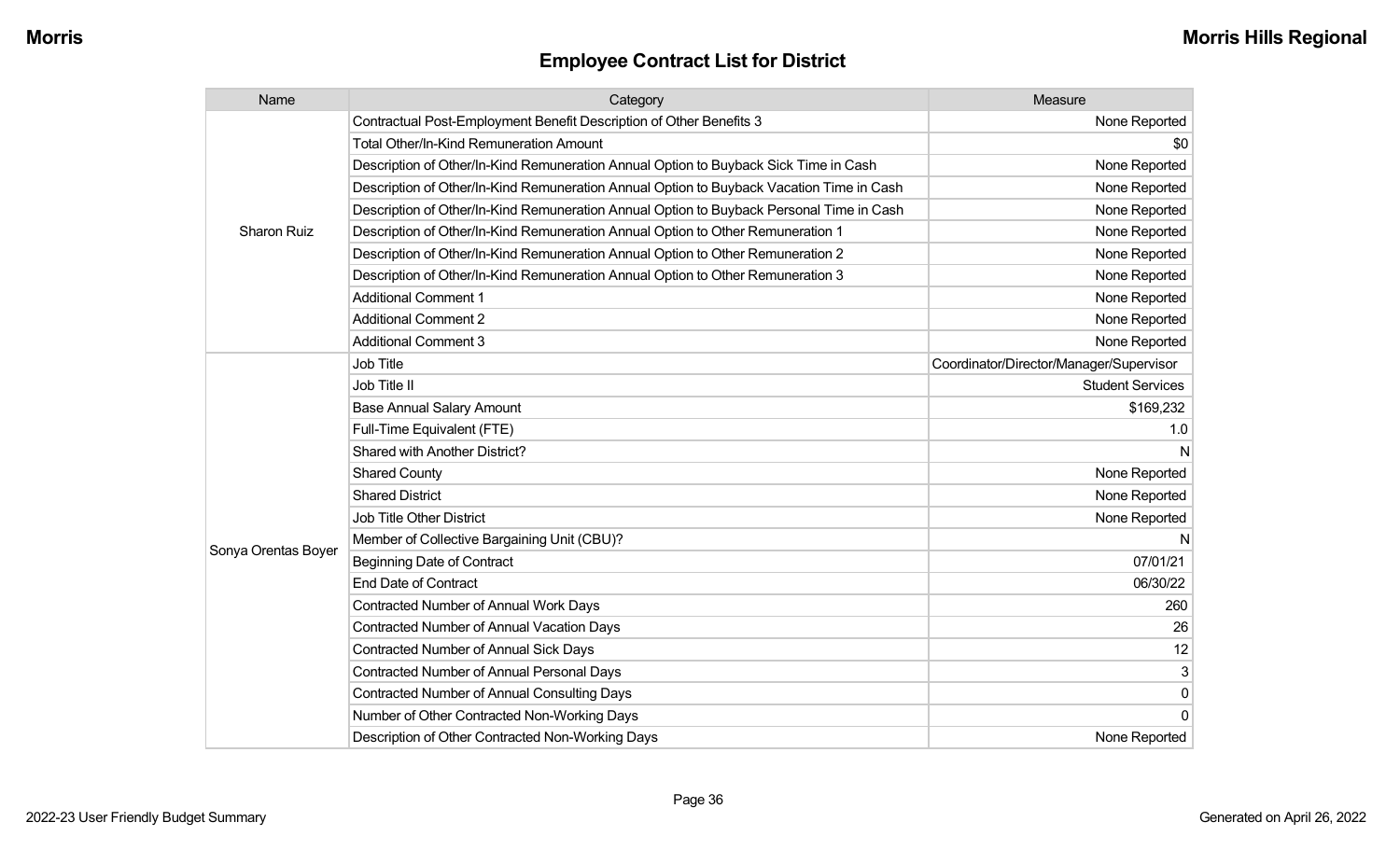| Name                | Category                                                                                  | Measure                |
|---------------------|-------------------------------------------------------------------------------------------|------------------------|
|                     | <b>Total Allowances Amount</b>                                                            | \$4,300                |
|                     | <b>Total Bonuses Amount</b>                                                               | \$4,231                |
|                     | <b>Total Stipends Amount</b>                                                              | \$0                    |
|                     | District Contributions Above Teacher Contract for Insurance (Health, Dental, Life, Other) | \$4,302                |
|                     | District Contributions Above Teacher Contract for Retirement Plans                        | \$0                    |
|                     | <b>Total Contractual Post-Employment Benefit Amount</b>                                   | \$48,846               |
|                     | Contractual Post-Employment Benefit Description of Payout of Sick days                    | Maximum                |
|                     | Contractual Post-Employment Benefit Description of Payout of Vacation days                | Estimated              |
|                     | Contractual Post-Employment Benefit Description of Payout of Personal days                | N/A                    |
|                     | Contractual Post-Employment Benefit Description of Other Benefits 1                       | None Reported          |
| Sonya Orentas Boyer | Contractual Post-Employment Benefit Description of Other Benefits 2                       | None Reported          |
|                     | Contractual Post-Employment Benefit Description of Other Benefits 3                       | None Reported          |
|                     | Total Other/In-Kind Remuneration Amount                                                   | \$0                    |
|                     | Description of Other/In-Kind Remuneration Annual Option to Buyback Sick Time in Cash      | None Reported          |
|                     | Description of Other/In-Kind Remuneration Annual Option to Buyback Vacation Time in Cash  | None Reported          |
|                     | Description of Other/In-Kind Remuneration Annual Option to Buyback Personal Time in Cash  | None Reported          |
|                     | Description of Other/In-Kind Remuneration Annual Option to Other Remuneration 1           | None Reported          |
|                     | Description of Other/In-Kind Remuneration Annual Option to Other Remuneration 2           | None Reported          |
|                     | Description of Other/In-Kind Remuneration Annual Option to Other Remuneration 3           | None Reported          |
|                     | <b>Additional Comment 1</b>                                                               | None Reported          |
|                     | <b>Additional Comment 2</b>                                                               | None Reported          |
|                     | <b>Additional Comment 3</b>                                                               | None Reported          |
|                     | Job Title                                                                                 | Information Technology |
|                     | Job Title II                                                                              | None Reported          |
|                     | <b>Base Annual Salary Amount</b>                                                          | \$76,202               |
| Susan Andersen      | Full-Time Equivalent (FTE)                                                                | 1.0                    |
|                     | Shared with Another District?                                                             | N                      |
|                     | <b>Shared County</b>                                                                      | None Reported          |
|                     | <b>Shared District</b>                                                                    | None Reported          |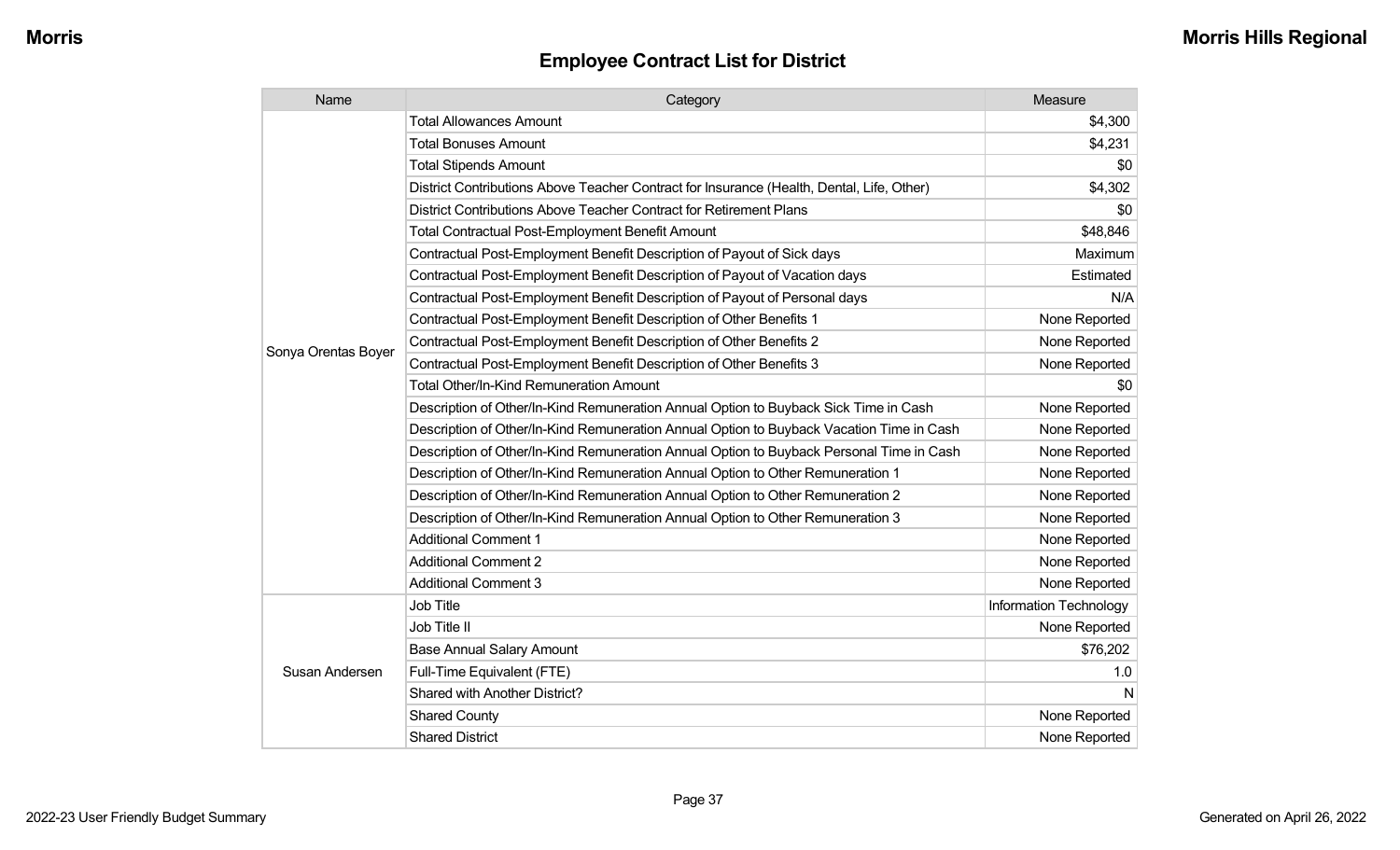| Name           | Category                                                                                  | Measure       |
|----------------|-------------------------------------------------------------------------------------------|---------------|
|                | <b>Job Title Other District</b>                                                           | None Reported |
|                | Member of Collective Bargaining Unit (CBU)?                                               | N             |
|                | <b>Beginning Date of Contract</b>                                                         | 07/01/21      |
|                | <b>End Date of Contract</b>                                                               | 06/30/22      |
|                | Contracted Number of Annual Work Days                                                     | 240           |
|                | <b>Contracted Number of Annual Vacation Days</b>                                          | 12            |
|                | <b>Contracted Number of Annual Sick Days</b>                                              | 12            |
|                | <b>Contracted Number of Annual Personal Days</b>                                          | 3             |
|                | Contracted Number of Annual Consulting Days                                               | $\Omega$      |
|                | Number of Other Contracted Non-Working Days                                               | 0             |
|                | Description of Other Contracted Non-Working Days                                          | None Reported |
|                | <b>Total Allowances Amount</b>                                                            | \$500         |
|                | <b>Total Bonuses Amount</b>                                                               | \$0           |
|                | <b>Total Stipends Amount</b>                                                              | \$0           |
| Susan Andersen | District Contributions Above Teacher Contract for Insurance (Health, Dental, Life, Other) | \$3,647       |
|                | District Contributions Above Teacher Contract for Retirement Plans                        | \$0           |
|                | <b>Total Contractual Post-Employment Benefit Amount</b>                                   | \$12,982      |
|                | Contractual Post-Employment Benefit Description of Payout of Sick days                    | Maximum       |
|                | Contractual Post-Employment Benefit Description of Payout of Vacation days                | Estimated     |
|                | Contractual Post-Employment Benefit Description of Payout of Personal days                | N/A           |
|                | Contractual Post-Employment Benefit Description of Other Benefits 1                       | None Reported |
|                | Contractual Post-Employment Benefit Description of Other Benefits 2                       | None Reported |
|                | Contractual Post-Employment Benefit Description of Other Benefits 3                       | None Reported |
|                | Total Other/In-Kind Remuneration Amount                                                   | \$0           |
|                | Description of Other/In-Kind Remuneration Annual Option to Buyback Sick Time in Cash      | None Reported |
|                | Description of Other/In-Kind Remuneration Annual Option to Buyback Vacation Time in Cash  | None Reported |
|                | Description of Other/In-Kind Remuneration Annual Option to Buyback Personal Time in Cash  | None Reported |
|                | Description of Other/In-Kind Remuneration Annual Option to Other Remuneration 1           | None Reported |
|                | Description of Other/In-Kind Remuneration Annual Option to Other Remuneration 2           | None Reported |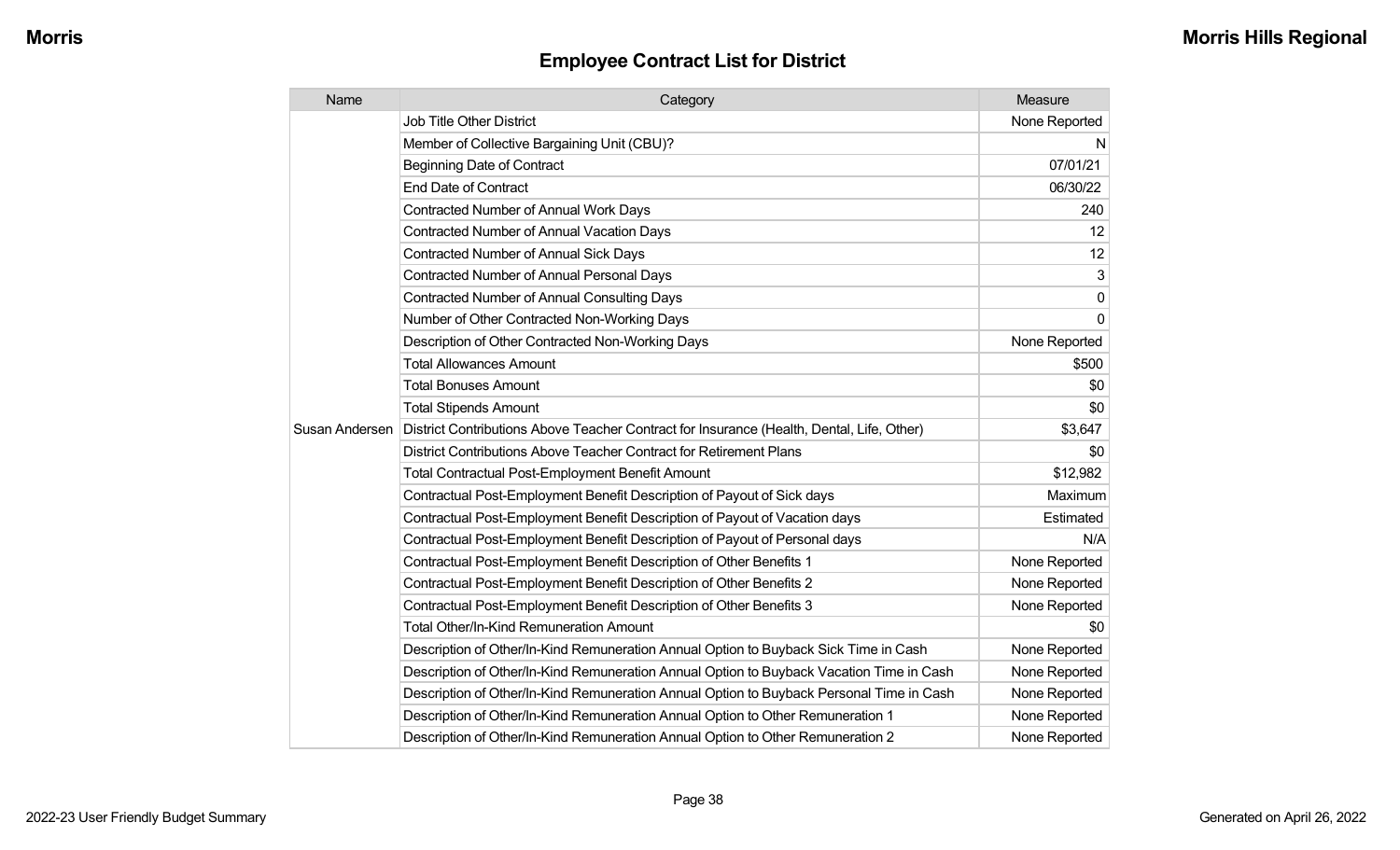| Name           | Category                                                                                  | Measure                    |
|----------------|-------------------------------------------------------------------------------------------|----------------------------|
| Susan Andersen | Description of Other/In-Kind Remuneration Annual Option to Other Remuneration 3           | None Reported              |
|                | <b>Additional Comment 1</b>                                                               | None Reported              |
|                | <b>Additional Comment 2</b>                                                               | None Reported              |
|                | <b>Additional Comment 3</b>                                                               | None Reported              |
|                | <b>Job Title</b>                                                                          | <b>Executive Assistant</b> |
|                | Job Title II                                                                              | None Reported              |
|                | <b>Base Annual Salary Amount</b>                                                          | \$76,417                   |
|                | Full-Time Equivalent (FTE)                                                                | 1.0                        |
|                | Shared with Another District?                                                             | N                          |
|                | <b>Shared County</b>                                                                      | None Reported              |
|                | <b>Shared District</b>                                                                    | None Reported              |
|                | <b>Job Title Other District</b>                                                           | None Reported              |
|                | Member of Collective Bargaining Unit (CBU)?                                               | N                          |
|                | <b>Beginning Date of Contract</b>                                                         | 07/01/21                   |
|                | <b>End Date of Contract</b>                                                               | 06/30/22                   |
|                | <b>Contracted Number of Annual Work Days</b>                                              | 240                        |
| Susan Gust     | <b>Contracted Number of Annual Vacation Days</b>                                          | 25                         |
|                | <b>Contracted Number of Annual Sick Days</b>                                              | 12                         |
|                | <b>Contracted Number of Annual Personal Days</b>                                          | 3                          |
|                | <b>Contracted Number of Annual Consulting Days</b>                                        | 0                          |
|                | Number of Other Contracted Non-Working Days                                               | $\Omega$                   |
|                | Description of Other Contracted Non-Working Days                                          | None Reported              |
|                | <b>Total Allowances Amount</b>                                                            | \$500                      |
|                | <b>Total Bonuses Amount</b>                                                               | \$0                        |
|                | <b>Total Stipends Amount</b>                                                              | \$0                        |
|                | District Contributions Above Teacher Contract for Insurance (Health, Dental, Life, Other) | \$1,839                    |
|                | District Contributions Above Teacher Contract for Retirement Plans                        | \$0                        |
|                | <b>Total Contractual Post-Employment Benefit Amount</b>                                   | \$16,587                   |
|                | Contractual Post-Employment Benefit Description of Payout of Sick days                    | Maximum                    |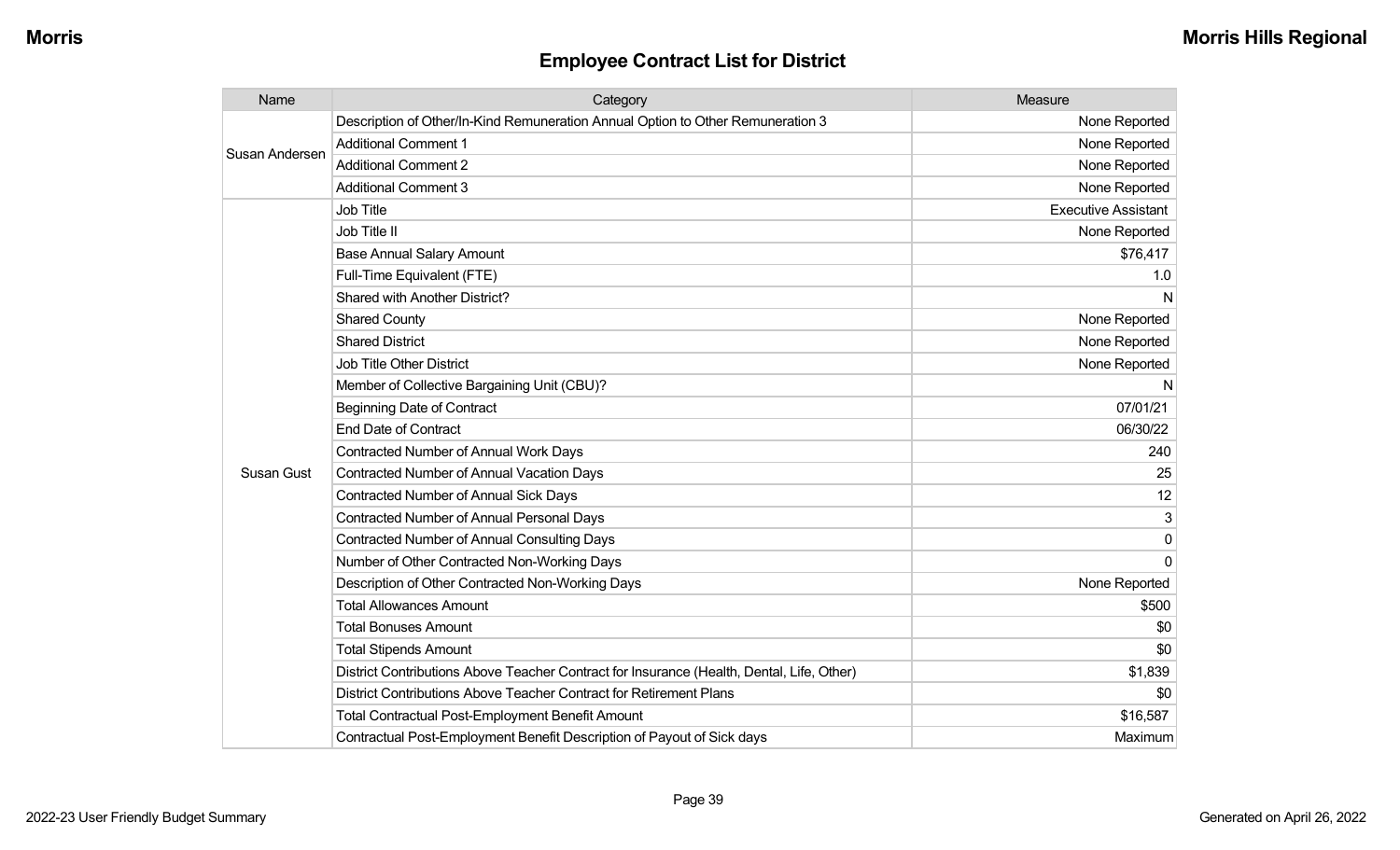| Name                  | Category                                                                                 | Measure                                 |
|-----------------------|------------------------------------------------------------------------------------------|-----------------------------------------|
|                       | Contractual Post-Employment Benefit Description of Payout of Vacation days               | Estimated                               |
|                       | Contractual Post-Employment Benefit Description of Payout of Personal days               | N/A                                     |
|                       | Contractual Post-Employment Benefit Description of Other Benefits 1                      | None Reported                           |
|                       | Contractual Post-Employment Benefit Description of Other Benefits 2                      | None Reported                           |
|                       | Contractual Post-Employment Benefit Description of Other Benefits 3                      | None Reported                           |
|                       | <b>Total Other/In-Kind Remuneration Amount</b>                                           | \$0                                     |
|                       | Description of Other/In-Kind Remuneration Annual Option to Buyback Sick Time in Cash     | None Reported                           |
| Susan Gust            | Description of Other/In-Kind Remuneration Annual Option to Buyback Vacation Time in Cash | None Reported                           |
|                       | Description of Other/In-Kind Remuneration Annual Option to Buyback Personal Time in Cash | None Reported                           |
|                       | Description of Other/In-Kind Remuneration Annual Option to Other Remuneration 1          | None Reported                           |
|                       | Description of Other/In-Kind Remuneration Annual Option to Other Remuneration 2          | None Reported                           |
|                       | Description of Other/In-Kind Remuneration Annual Option to Other Remuneration 3          | None Reported                           |
|                       | <b>Additional Comment 1</b>                                                              | None Reported                           |
|                       | <b>Additional Comment 2</b>                                                              | None Reported                           |
|                       | <b>Additional Comment 3</b>                                                              | None Reported                           |
|                       | Job Title                                                                                | Coordinator/Director/Manager/Supervisor |
|                       | Job Title II                                                                             | <b>Buildings &amp; Grounds</b>          |
|                       | <b>Base Annual Salary Amount</b>                                                         | \$79,989                                |
|                       | Full-Time Equivalent (FTE)                                                               | 1.0                                     |
|                       | <b>Shared with Another District?</b>                                                     |                                         |
|                       | <b>Shared County</b>                                                                     | None Reported                           |
| <b>Ubaldo Sanchez</b> | <b>Shared District</b>                                                                   | None Reported                           |
|                       | <b>Job Title Other District</b>                                                          | None Reported                           |
|                       | Member of Collective Bargaining Unit (CBU)?                                              | N                                       |
|                       | <b>Beginning Date of Contract</b>                                                        | 07/01/21                                |
|                       | <b>End Date of Contract</b>                                                              | 06/30/22                                |
|                       | Contracted Number of Annual Work Days                                                    | 240                                     |
|                       | <b>Contracted Number of Annual Vacation Days</b>                                         | 21                                      |
|                       | <b>Contracted Number of Annual Sick Days</b>                                             | 12                                      |